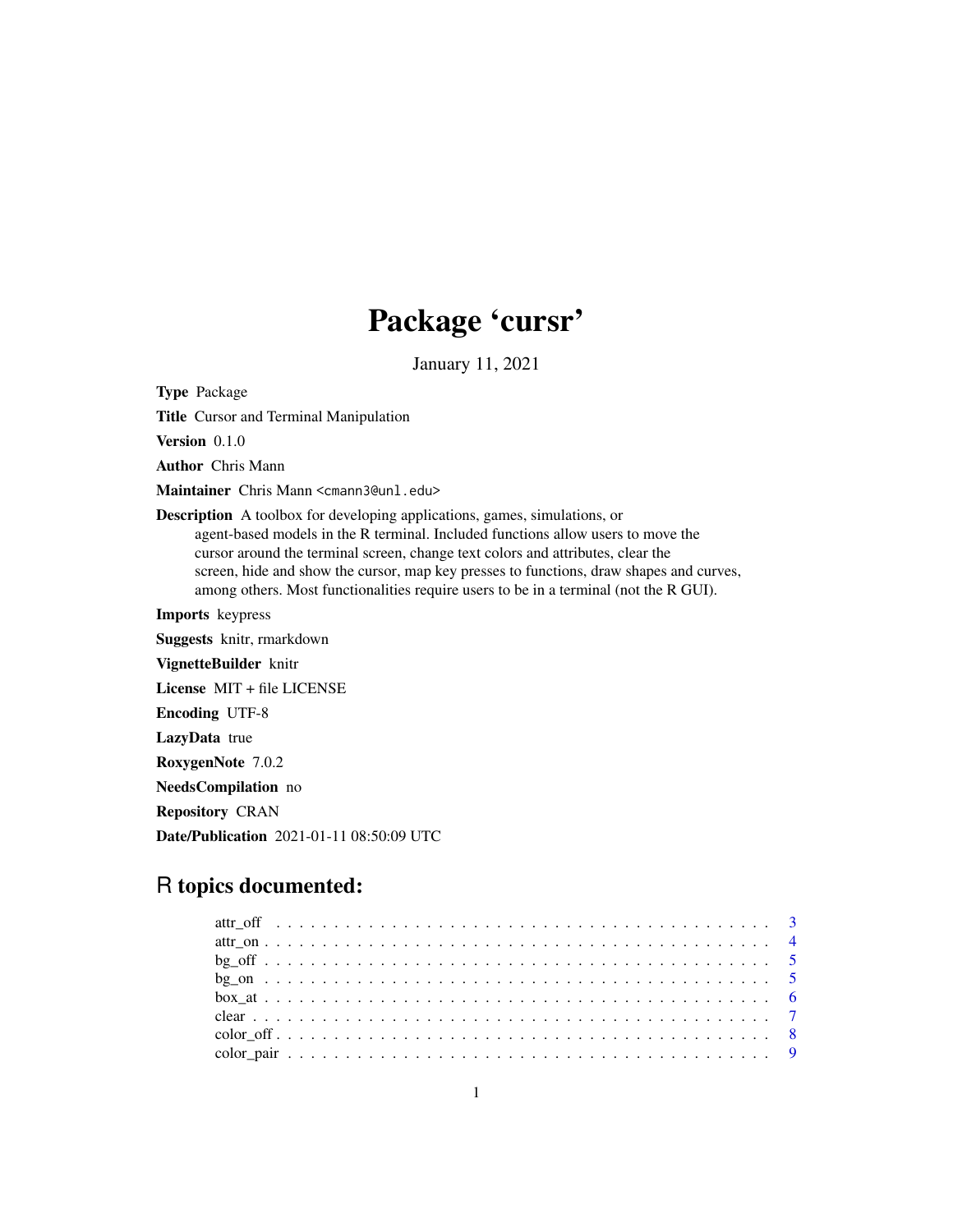| draw arc    | 9  |
|-------------|----|
|             | 10 |
|             | 11 |
|             | 12 |
|             | 13 |
|             | 14 |
|             | 14 |
|             | 15 |
|             | 16 |
|             | 17 |
|             | 18 |
|             | 18 |
|             | 19 |
|             |    |
|             | 19 |
|             | 20 |
|             | 21 |
|             | 22 |
|             | 23 |
|             | 24 |
|             | 24 |
|             | 25 |
|             | 26 |
|             | 27 |
|             | 28 |
|             | 28 |
|             | 29 |
|             | 30 |
|             | 30 |
|             | 31 |
|             | 32 |
|             | 32 |
|             | 33 |
|             | 34 |
|             | 35 |
|             | 36 |
|             |    |
| path bezier | 36 |
|             | 37 |
|             | 38 |
|             | 39 |
| path fn     | 39 |
|             | 40 |
| path lerp   | 41 |
|             | 41 |
| path rect   | 42 |
| path_shape  | 43 |
| repch       | 44 |
|             | 44 |
|             | 45 |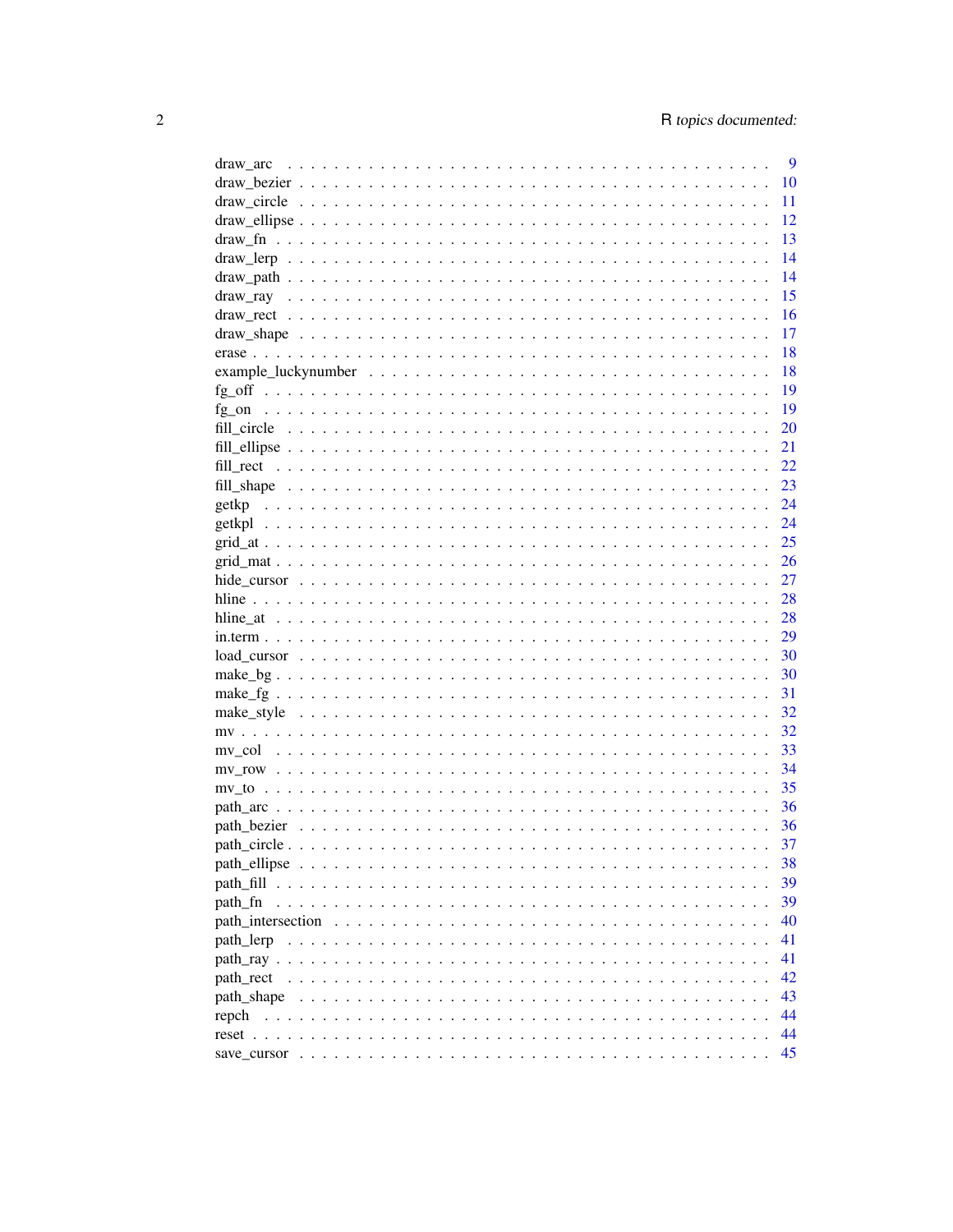#### <span id="page-2-0"></span>attr\_off 3

| Index | 55 |
|-------|----|
|       |    |
|       |    |
|       |    |
|       |    |
|       |    |
|       |    |
|       |    |
|       |    |
|       |    |
|       |    |
|       |    |
|       |    |
|       |    |

<span id="page-2-1"></span>attr\_off *Attributes Off*

#### Description

Turns off text attributes in the terminal, including bold text, italics, underline, etc.

# Usage

attr\_off(...)

#### Arguments

... characters indicating attributes to turn off. "bf" for bold face; "ft" for faint; "it" for italics; "ul" for underline; "sb" for slow blink; "fb" for fast blink; "rv" for reverse video (invert bg and fg colors); "st" for strike-through. All attributes are turned off if left blank.

#### Details

Use [attr\\_on](#page-3-1) to turn on attributes.

#### Value

NULL

# See Also

```
Other style functions: attr\_on()bg_off(bg_on(color_off(color_pair(fg_off(),
fg_on(), make_bg(), make_fg(), make_style(), reset(), style()
```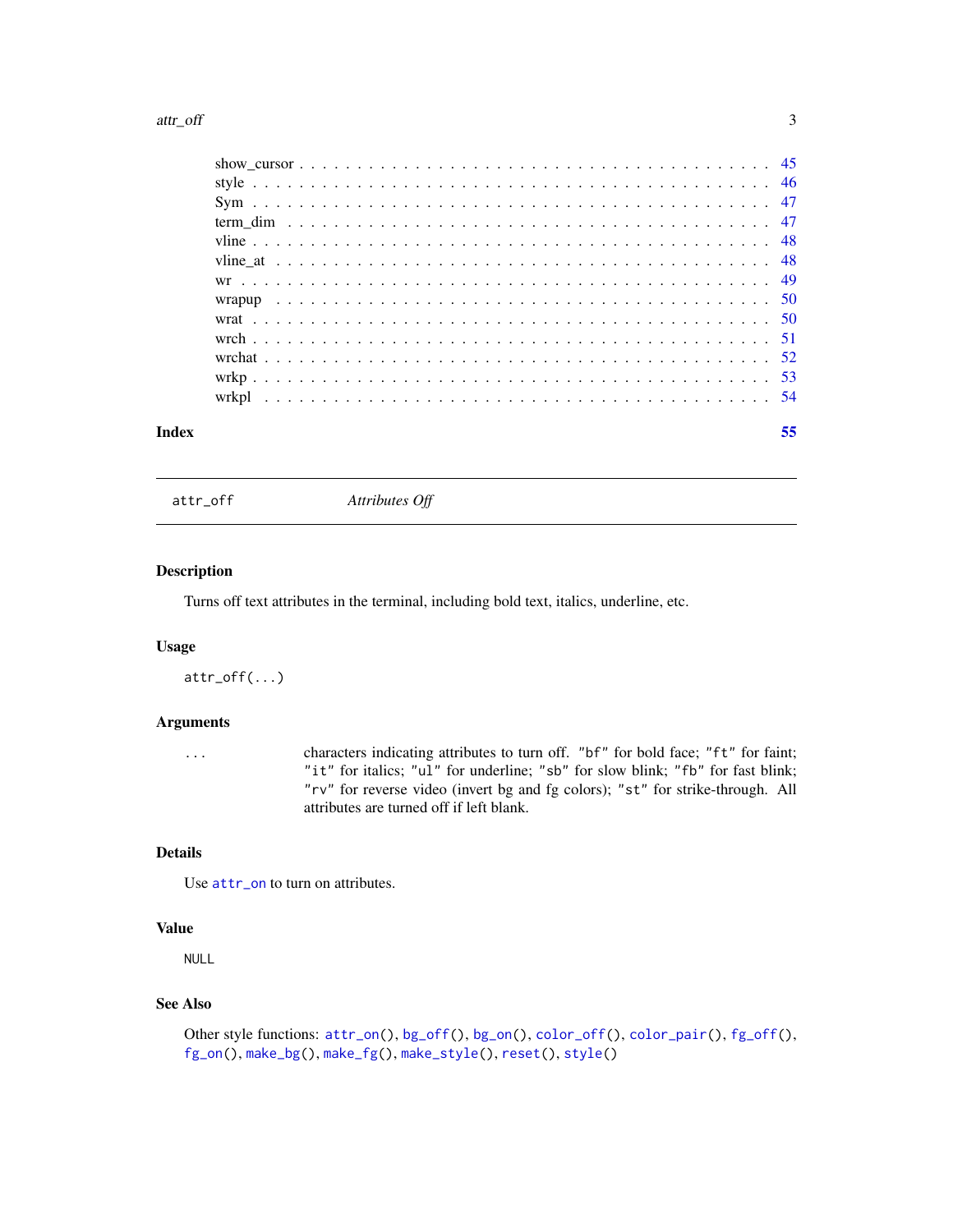#### Examples

```
cat("hello world!\n")
attr_on("bf", "ul")
cat("hello world!\n")
attr_off("bf")
cat("hello world!\n")
attr_off()
cat("hello world!\n")
```
<span id="page-3-1"></span>

attr\_on *Attributes On*

#### Description

Turns on text attributes in terminal, including bold text, italics, underline, etc. Note that not all terminals support each attribute.

# Usage

 $attr\_on(...)$ 

#### Arguments

... characters indicating attributes to turn on. "bf" for bold face; "ft" for faint; "it" for italics; "ul" for underline; "sb" for slow blink; "fb" for fast blink; "rv" for reverse video (invert bg and fg colors); "st" for strike-through

# Details

Use [attr\\_off](#page-2-1) to turn off the attributes.

## Value

NULL

# See Also

```
Other style functions: attr_off(), bg_off(), bg_on(), color_off(), color_pair(), fg_off(),
fg_on(), make_bg(), make_fg(), make_style(), reset(), style()
```

```
cat("hello world!\n")
attr_on("bf", "ul")
cat("hello world!\n")
attr_off()
```
<span id="page-3-0"></span>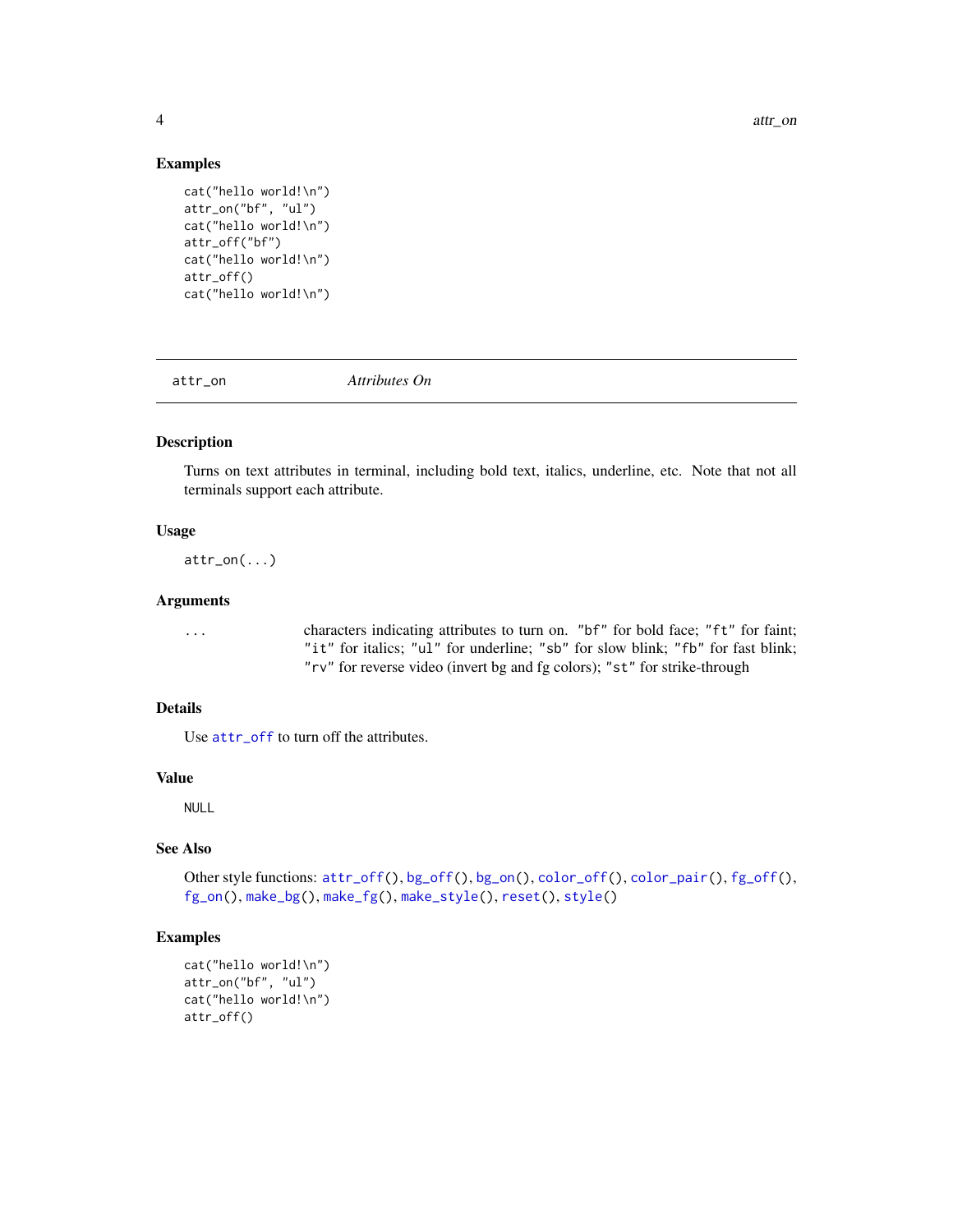<span id="page-4-1"></span><span id="page-4-0"></span>

Return the background of future terminal text to the default color. Background color is turned on with [bg\\_on](#page-4-2).

#### Usage

bg\_off()

# Value

NULL

# See Also

```
Other style functions: attr_off(), attr_on(), bg_on(), color_off(), color_pair(), fg_off(),
fg_on(), make_bg(), make_fg(), make_style(), reset(), style()
```
# Examples

```
# Different methods of specifying yellow
bg_on("yellow")
bg_on("#FFFF00")
bg_on(11)
bg_on(255, 255, 0)
# Turn off color
```
<span id="page-4-2"></span>

bg\_off()

bg\_on *Turn On Background Color*

# Description

Specifies the background color of all future text written in the terminal bg\_on accepts numeric values (RGB or 8-bit color code), hexadecimal characters, or the name of the color. Not all terminals support each possible color.

#### Usage

 $bg\_on(...)$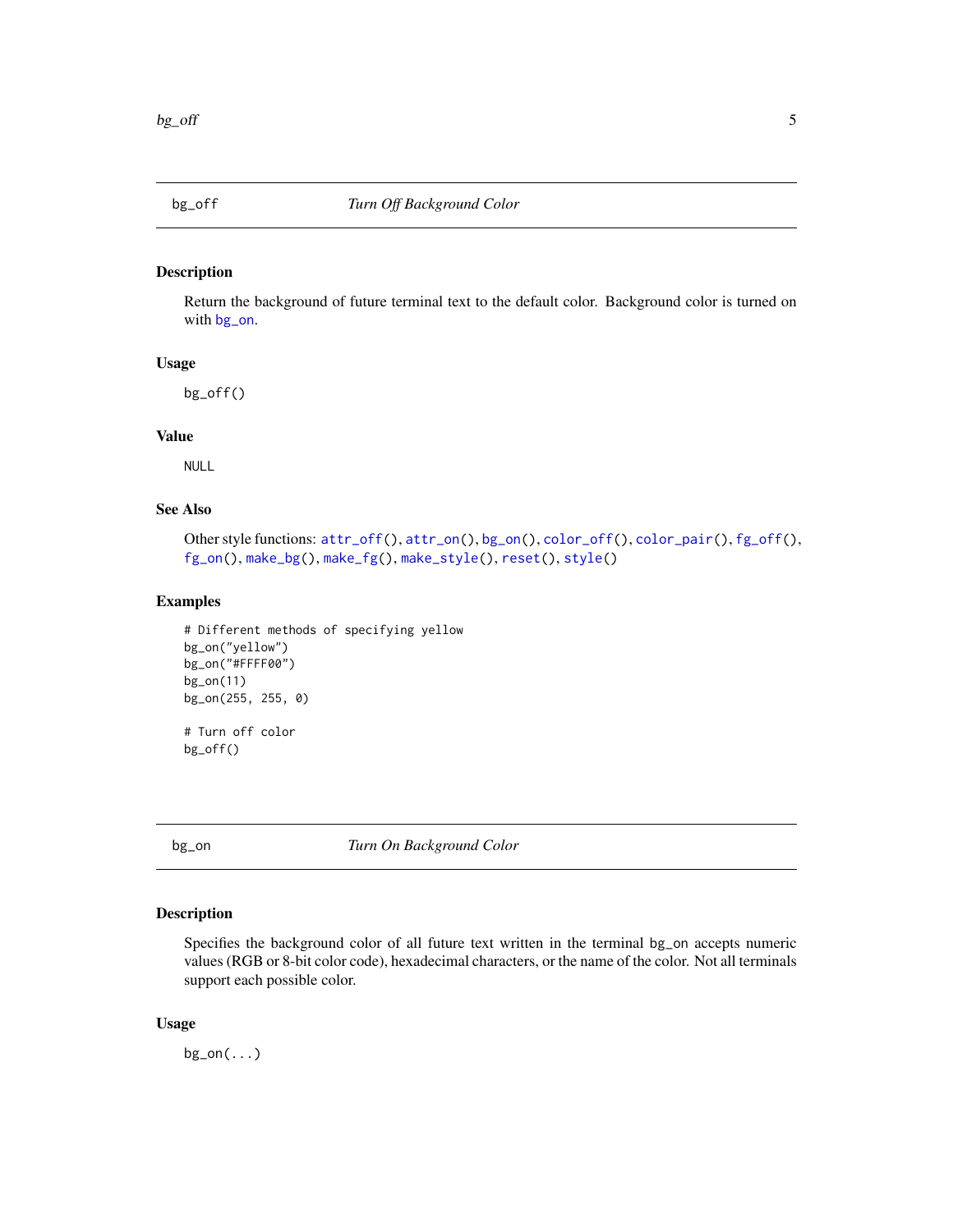#### <span id="page-5-0"></span>Arguments

... character or numeric value

# Details

Background color is turned off with [bg\\_off](#page-4-1).

# Value

NULL

# See Also

```
Other style functions: color_pair(), fg_of(),fg_on(), make_bg(), make_fg(), make_style(), reset(), style()
```
# Examples

```
# Different methods of specifying yellow
bg_on("yellow")
bg_on("#FFFF00")
bg_on(11)
bg_on(255, 255, 0)
# Turn off color
bg_off()
```
<span id="page-5-1"></span>box\_at *Draw Box*

# Description

Draws a box of size dim=c(height,width) at yx=c(row,col).

# Usage

```
box_at(
 yx = c(1, 1),dim = NULL,text = c("|", "|", "-", "-", "ep("+", 4)),fg = NA,
 bg = NA,
 attr = NA,
 fill = NA,
 fill.bg = NA,
 fill.fg = NA,
 fill.attr = NA
)
```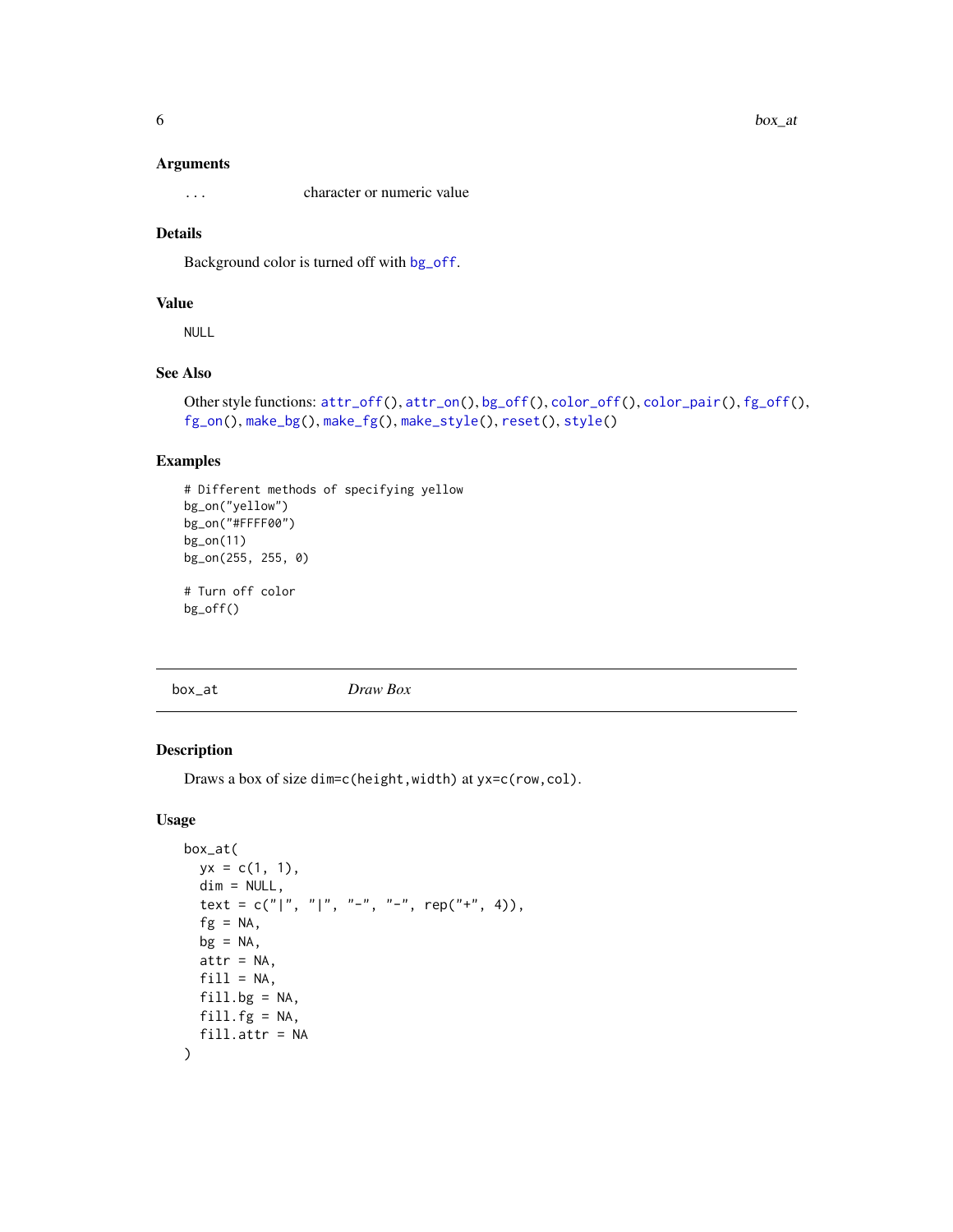#### <span id="page-6-0"></span>clear 7

# Arguments

| уx        | starting console row and column of top-left corner of box                                                                                                                                                   |
|-----------|-------------------------------------------------------------------------------------------------------------------------------------------------------------------------------------------------------------|
| dim       | box dimensions in c(height, width). If NA, defaults to the terminal's screen<br>width.                                                                                                                      |
| text      | repeated character used for box. text can either be a single character or a vector<br>of 8 characters (left side, right side, top, bottom, 4 corners: upper left, upper<br>right, lower left, lower right). |
| fg        | foreground color. See fg_on for more details.                                                                                                                                                               |
| bg        | background color. See bg_on for more details.                                                                                                                                                               |
| attr      | border text attributes. See attr_on for details.                                                                                                                                                            |
| fill      | character object to fill box. Only the first character in the first element is used.<br>If NA (the default), the box is not filled.                                                                         |
| fill.bg   | background color of the fill character.                                                                                                                                                                     |
| fill.fg   | foreground color of the fill character.                                                                                                                                                                     |
| fill.attr | text attributes of the fill character.                                                                                                                                                                      |

# Value

NULL

# See Also

```
Other drawing functions: draw_arc(), draw_bezier(), draw_circle(), draw_ellipse(), draw_fn(),
draw_lerp(), draw_path(), draw_ray(), draw_rect(), draw_shape(), fill_circle(), fill_ellipse(),
fill_rect(), fill_shape(), grid_at(), grid_mat(), hline_at(), hline(), vline_at(), vline()
```
# Examples

box\_at(yx=c(4,4), dim=c(5,10), text="X")

clear *Clear Text*

# Description

Clear text from the terminal. Passing values "start" or "end" allow the user to clear specific portions of the screen relative to the cursor.

# Usage

clear( $x = c("screen", "end", "start"), ...$ )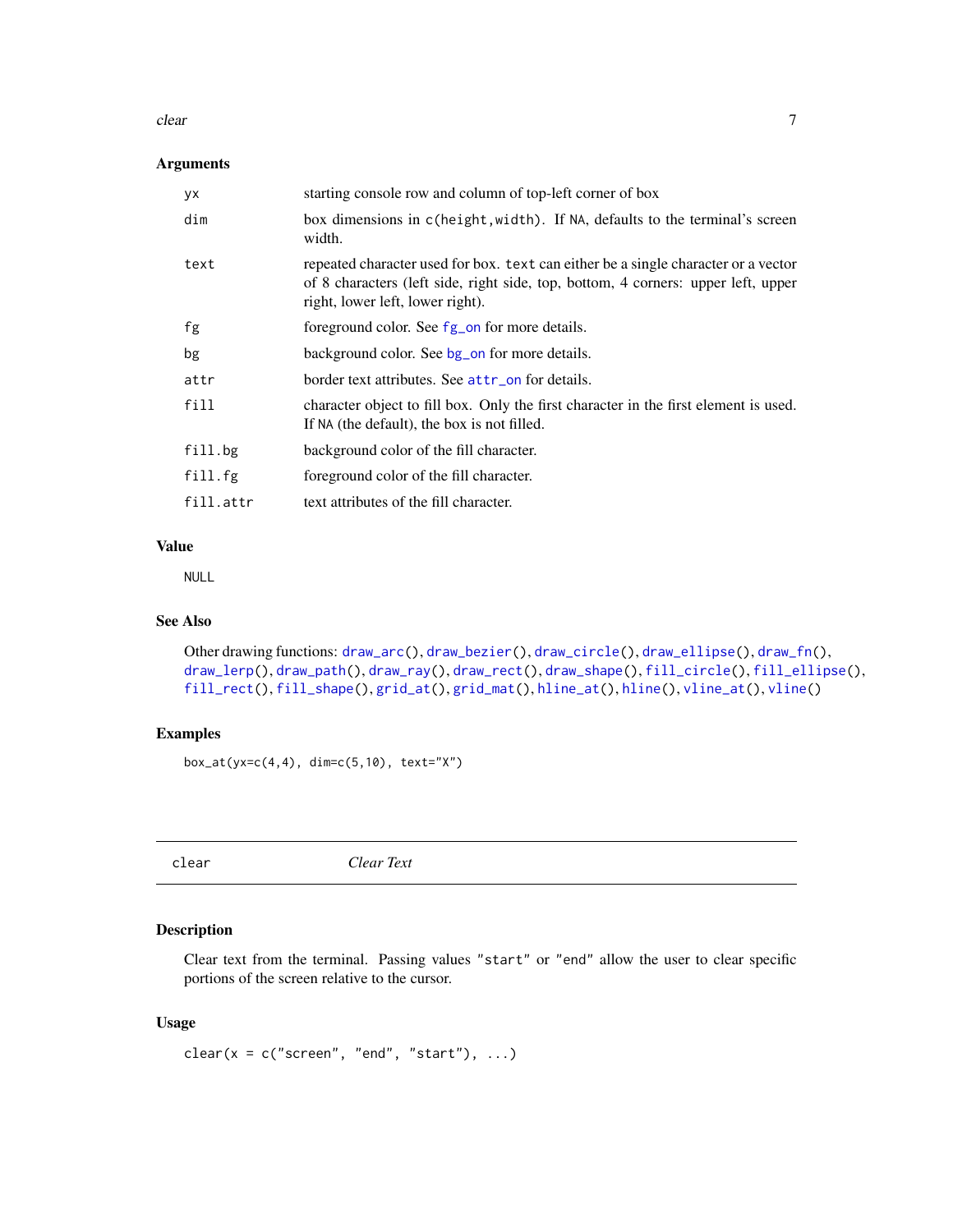# <span id="page-7-0"></span>Arguments

| $\mathsf{X}$ | character describing console location to clear. The default, "screen", clears the |
|--------------|-----------------------------------------------------------------------------------|
|              | entire screen; "start" clears all text from the beginning of the screen until the |
|              | cursor's position; "end" clears all text from the cursor's position to the bottom |
|              | of the screen.                                                                    |
| $\ddotsc$    | objects passed to/from methods                                                    |

#### Value

NULL

# Examples

```
clear()
```

```
cat(paste(LETTERS[1:10], collapse="\n"))
```
clear("start") clear("end")

<span id="page-7-1"></span>color\_off *Turn Off Colors in Terminal*

# Description

Return the background and foreground of future terminal text to the default colors.

# Usage

color\_off()

# Value

NULL

# See Also

```
Other style functions: attr_of(f), attr_an(), bg_of(f), bg_an(), color\_pair(), fg_of(f),
fg_on(), make_bg(), make_fg(), make_style(), reset(), style()
```
# Examples

```
bg_on("red")
fg_on("yellow")
```
# Turn off color color\_off()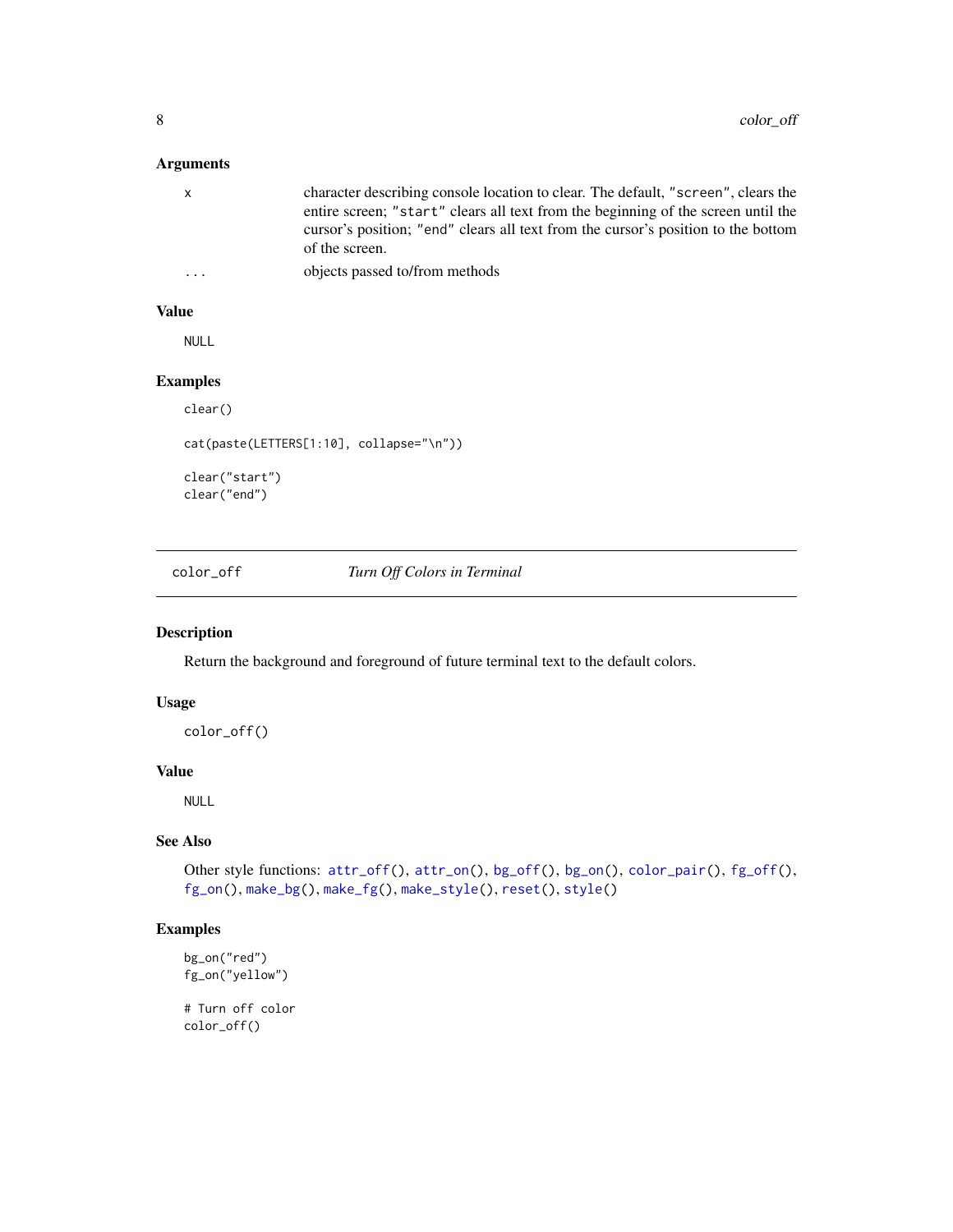<span id="page-8-1"></span><span id="page-8-0"></span>

Returns the ANSI codes for the specified colors. color\_pair accepts numeric values (RGB or 8-bit color code), hexadecimal characters, or the name of the color.

#### Usage

```
color_pair(fg, bg)
```
#### Arguments

| fg | character or numeric value for the foreground color |
|----|-----------------------------------------------------|
| bg | character or numeric value for the background color |

# Value

ANSI character string

#### See Also

```
Other style functions: attr_of(), attr\_on(), bg_of(), bg\_on(), color_of(), fg_of(),
fg_on(), make_bg(), make_fg(), make_style(), reset(), style()
```
# Examples

```
# Blue background with white text
color_pair("white", "blue")
color_pair("#FFFFFF", "#0000FF")
color_pair(0, 12)
color_pair(c(255, 255, 255), c(0,0,255))
```
<span id="page-8-2"></span>draw\_arc *Draw an Arc*

# Description

Calculate the path of an arc within a grid and print to screen.

# Usage

```
draw_arc(yx, start, end, r = 1, n = 50, text = "x", ...)
```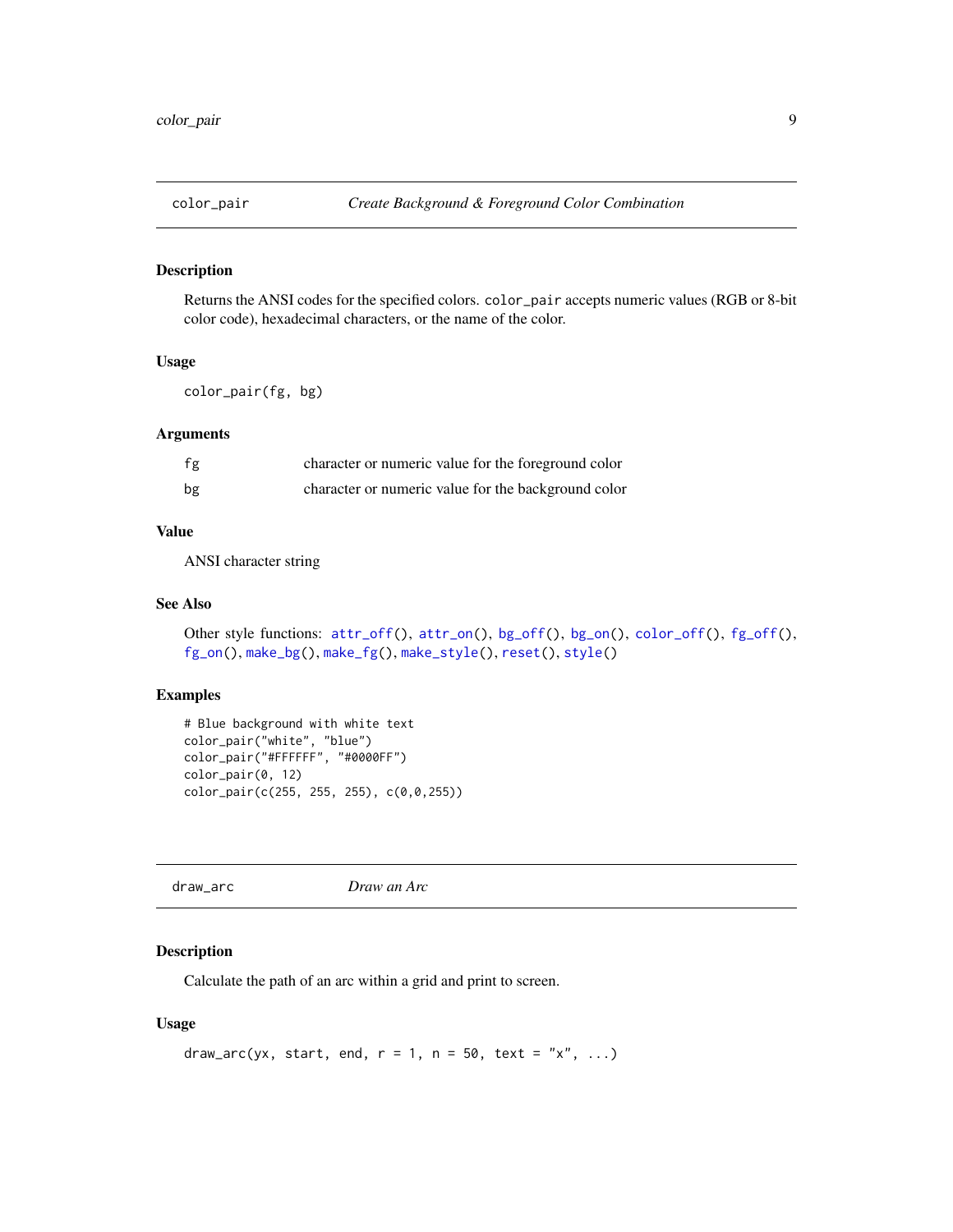## <span id="page-9-0"></span>Arguments

| <b>yx</b>    | center (row, col) coordinate of circle                                                                                 |
|--------------|------------------------------------------------------------------------------------------------------------------------|
| start        | starting angle in radians                                                                                              |
| end          | ending angle in radians                                                                                                |
| $\mathsf{r}$ | radius of circle                                                                                                       |
| n            | number of points along curve to calculate                                                                              |
| text         | character value drawn at coordinate                                                                                    |
| $\ddotsc$    | parameters that are passed to style(), including the foreground color fg, back-<br>ground color bg, and attribute attr |

# Value

NULL

# See Also

```
Other drawing functions: box_at(), draw_bezier(), draw_circle(), draw_ellipse(), draw_fn(),
draw_lerp(), draw_path(), draw_ray(), draw_rect(), draw_shape(), fill_circle(), fill_ellipse(),
fill_rect(), fill_shape(), grid_at(), grid_mat(), hline_at(), hline(), vline_at(), vline()
```
# Examples

draw\_arc(yx=c(10,10), start=pi/2, end=pi, r=6)

<span id="page-9-1"></span>

# Description

Calculate the path of a Bezier Curve with up to two control points in a grid and draw to screen.

# Usage

```
draw_bezier(start, end, c1, c2 = NULL, n = 50, text = "x", ...)
```
#### Arguments

| start          | starting (row, col) coordinate                                                                                         |
|----------------|------------------------------------------------------------------------------------------------------------------------|
| end            | ending (row, col) coordinate                                                                                           |
| c <sub>1</sub> | coordinate of first control point                                                                                      |
| c2             | coordinate of second control point                                                                                     |
| n              | number of points along curve to calculate                                                                              |
| text           | character value drawn at coordinate                                                                                    |
| $\ddotsc$      | parameters that are passed to style(), including the foreground color fg, back-<br>ground color bg, and attribute attr |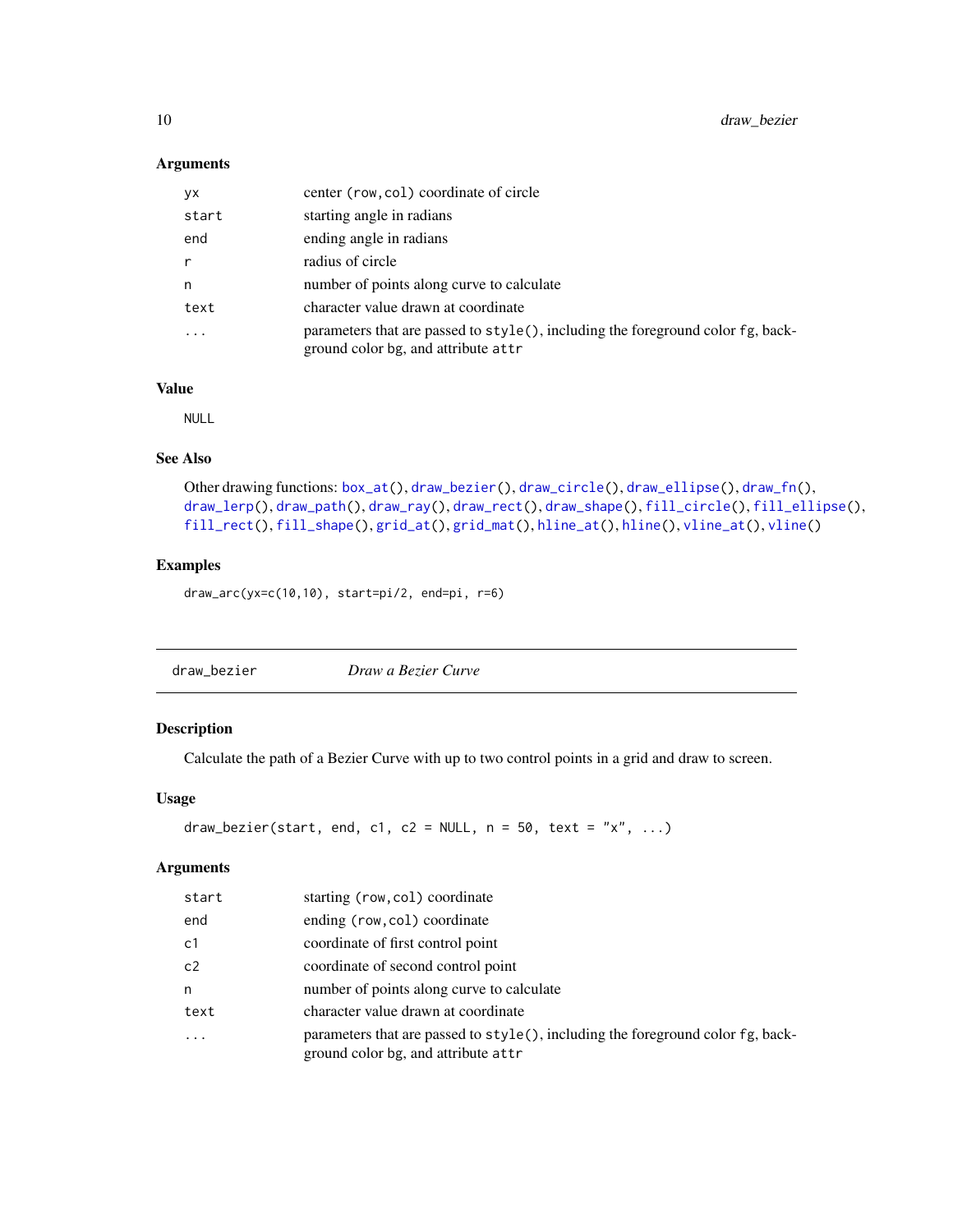# <span id="page-10-0"></span>draw\_circle 11

## Value

NULL

#### See Also

```
Other drawing functions: box_at(), draw_arc(), draw_circle(), draw_ellipse(), draw_fn(),
draw_lerp(), draw_path(), draw_ray(), draw_rect(), draw_shape(), fill_circle(), fill_ellipse(),
fill_rect(), fill_shape(), grid_at(), grid_mat(), hline_at(), hline(), vline_at(), vline()
```
# Examples

```
draw_bezier(start=c(10,1), end=c(10,10), c1=c(1, 3))
```
<span id="page-10-1"></span>draw\_circle *Draw a Circle*

# Description

Calculate the path of a circle in a grid and draw it to screen.

# Usage

draw\_circle(yx,  $r = 1$ ,  $n = 50$ , text = "x", ...)

# Arguments

| yx      | center (row, col) coordinate                                                                                           |
|---------|------------------------------------------------------------------------------------------------------------------------|
| r       | radius of the circle in grid points                                                                                    |
| n       | number of points along curve to calculate                                                                              |
| text    | character value drawn at coordinate                                                                                    |
| $\cdot$ | parameters that are passed to style(), including the foreground color fg, back-<br>ground color bg, and attribute attr |

# Value

NULL

#### See Also

```
Other drawing functions: box_at(), draw_arc(), draw_bezier(), draw_ellipse(), draw_fn(),
draw_lerp(), draw_path(), draw_ray(), draw_rect(), draw_shape(), fill_circle(), fill_ellipse(),
fill_rect(), fill_shape(), grid_at(), grid_mat(), hline_at(), hline(), vline_at(), vline()
```

```
draw_circle(yx=c(10,10), r=5)
```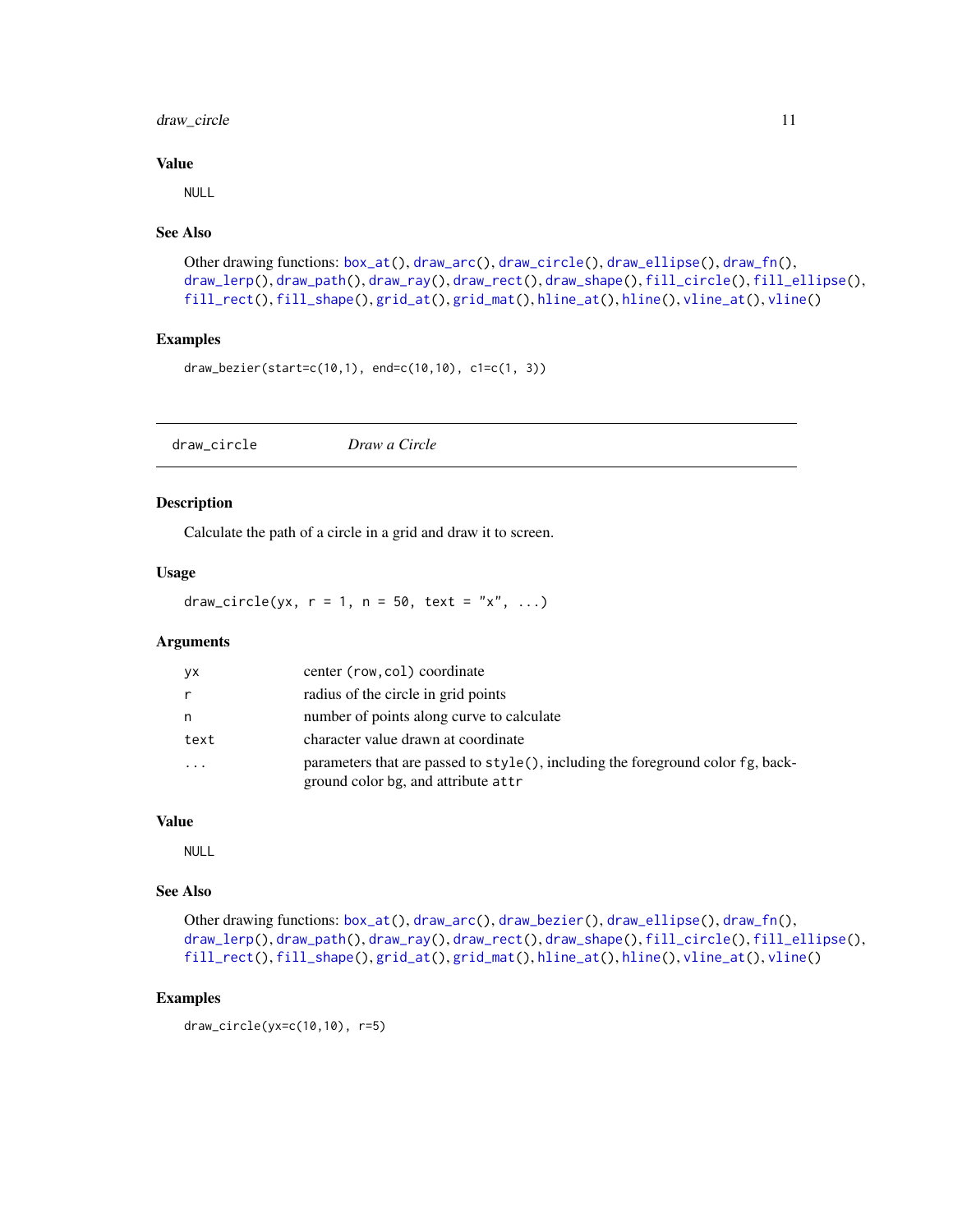<span id="page-11-1"></span><span id="page-11-0"></span>draw\_ellipse *Draw Ellipse*

# Description

Calculate the path of an ellipse within a grid and draw to screen.

#### Usage

draw\_ellipse(yx =  $c(0, 0)$ , rx = 1, ry = 1, n = 50, text = "x", ...)

# Arguments

| уx        | (row, col) coordinate of the center of the ellipse                                                                     |
|-----------|------------------------------------------------------------------------------------------------------------------------|
| rx        | radius along the x-axis in grid points                                                                                 |
| ry        | radius along the y-axis in grid points                                                                                 |
| n         | number of points along curve to calculate                                                                              |
| text      | character value drawn at coordinate                                                                                    |
| $\ddotsc$ | parameters that are passed to style(), including the foreground color fg, back-<br>ground color bg, and attribute attr |

# Value

NULL

# See Also

```
Other drawing functions: box_at(), draw_arc(), draw_bezier(), draw_circle(), draw_fn(),
draw_lerp(), draw_path(), draw_ray(), draw_rect(), draw_shape(), fill_circle(), fill_ellipse(),
fill_rect(), fill_shape(), grid_at(), grid_mat(), hline_at(), hline(), vline_at(), vline()
```

```
draw_ellipse(yx=c(10,10), rx=8, ry = 4)
```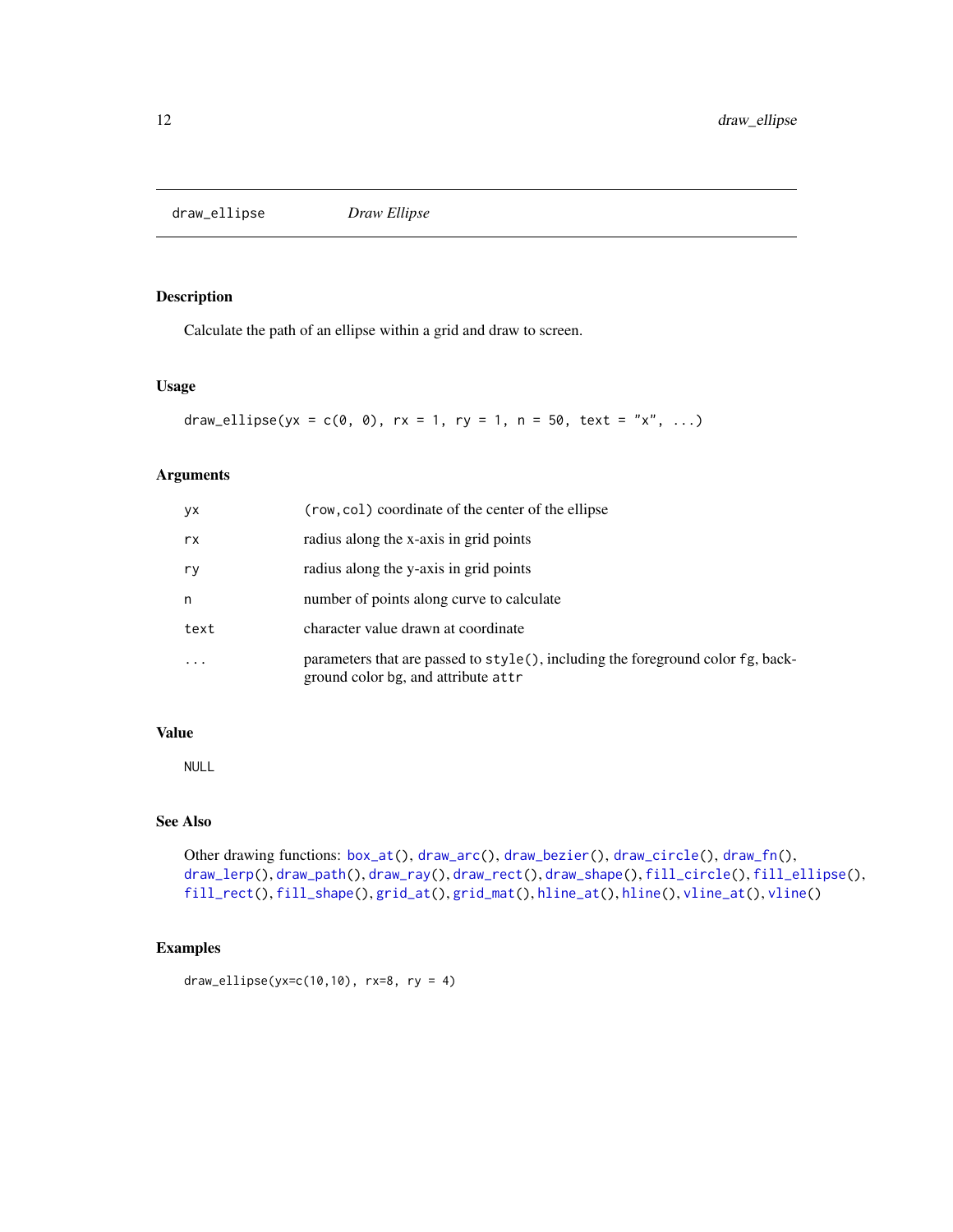<span id="page-12-1"></span><span id="page-12-0"></span>

Calculate the path within a grid of an user-supplied function and print to screen.

# Usage

draw\_fn(x1, x2, fn, n = 50, text = "x", ...)

# Arguments

| x1             | starting column value of the path                                                                                      |
|----------------|------------------------------------------------------------------------------------------------------------------------|
| x <sub>2</sub> | ending column value of the path                                                                                        |
| fn             | function returning row value for a column input                                                                        |
| n              | number of points along curve to calculate                                                                              |
| text           | character value drawn at coordinate                                                                                    |
| $\ddotsc$      | parameters that are passed to style(), including the foreground color fg, back-<br>ground color bg, and attribute attr |

# Value

NULL

# See Also

```
Other drawing functions: box_at(), draw_arc(), draw_bezier(), draw_circle(), draw_ellipse(),
draw_lerp(), draw_path(), draw_ray(), draw_rect(), draw_shape(), fill_circle(), fill_ellipse(),
fill_rect(), fill_shape(), grid_at(), grid_mat(), hline_at(), hline(), vline_at(), vline()
```

```
draw_fn(x1=1, x2=10,
  function(x){sqrt(x)}
)
```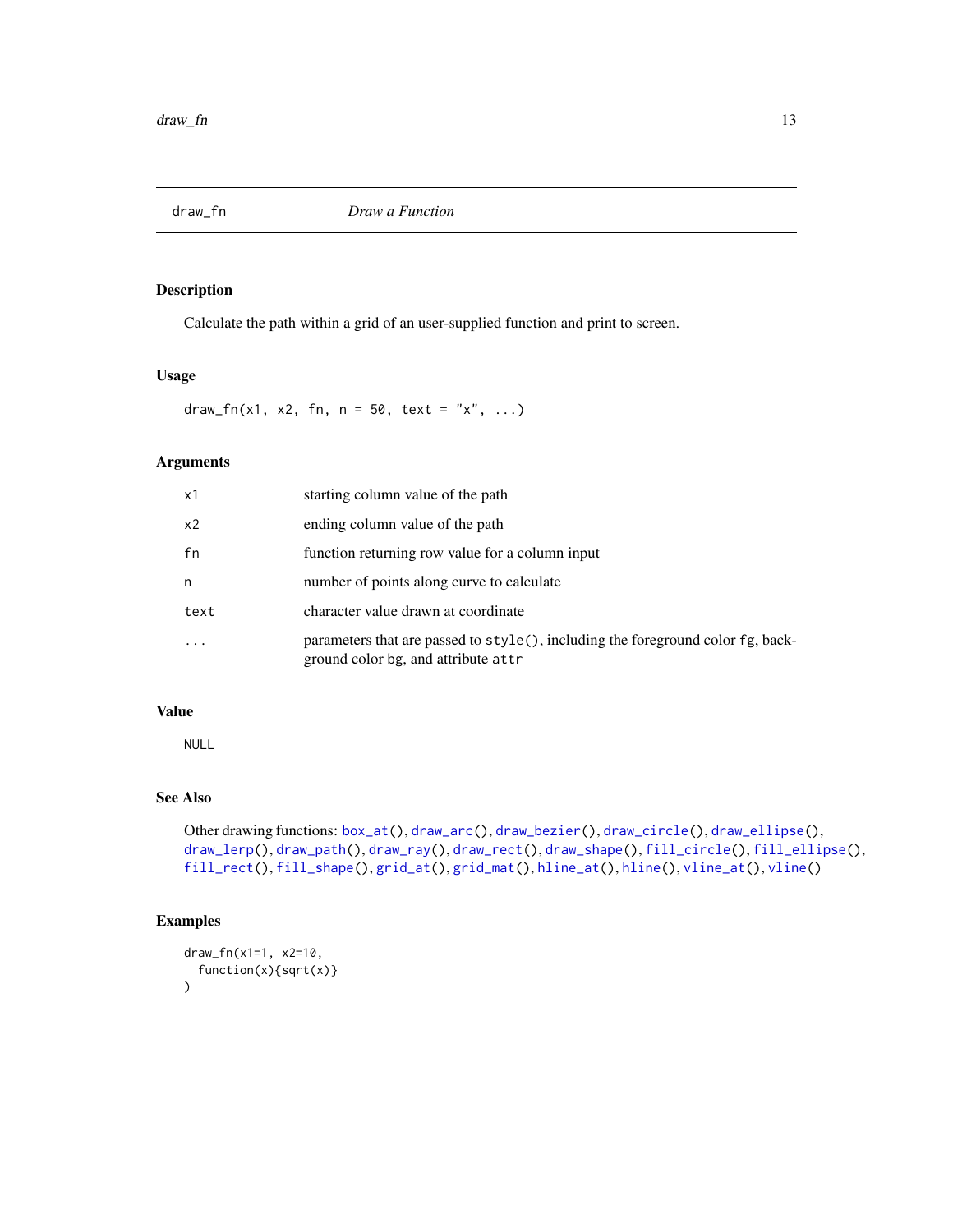<span id="page-13-1"></span><span id="page-13-0"></span>

Interpolate between two points in a grid and draw to sreen.

#### Usage

draw\_lerp(start, end,  $n = 50$ , text = "x", ...)

# Arguments

| start    | starting (row, col) coordinate                                                                                         |
|----------|------------------------------------------------------------------------------------------------------------------------|
| end      | ending (row, col) coordinate                                                                                           |
| n        | number of points along curve to calculate                                                                              |
| text     | character value drawn at coordinate                                                                                    |
| $\cdots$ | parameters that are passed to style(), including the foreground color fg, back-<br>ground color bg, and attribute attr |

#### Value

NULL

# See Also

```
Other drawing functions: box_at(), draw_arc(), draw_bezier(), draw_circle(), draw_ellipse(),
draw_fn(), draw_path(), draw_ray(), draw_rect(), draw_shape(), fill_circle(), fill_ellipse(),
fill_rect(), fill_shape(), grid_at(), grid_mat(), hline_at(), hline(), vline_at(), vline()
```
# Examples

draw\_lerp(start=c(10,1), end=c(1,3))

<span id="page-13-2"></span>

| draw_path | Draw Path |  |
|-----------|-----------|--|
|-----------|-----------|--|

# Description

Draws text at each supplied coodinate.

#### Usage

draw\_path(coord, text = " $x$ ", ...)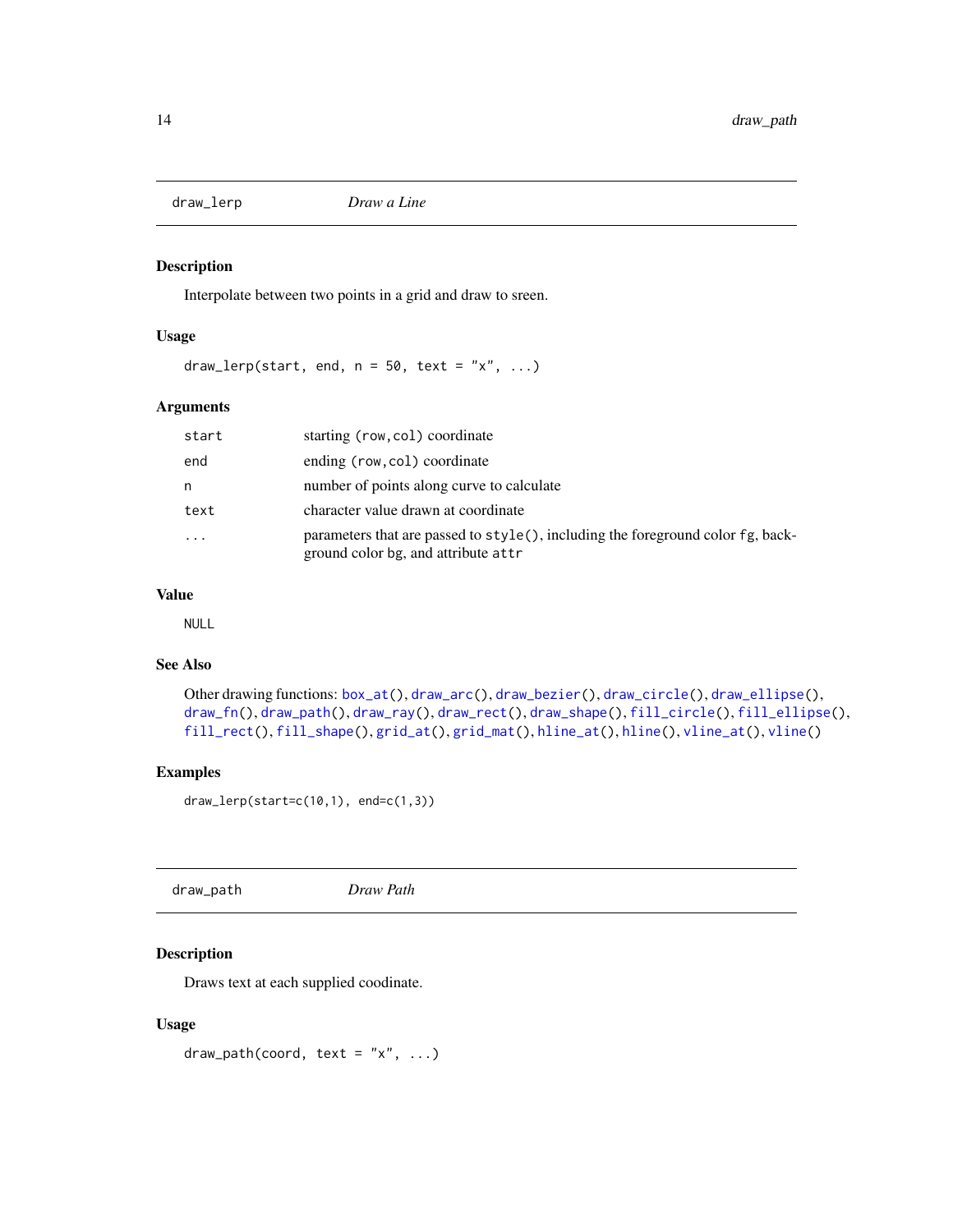#### <span id="page-14-0"></span>draw\_ray 15

#### Arguments

| coord    | matrix or list containing (row, col) coordinates.                                                                           |
|----------|-----------------------------------------------------------------------------------------------------------------------------|
| text     | character value drawn at coordinate                                                                                         |
| $\cdots$ | parameters that are passed to $style($ , including the foreground color $fg$ , back-<br>ground color bg, and attribute attr |

## Value

NULL

#### See Also

```
Other drawing functions: box_at(), draw_arc(), draw_bezier(), draw_circle(), draw_ellipse(),
draw_fn(), draw_lerp(), draw_ray(), draw_rect(), draw_shape(), fill_circle(), fill_ellipse(),
fill_rect(), fill_shape(), grid_at(), grid_mat(), hline_at(), hline(), vline_at(), vline()
```
#### Examples

```
c \leftarrow path\_circle(yx = c(5,5), r=3)draw_path(c, text="0")
```
<span id="page-14-1"></span>

draw\_ray *Draw a Ray*

# Description

Calculate the path of a ray extending and print to screen.

#### Usage

draw\_ray(start, end,  $\lim = c(64, 128)$ , n = 200, text = "x", ...)

# Arguments

| start     | start (row, col) coordinate of the ray                                                                                 |
|-----------|------------------------------------------------------------------------------------------------------------------------|
| end       | either an ending coording, an angle in radians, or a character direction (u, d, l, r,<br>ul, ur, dl, dr)               |
| lim       | bounding box dimensions used to calculate ray                                                                          |
| n         | number of points along curve to calculate                                                                              |
| text      | character value drawn at coordinate                                                                                    |
| $\ddotsc$ | parameters that are passed to style(), including the foreground color fg, back-<br>ground color bg, and attribute attr |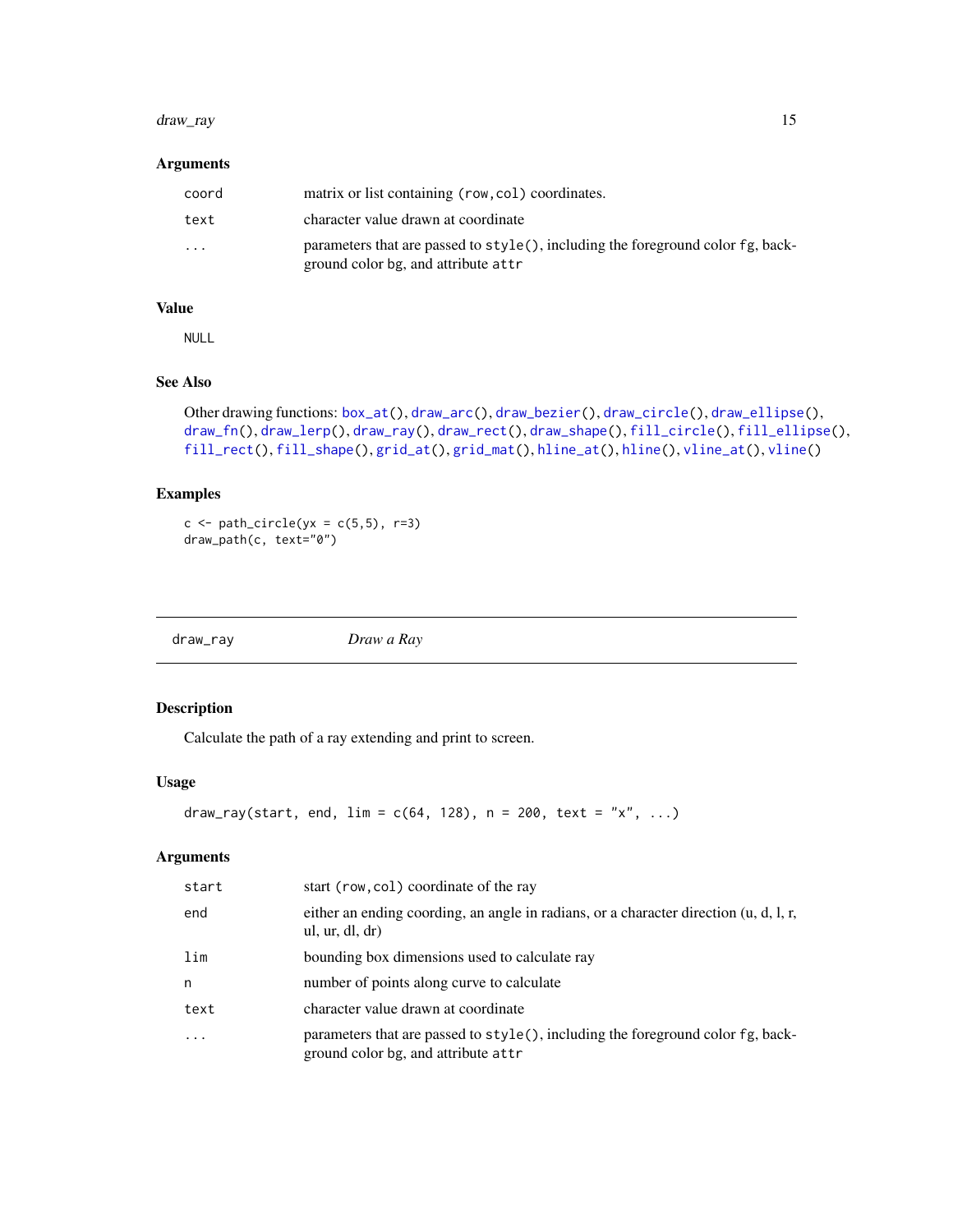#### Value

NULL

#### See Also

```
Other drawing functions: box_at(), draw_arc(), draw_bezier(), draw_circle(), draw_ellipse(),
draw_fn(), draw_lerp(), draw_path(), draw_rect(), draw_shape(), fill_circle(), fill_ellipse(),
fill_rect(), fill_shape(), grid_at(), grid_mat(), hline_at(), hline(), vline_at(), vline()
```
# Examples

```
draw_ray(start=c(10,10), end=pi/6)
draw_ray(start=c(10,10), end=pi/6, lim=c(15,15))
draw_ray(start=c(10,10), end=c(4,2))
```
<span id="page-15-1"></span>draw\_rect *Draw a Rectangle*

Calculate the path of a rectangle in a grid and draw to screen.

#### Usage

draw\_rect(yx1, yx2, text = "x", ...)

# Arguments

Description

| vx1  | upper-left (row, col) coordinate                                                                                       |
|------|------------------------------------------------------------------------------------------------------------------------|
| vx2  | lower-right (row, col) coordinate                                                                                      |
| text | character value drawn at coordinate                                                                                    |
| .    | parameters that are passed to style(), including the foreground color fg, back-<br>ground color bg, and attribute attr |

#### Value

NULL

# See Also

Other drawing functions: [box\\_at\(](#page-5-1)), [draw\\_arc\(](#page-8-2)), [draw\\_bezier\(](#page-9-1)), [draw\\_circle\(](#page-10-1)), [draw\\_ellipse\(](#page-11-1)), [draw\\_fn\(](#page-12-1)), [draw\\_lerp\(](#page-13-1)), [draw\\_path\(](#page-13-2)), [draw\\_ray\(](#page-14-1)), [draw\\_shape\(](#page-16-1)), [fill\\_circle\(](#page-19-1)), [fill\\_ellipse\(](#page-20-1)), [fill\\_rect\(](#page-21-1)), [fill\\_shape\(](#page-22-1)), [grid\\_at\(](#page-24-1)), [grid\\_mat\(](#page-25-1)), [hline\\_at\(](#page-27-1)), [hline\(](#page-27-2)), [vline\\_at\(](#page-47-1)), [vline\(](#page-47-2))

# Examples

draw\_rect(c(5,5), c(9,9))

<span id="page-15-0"></span>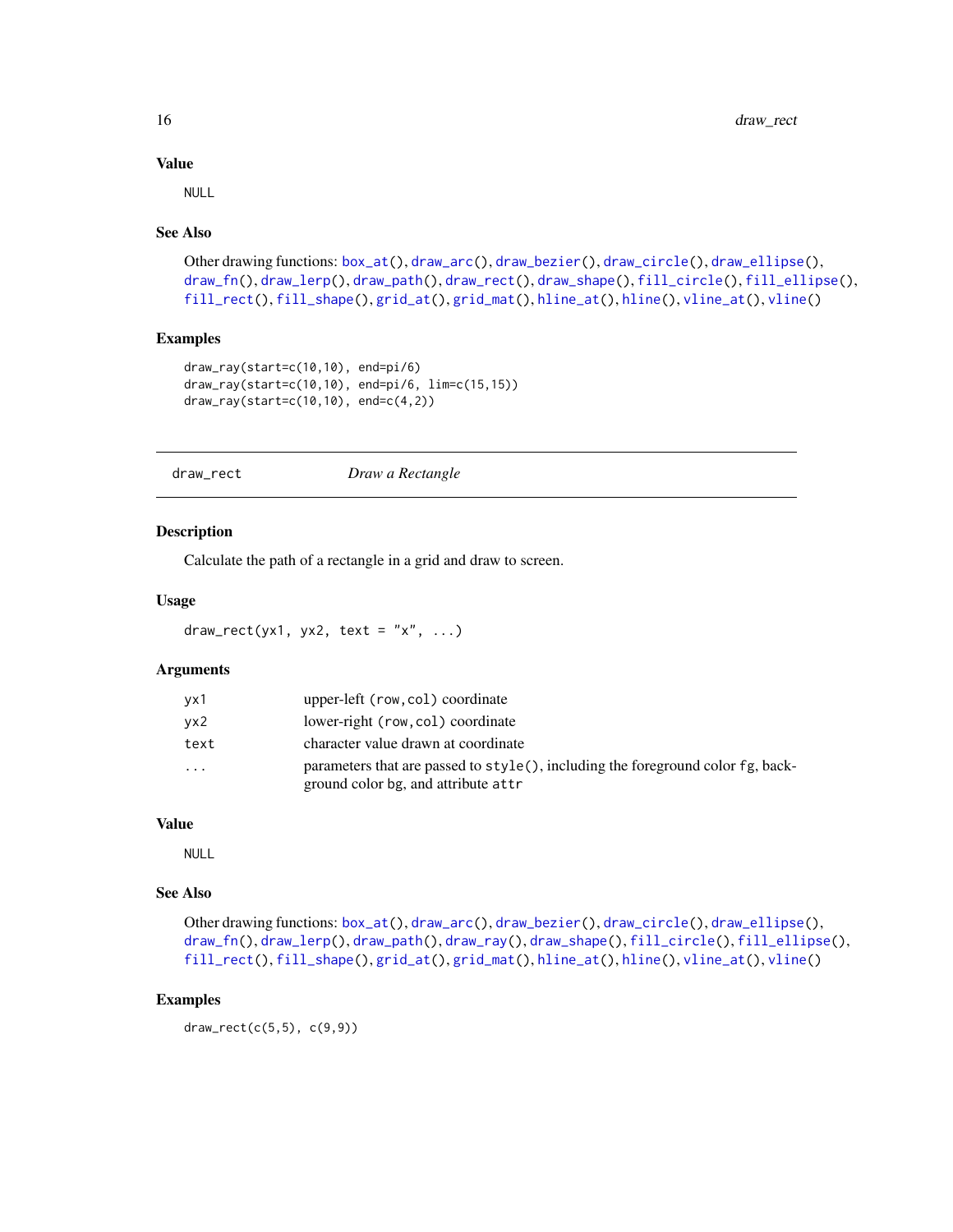<span id="page-16-1"></span><span id="page-16-0"></span>draw\_shape *Draw a Shape*

# Description

Calculate the path of a shape given supplied vertices and draw to screen.

#### Usage

draw\_shape(mat, cycle = TRUE,  $n = 30$ , text = "x", ...)

# Arguments

| mat      | an Nx2 matrix of (row, col) coordinates                                                                                |
|----------|------------------------------------------------------------------------------------------------------------------------|
| cycle    | logical value determining whether to the first and last coordinates                                                    |
| n        | number of points along each edge to calculate                                                                          |
| text     | character value drawn at coordinate                                                                                    |
| $\cdots$ | parameters that are passed to style(), including the foreground color fg, back-<br>ground color bg, and attribute attr |

# Value

NULL

# See Also

Other drawing functions: [box\\_at\(](#page-5-1)), [draw\\_arc\(](#page-8-2)), [draw\\_bezier\(](#page-9-1)), [draw\\_circle\(](#page-10-1)), [draw\\_ellipse\(](#page-11-1)), [draw\\_fn\(](#page-12-1)), [draw\\_lerp\(](#page-13-1)), [draw\\_path\(](#page-13-2)), [draw\\_ray\(](#page-14-1)), [draw\\_rect\(](#page-15-1)), [fill\\_circle\(](#page-19-1)), [fill\\_ellipse\(](#page-20-1)), [fill\\_rect\(](#page-21-1)), [fill\\_shape\(](#page-22-1)), [grid\\_at\(](#page-24-1)), [grid\\_mat\(](#page-25-1)), [hline\\_at\(](#page-27-1)), [hline\(](#page-27-2)), [vline\\_at\(](#page-47-1)), [vline\(](#page-47-2))

```
# Right Triangle
draw_shape(rbind(
 c(10,1),
 c(10,10),
  c(1,1)
), cycle=TRUE)
```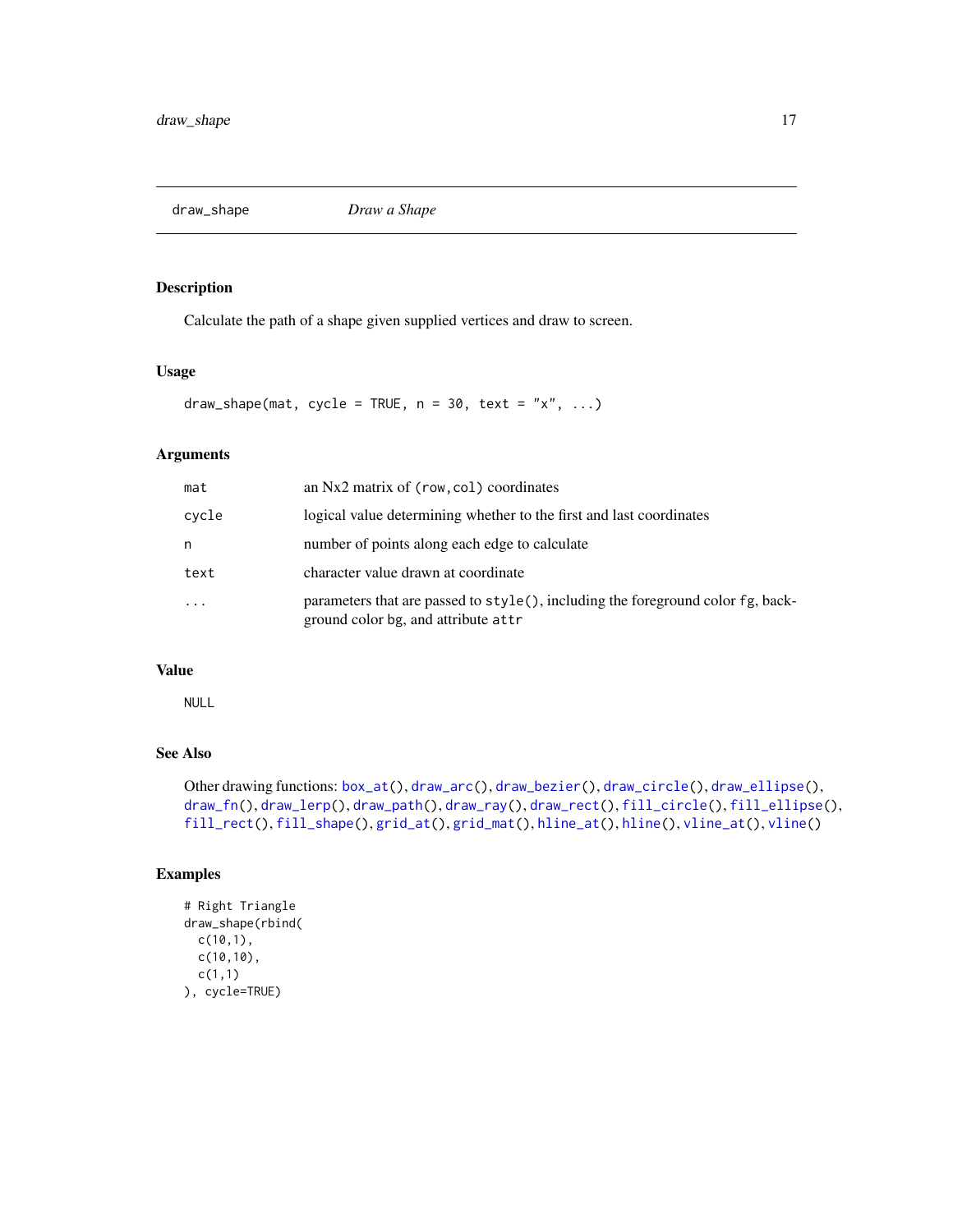<span id="page-17-0"></span>

Clear text from the cursor's row . Passing values "start" and "end" allow the user to erase specific portions of the row relative to the cursor.

# Usage

 $\text{erase}(x = c("row", "start", "end"), ...)$ 

# Arguments

| $\mathsf{x}$ | character describing location to clear. The default, "row", clears the entire row; |
|--------------|------------------------------------------------------------------------------------|
|              | "start" clears all text from the beginning of the row until the cursor's position; |
|              | "end" clears all text from the cursor's position until the end of the row.         |
| .            | objects passed to/from methods                                                     |

#### Value

NULL

# Examples

```
cat('hello world!')
erase('row')
```
example\_luckynumber *Example Program From Vignette*

# Description

Simple program that asks for a letter and a number and returns another value to screen.

# Usage

```
example_luckynumber()
```
# Value

NULL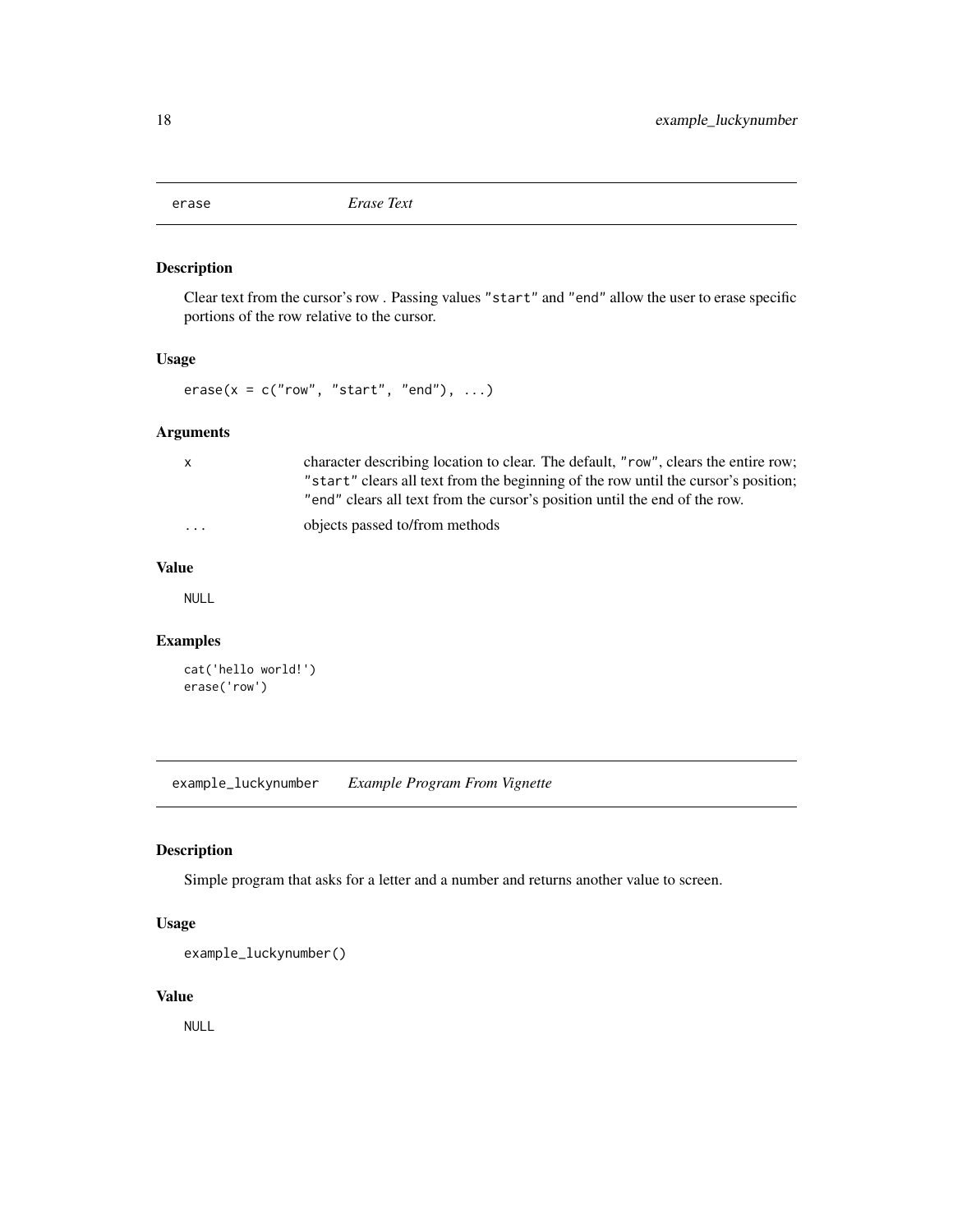<span id="page-18-1"></span><span id="page-18-0"></span>

Return future terminal text to the default color. Foreground color is turned on with [fg\\_on](#page-18-2).

# Usage

fg\_off()

# Value

NULL

# See Also

```
Other style functions: attr_of(f), attr\_on(), bg_of(f), bg\_on(), color_of(f), color\_pair(),fg_on(), make_bg(), make_fg(), make_style(), reset(), style()
```
# Examples

```
# Different methods of specifying red
fg_on("red")
fg_on("#FF0000")
fg\_on(1)fg_on(255, 0, 0)
# Turn off color
fg_off()
```
<span id="page-18-2"></span>fg\_on *Turn On Foreground Color*

# Description

Specifies the color of all future text written in the terminal fg\_on accepts numeric values (RGB or 8-bit color code), hexadecimal characters, or the name of the color. Not all terminals support each possible color.

#### Usage

 $fg\_on(...)$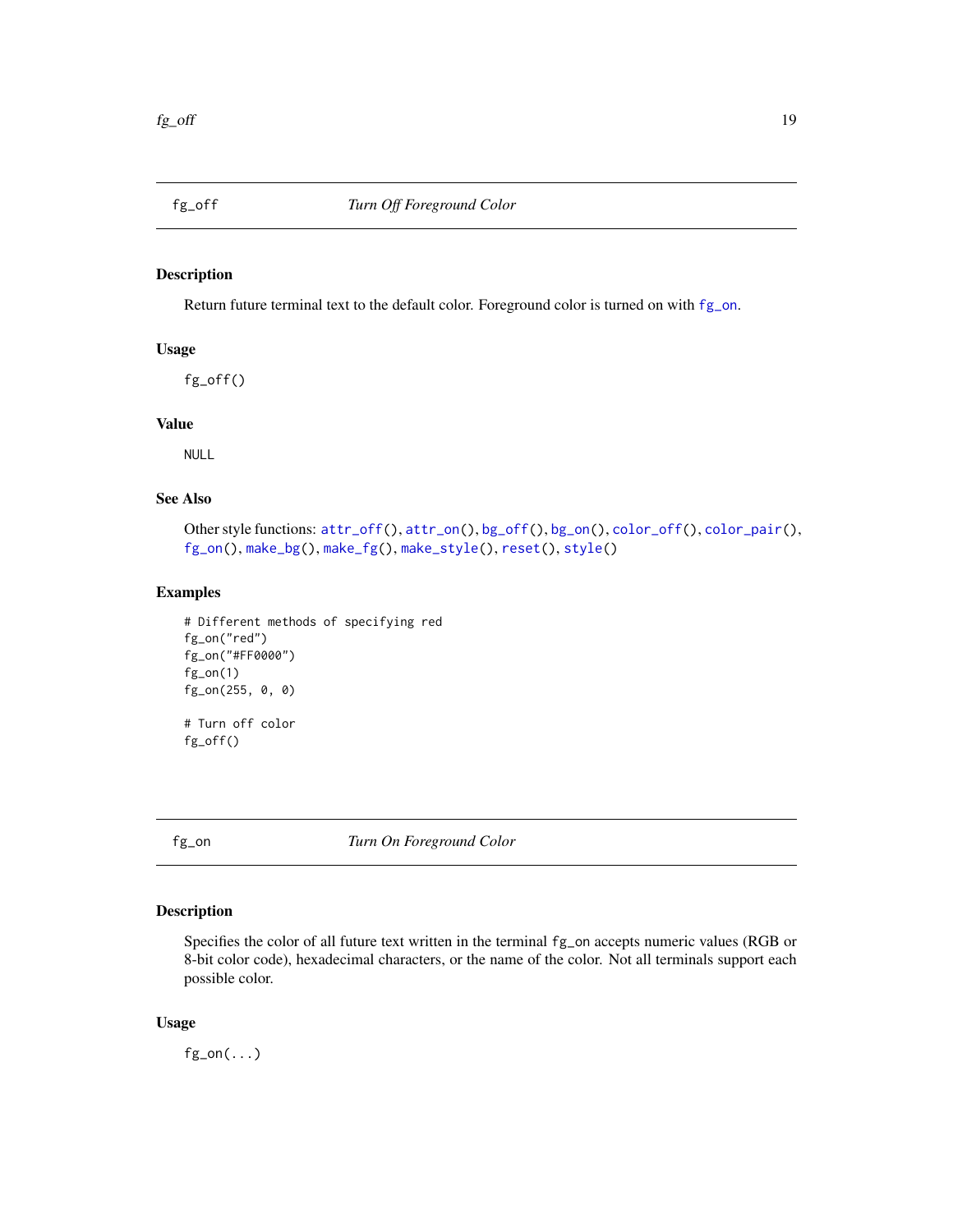#### <span id="page-19-0"></span>Arguments

... character or numeric value

# Details

Foreground color is turned off with [fg\\_off](#page-18-1).

#### Value

NULL

# See Also

```
Other style functions: attr_off(), attr_on(), bg_off(), bg_on(), color_off(), color_pair(),
fg_off(), make_bg(), make_fg(), make_style(), reset(), style()
```
# Examples

```
# Different methods of specifying red
fg_on("red")
fg_on("#FF0000")
fg_on(9)
fg_on(255, 0, 0)
# Turn off color
fg_off()
```
<span id="page-19-1"></span>fill\_circle *Draw a Filled-In Circle*

#### Description

Calculate the path of a circle in a grid and draw it to screen.

### Usage

fill\_circle(yx,  $r = 1$ ,  $n = 50$ , text = "x", ...)

# Arguments

| <b>yx</b>               | center (row, col) coordinate                                                                                                 |
|-------------------------|------------------------------------------------------------------------------------------------------------------------------|
| r                       | radius of the circle in grid points                                                                                          |
| n                       | number of points along curve to calculate                                                                                    |
| text                    | character value drawn at coordinate                                                                                          |
| $\cdot$ $\cdot$ $\cdot$ | parameters that are passed to $style()$ , including the foreground color $fg$ , back-<br>ground color bg, and attribute attr |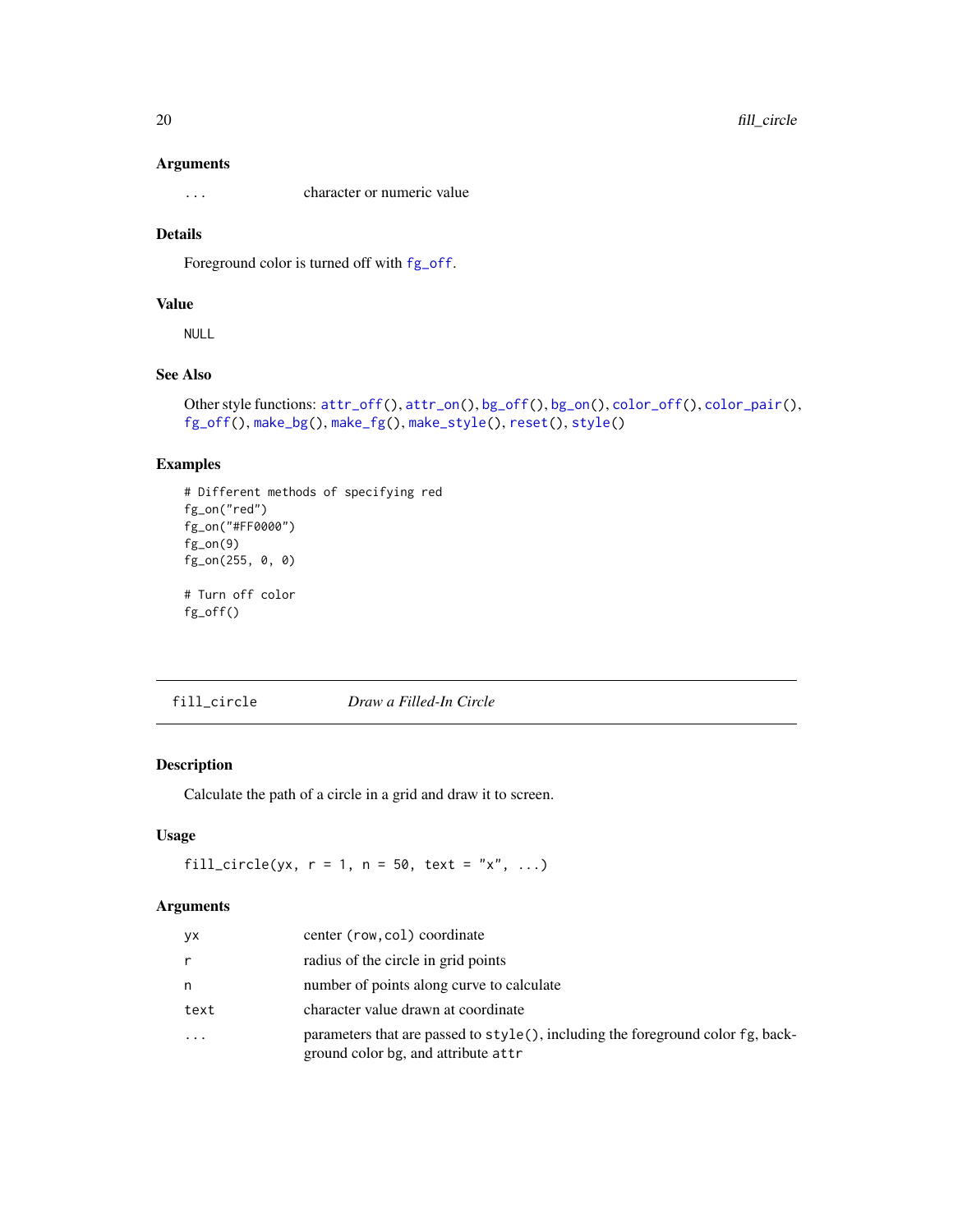# <span id="page-20-0"></span>fill\_ellipse 21

#### Value

NULL

# See Also

```
Other drawing functions: box_at(), draw_arc(), draw_bezier(), draw_circle(), draw_ellipse(),
draw_fn(), draw_lerp(), draw_path(), draw_ray(), draw_rect(), draw_shape(), fill_ellipse(),
fill_rect(), fill_shape(), grid_at(), grid_mat(), hline_at(), hline(), vline_at(), vline()
```
#### Examples

```
draw_circle(yx=c(10,10), r=5)
```
<span id="page-20-1"></span>fill\_ellipse *Draw a Filled-In Ellipse*

# Description

Calculate the path of an ellipse within a grid and draw to screen.

#### Usage

```
fill_ellipse(yx = c(0, 0), rx = 1, ry = 1, n = 50, text = "x", ...)
```
# Arguments

| <b>yx</b> | (row, col) coordinate of the center of the ellipse                                                                     |
|-----------|------------------------------------------------------------------------------------------------------------------------|
| rx        | radius along the x-axis in grid points                                                                                 |
| ry        | radius along the y-axis in grid points                                                                                 |
| n         | number of points along curve to calculate                                                                              |
| text      | character value drawn at coordinate                                                                                    |
|           | parameters that are passed to style(), including the foreground color fg, back-<br>ground color bg, and attribute attr |

#### Value

NULL

# See Also

Other drawing functions: [box\\_at\(](#page-5-1)), [draw\\_arc\(](#page-8-2)), [draw\\_bezier\(](#page-9-1)), [draw\\_circle\(](#page-10-1)), [draw\\_ellipse\(](#page-11-1)), [draw\\_fn\(](#page-12-1)), [draw\\_lerp\(](#page-13-1)), [draw\\_path\(](#page-13-2)), [draw\\_ray\(](#page-14-1)), [draw\\_rect\(](#page-15-1)), [draw\\_shape\(](#page-16-1)), [fill\\_circle\(](#page-19-1)), [fill\\_rect\(](#page-21-1)), [fill\\_shape\(](#page-22-1)), [grid\\_at\(](#page-24-1)), [grid\\_mat\(](#page-25-1)), [hline\\_at\(](#page-27-1)), [hline\(](#page-27-2)), [vline\\_at\(](#page-47-1)), [vline\(](#page-47-2))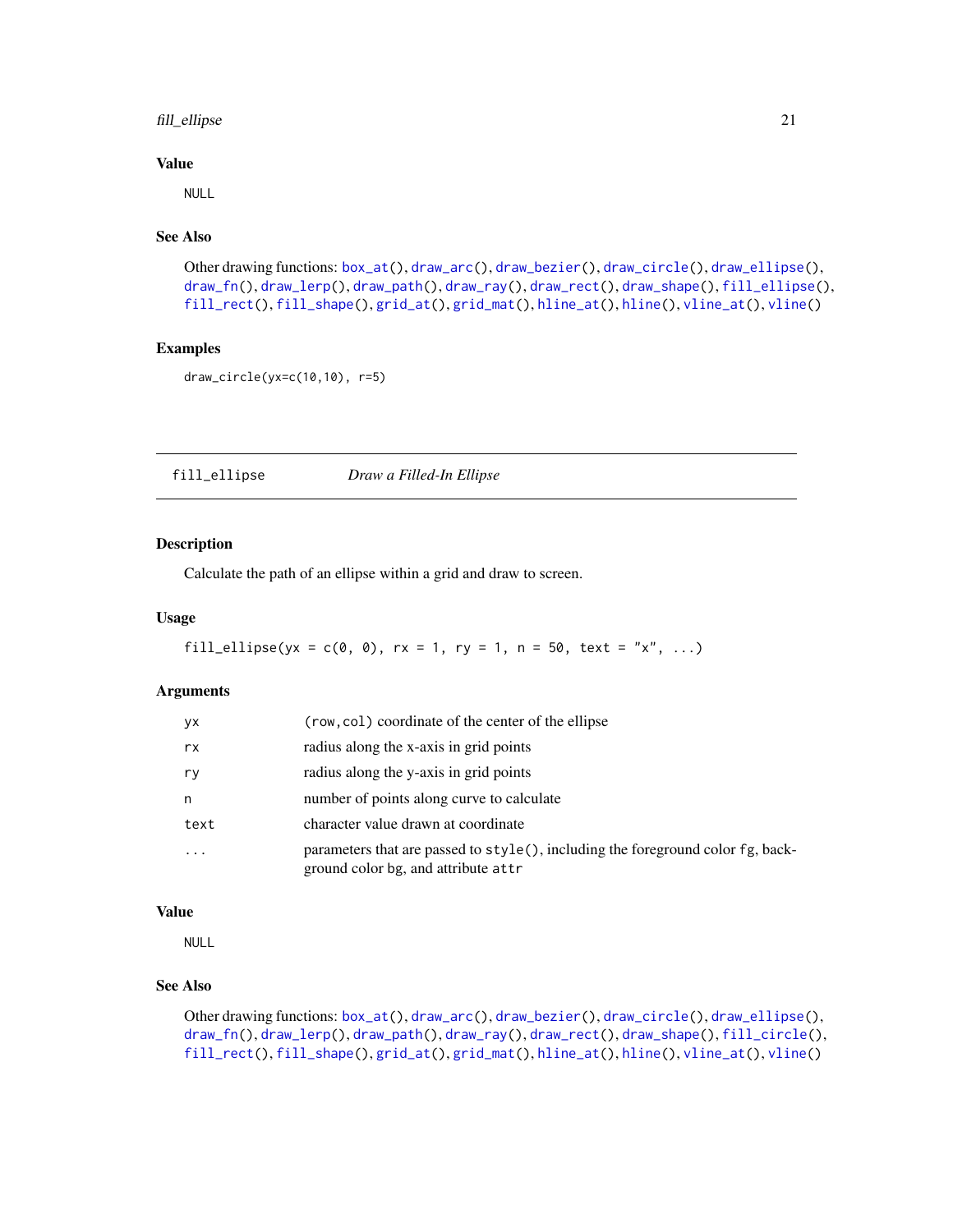# <span id="page-21-0"></span>Examples

```
draw_ellipse(yx=c(10,10), rx=8, ry = 4)
```
# <span id="page-21-1"></span>fill\_rect *Draw a Filled-In Rectangle*

# Description

Calculate the path of a rectangle in a grid and draw to screen.

# Usage

fill\_rect(yx1, yx2, text = "x", ...)

# Arguments

| vx1  | upper-left (row, col) coordinate                                                                                            |
|------|-----------------------------------------------------------------------------------------------------------------------------|
| vx2  | lower-right (row, col) coordinate                                                                                           |
| text | character value drawn at coordinate                                                                                         |
| .    | parameters that are passed to $style($ , including the foreground color $fg$ , back-<br>ground color bg, and attribute attr |

#### Value

NULL

# See Also

```
Other drawing functions: box_at(), draw_arc(), draw_bezier(), draw_circle(), draw_ellipse(),
draw_fn(), draw_lerp(), draw_path(), draw_ray(), draw_rect(), draw_shape(), fill_circle(),
fill_ellipse(), fill_shape(), grid_at(), grid_mat(), hline_at(), hline(), vline_at(),
vline()
```
# Examples

draw\_rect(c(5,5), c(9,9))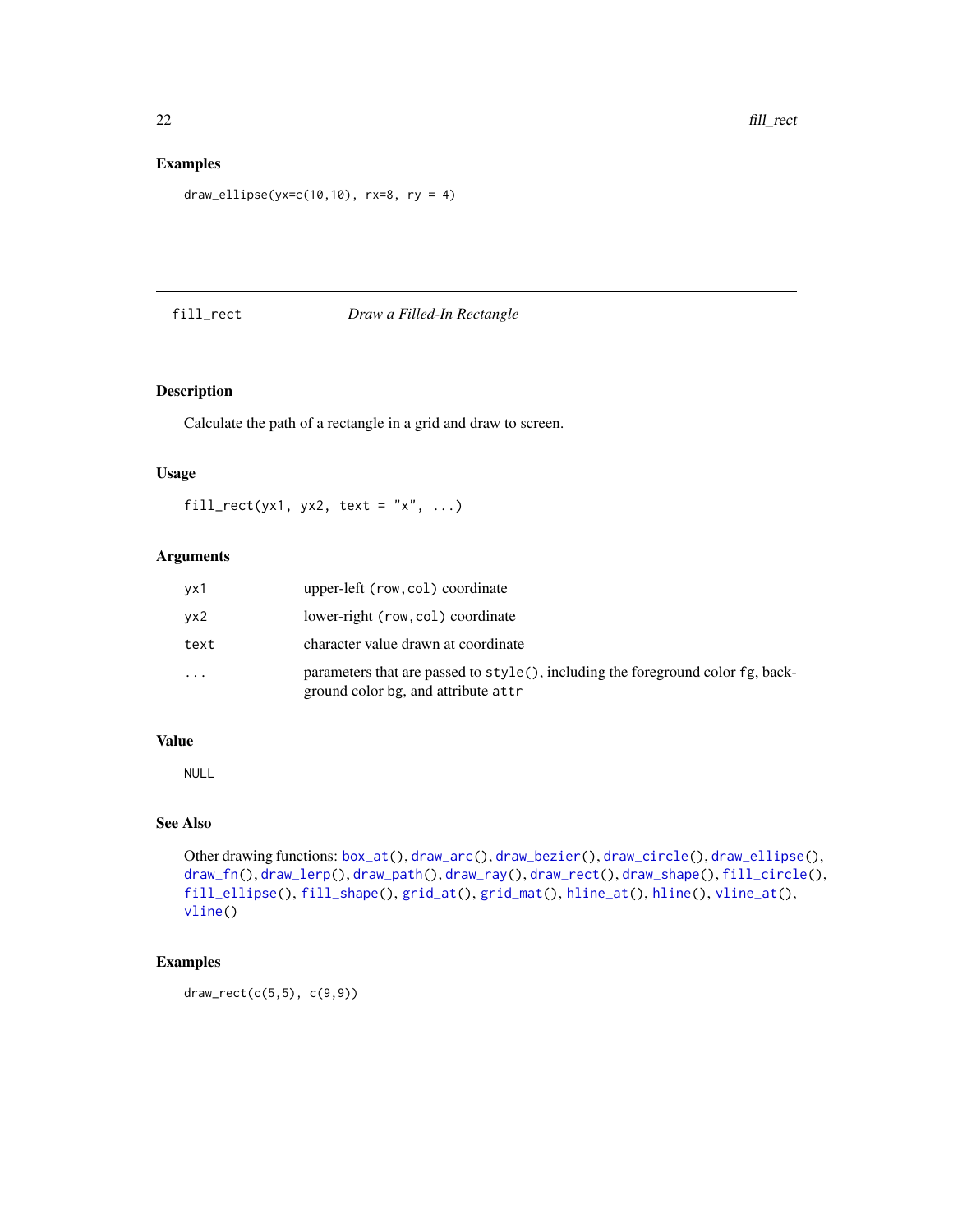<span id="page-22-1"></span><span id="page-22-0"></span>

Calculate the path of a shape given supplied vertices and draw to screen.

# Usage

fill\_shape(mat, cycle = TRUE,  $n = 30$ , text = "x", ...)

# Arguments

| mat        | an Nx2 matrix of (row, col) coordinates                                                                                |
|------------|------------------------------------------------------------------------------------------------------------------------|
| cycle      | logical value determining whether to the first and last coordinates                                                    |
| n          | number of points along each edge to calculate                                                                          |
| text       | character value drawn at coordinate                                                                                    |
| $\ddots$ . | parameters that are passed to style(), including the foreground color fg, back-<br>ground color bg, and attribute attr |

# Value

NULL

#### See Also

Other drawing functions: [box\\_at\(](#page-5-1)), [draw\\_arc\(](#page-8-2)), [draw\\_bezier\(](#page-9-1)), [draw\\_circle\(](#page-10-1)), [draw\\_ellipse\(](#page-11-1)), [draw\\_fn\(](#page-12-1)), [draw\\_lerp\(](#page-13-1)), [draw\\_path\(](#page-13-2)), [draw\\_ray\(](#page-14-1)), [draw\\_rect\(](#page-15-1)), [draw\\_shape\(](#page-16-1)), [fill\\_circle\(](#page-19-1)), [fill\\_ellipse\(](#page-20-1)), [fill\\_rect\(](#page-21-1)), [grid\\_at\(](#page-24-1)), [grid\\_mat\(](#page-25-1)), [hline\\_at\(](#page-27-1)), [hline\(](#page-27-2)), [vline\\_at\(](#page-47-1)), [vline\(](#page-47-2))

```
# Right Triangle
fill_shape(rbind(
  c(10,1),
  c(10,10),
 c(1,1)
), cycle=TRUE)
```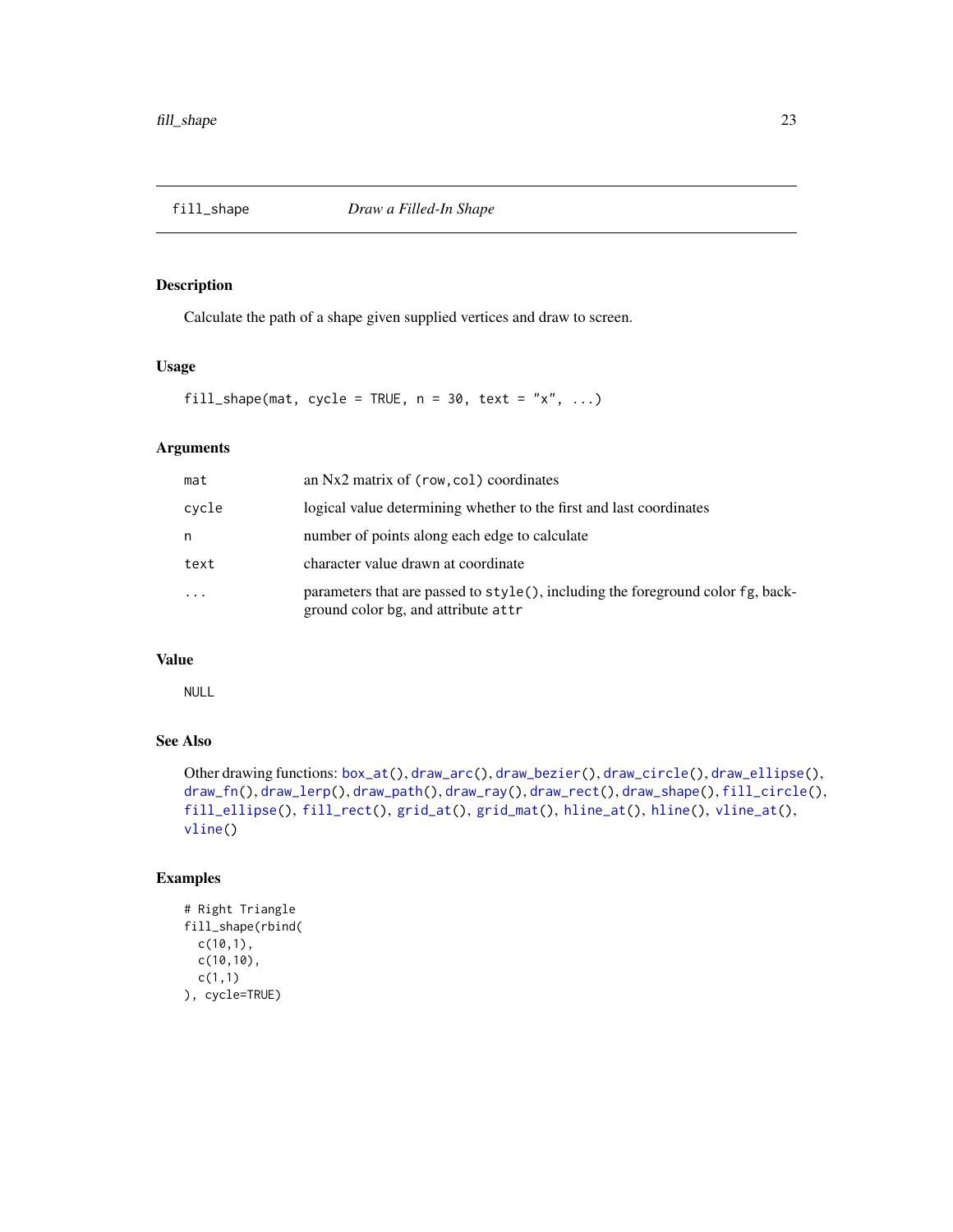<span id="page-23-0"></span>

Listen for a keypress, then apply keypress to a function or echo it to the terminal screen. The user must be in a terminal to use getkp; it will not work in RStudio or the R GUI. All actions within R are halted until the keypress is returned.

#### Usage

getkp(fn = list(), echo = FALSE)

# Arguments

| fn   | list of named functions                                                  |
|------|--------------------------------------------------------------------------|
| echo | whether the keypress should be echoed to the screen if not found in list |

# Value

character naming the key that was pressed *(invisibly)*.

#### Examples

```
f \leftarrow list('up' = function(){mv(row=-1)},
 'down' = function(){mv(row=-1)},
 'left' = function(){mv(col=-1)},
 'right' = function(){mv(col=1)}
\mathcal{L}## Not run:
getkp(fn=f, echo=FALSE)
## End(Not run)
```
getkpl *Loop a Keypress*

#### Description

Maintain a loop that listens for a keypress, then applies the keypress to a function or echoes it to the terminal screen. The user must be in a terminal to use getkp; it will not work in RStudio or the R GUI. All actions within R are halted until the keypress is returned.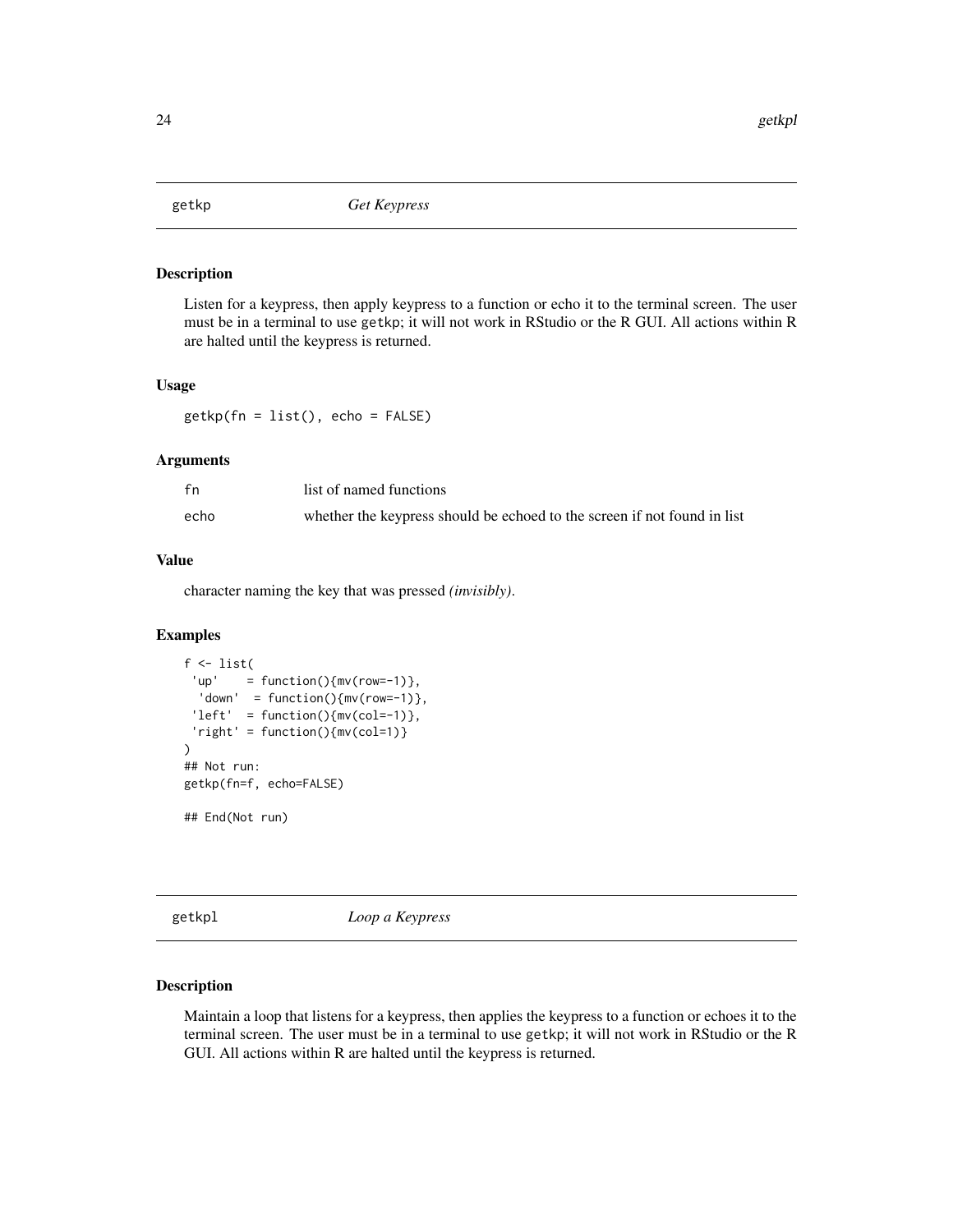#### <span id="page-24-0"></span>grid\_at 25

# Usage

getkpl(escape = "escape", fn = list(), echo = FALSE)

# Arguments

| escape | vector of character keypresses that escape the loop. The default is "escape" key. |
|--------|-----------------------------------------------------------------------------------|
| fn     | list of named functions                                                           |
| echo   | whether the keypress should be echoed to the screen if not found in list          |

# Value

NULL

# Examples

```
f \leftarrow list('up' = function(){mv(row=-1)},
  'down' = function(){mv(row=-1)},
 'left' = function(){mv(col=-1)},
 'right' = function(){mv(col=1)}
)
## Not run:
getkpl(escape = c("escape", "enter"), fn=f, echo=FALSE)
## End(Not run)
```
# <span id="page-24-1"></span>grid\_at *Draw a Character Grid Matrix*

# Description

Constructs a grid with given dimension, character values, and step parameter, and prints it to screen

#### Usage

```
grid_at(
 yx = c(1, 1),dim = NULL,step = c(2, 2),text = c(".", ".", "+", "|", "|", "-", "-", rep("+", 8)),
 border = TRUE
)
```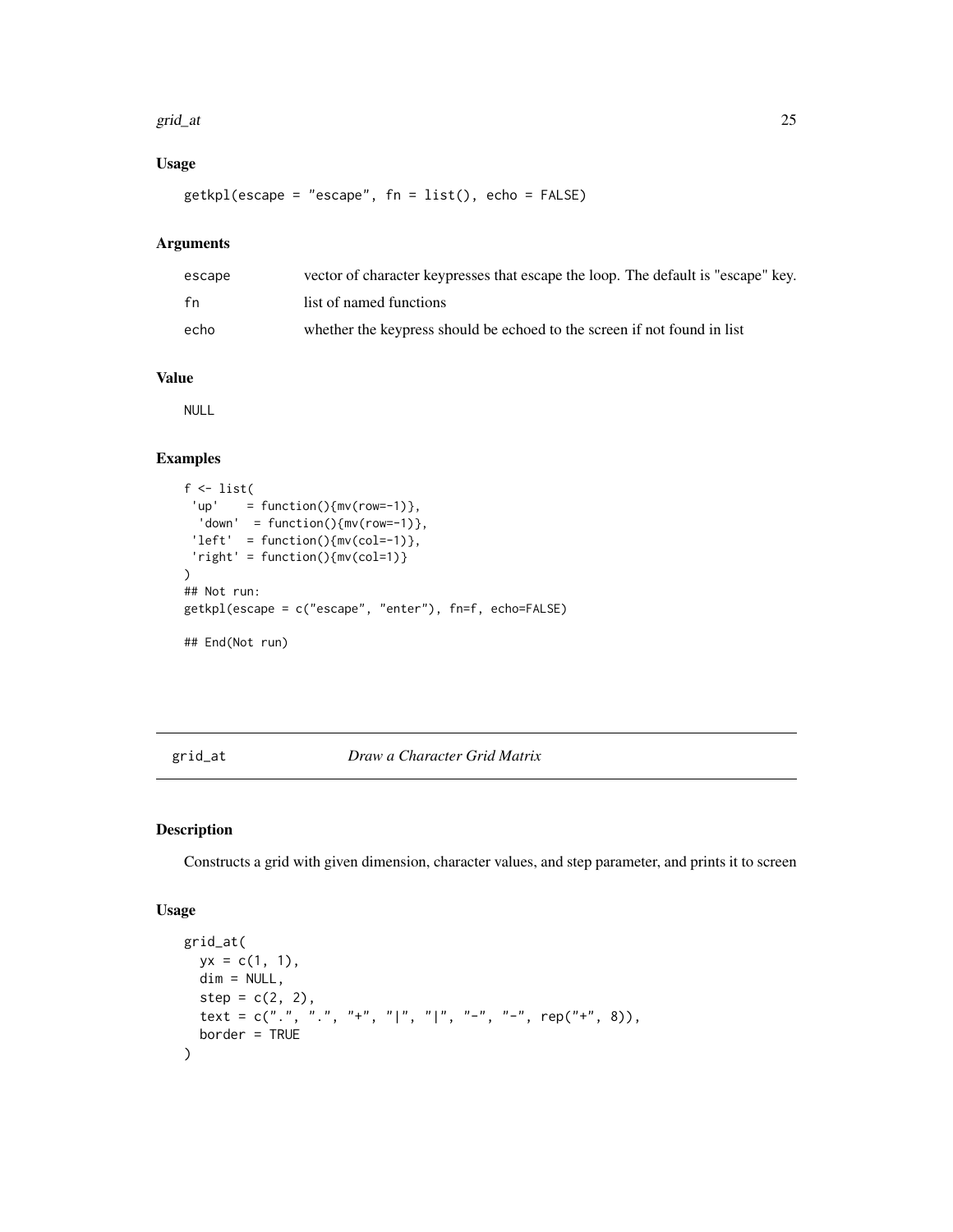#### <span id="page-25-0"></span>Arguments

| уx     | (row, column) on screen or window where the upper-left corner of the grid is to<br>be printed                                                                                                                                                                               |
|--------|-----------------------------------------------------------------------------------------------------------------------------------------------------------------------------------------------------------------------------------------------------------------------------|
| dim    | (row, column) vector for size of grid.                                                                                                                                                                                                                                      |
| step   | numeric vector describing grid step across (rows, columns)                                                                                                                                                                                                                  |
| text   | character vector of values for the grid, in order: horizontal grid line, vertical<br>grid line, grid intersection, left border, right border, top border, bottom border,<br>corners (upper-left, upper-right, lower-left, lower-right), ticks (right, bottom,<br>left, top) |
| border | logical value for whether a border should be included.                                                                                                                                                                                                                      |

#### Value

NULL

# See Also

```
Other drawing functions: box_at(), draw_arc(), draw_bezier(), draw_circle(), draw_ellipse(),
draw_fn(), draw_lerp(), draw_path(), draw_ray(), draw_rect(), draw_shape(), fill_circle(),
fill_ellipse(), fill_rect(), fill_shape(), grid_mat(), hline_at(), hline(), vline_at(),
vline()
```
#### Examples

grid\_at(yx=c(2,2), dim=c(11,13), step=c(2,4), border=TRUE)

<span id="page-25-1"></span>grid\_mat *Create a Character Grid Matrix*

# Description

Constructs a grid with provided dimensions (row,col), character values for gridlines, and a step parameter noting the number of rows and columns between each gridline.

#### Usage

```
grid_mat(
 dim,
  step = c(2, 2),text = c(".", ".", "+", "|", "|", "-", "-", rep("+", 8)),
 border = TRUE
)
```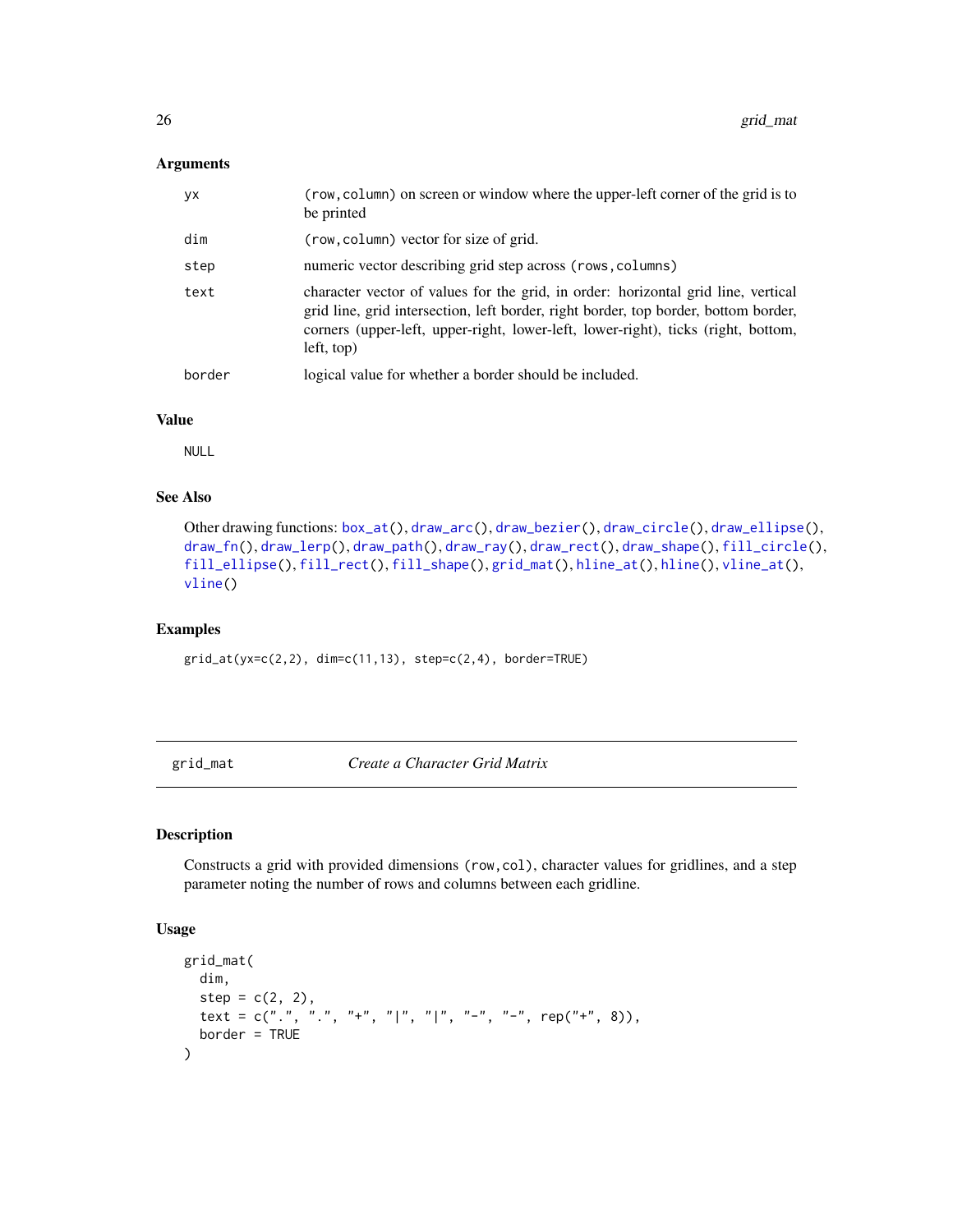# <span id="page-26-0"></span>hide\_cursor 27

#### Arguments

| dim    | (row, column) vector for size of grid.                                                                                                                                                                                                                                      |
|--------|-----------------------------------------------------------------------------------------------------------------------------------------------------------------------------------------------------------------------------------------------------------------------------|
| step   | numeric vector describing grid step across (rows, columns)                                                                                                                                                                                                                  |
| text   | character vector of values for the grid, in order: horizontal grid line, vertical<br>grid line, grid intersection, left border, right border, top border, bottom border,<br>corners (upper-left, upper-right, lower-left, lower-right), ticks (right, bottom,<br>left, top) |
| border | logical value for whether a border should be included.                                                                                                                                                                                                                      |

# Value

rowxcol matrix

# See Also

```
Other drawing functions: box_at(), draw_arc(), draw_bezier(), draw_circle(), draw_ellipse(),
draw_fn(), draw_lerp(), draw_path(), draw_ray(), draw_rect(), draw_shape(), fill_circle(),
fill_ellipse(), fill_rect(), fill_shape(), grid_at(), hline_at(), hline(), vline_at(),
vline()
```
# Examples

grid\_mat(dim=c(11,13), step=c(2,4), border=TRUE)

<span id="page-26-1"></span>

# Description

Make the cursor invisible. The cursor can be revealed with [show\\_cursor](#page-44-1)

# Usage

```
hide_cursor()
```
# Value

NULL

```
hide_cursor()
cat("\n\nHello World!")
show_cursor()
```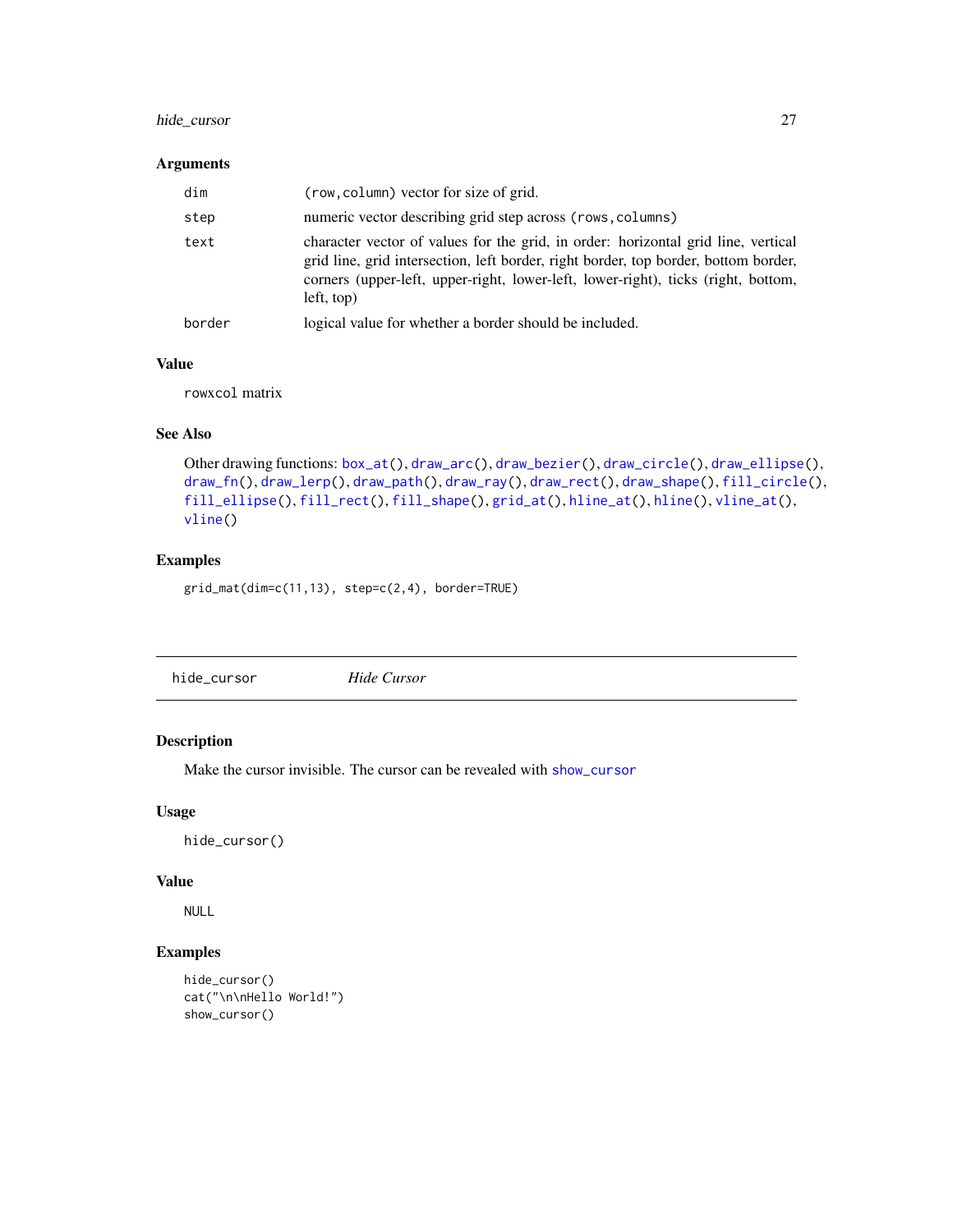<span id="page-27-2"></span><span id="page-27-0"></span>

Horizontal Line

#### Usage

hline(n, text =  $"$ -")

# Arguments

|      | integer describing the character length of the line |
|------|-----------------------------------------------------|
| text | character to be repeated                            |

#### Value

character string of length n

# See Also

```
Other drawing functions: box_at(), draw_arc(), draw_bezier(), draw_circle(), draw_ellipse(),
draw_fn(), draw_lerp(), draw_path(), draw_ray(), draw_rect(), draw_shape(), fill_circle(),
fill_ellipse(), fill_rect(), fill_shape(), grid_at(), grid_mat(), hline_at(), vline_at(),
vline()
```
# Examples

hline(10, "\*") # \*\*\*\*\*\*\*\*\*\* hline(5, "\$") # \$\$\$\$\$

<span id="page-27-1"></span>hline\_at *Draw Horizontal Line*

# Description

Draws a horizontal line of length n at (row,col)

#### Usage

hline\_at(yx, n, text =  $"$ -", ...)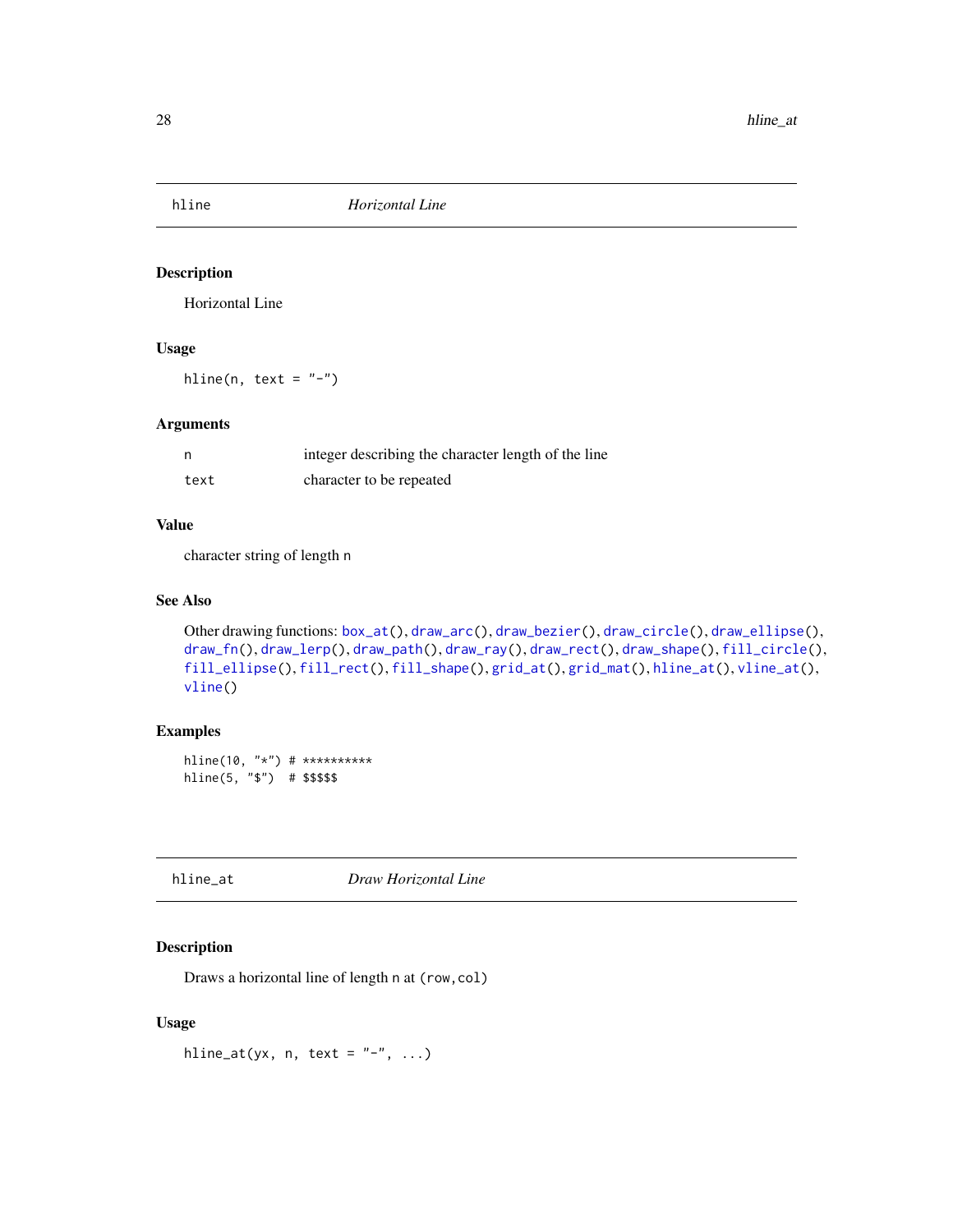#### <span id="page-28-0"></span>in.term 29

#### Arguments

| уx        | (row, col) coordinates where line should be drawn.                                                                     |  |
|-----------|------------------------------------------------------------------------------------------------------------------------|--|
| n         | integer describing the character length of the line                                                                    |  |
| text      | character to be repeated                                                                                               |  |
| $\ddotsc$ | parameters that are passed to style(), including the foreground color fg, back-<br>ground color bg, and attribute attr |  |

# Value

NULL

#### See Also

```
Other drawing functions: box_at(), draw_arc(), draw_bezier(), draw_circle(), draw_ellipse(),
draw_fn(), draw_lerp(), draw_path(), draw_ray(), draw_rect(), draw_shape(), fill_circle(),
fill_ellipse(), fill_rect(), fill_shape(), grid_at(), grid_mat(), hline(), vline_at(),
vline()
```
# Examples

hline\_at(c(3,4),6,"-") # print "------" at  $(3,4)$ 

in.term *Determine whether in Terminal*

# Description

Tests whether the session is in terminal and returns TRUE or FALSE. Many of the cursr functions require being in terminal and will not work with RStudio or the R GUI application.

#### Usage

in.term()

#### Value

logical value; TRUE or FALSE

# Examples

in.term()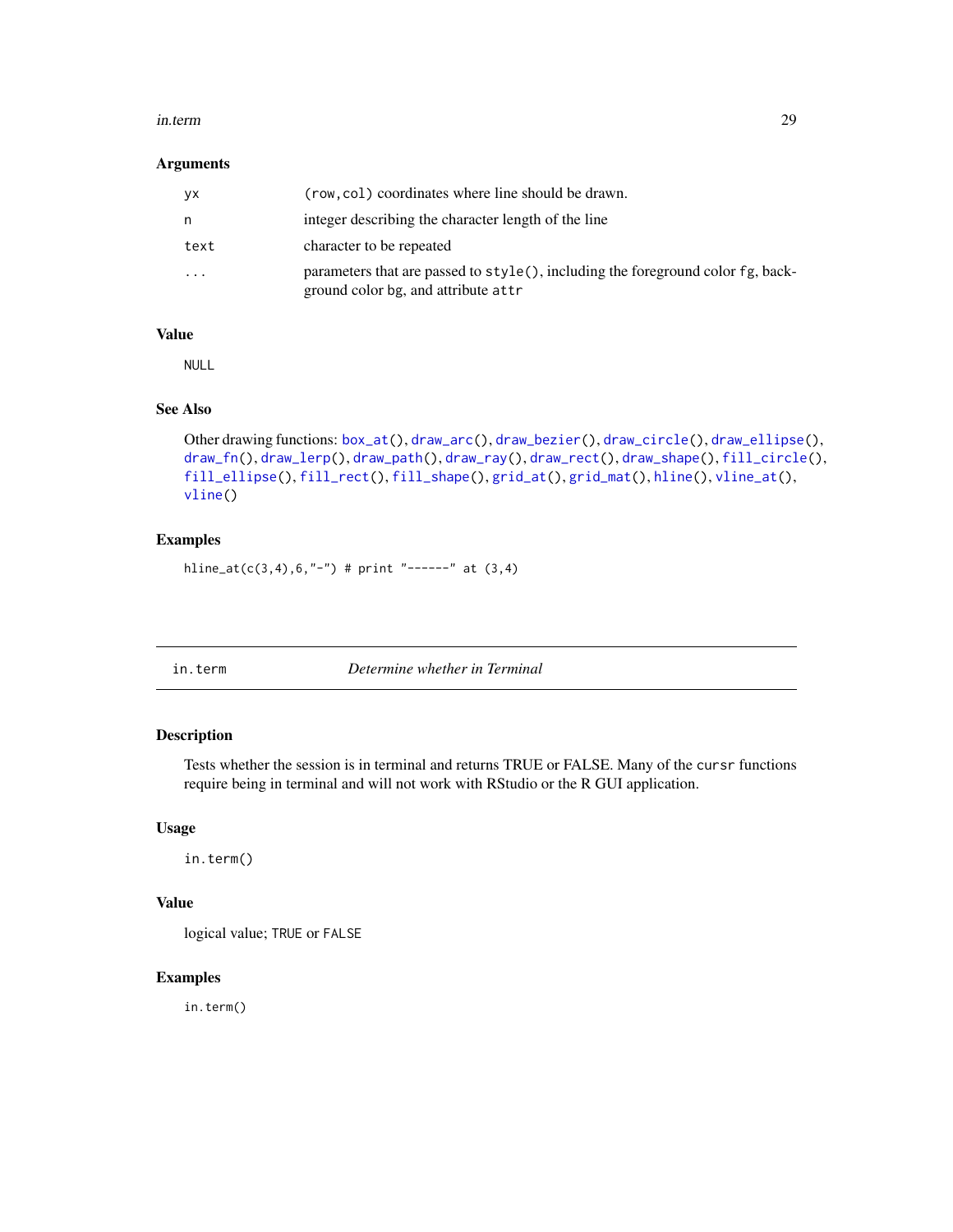<span id="page-29-2"></span><span id="page-29-0"></span>load\_cursor *Load Cursor*

# Description

Restore cursor to its previously saved location from [save\\_cursor](#page-44-2).

# Usage

load\_cursor()

#### Value

NULL

# Examples

```
save_cursor()
cat("\n\nHello World!")
load_cursor()
```
<span id="page-29-1"></span>

make\_bg *Create Background Color*

# Description

Returns the ANSI code for the specified background color. make\_bg accepts numeric values (RGB or 8-bit color code), hexadecimal characters, or the name of the color.

#### Usage

 $make_bg(\ldots)$ 

# Arguments

... character or numeric value

# Value

ANSI character string

#### See Also

```
Other style functions: attr_of(f), attr\_on(), bg_of(f), bg\_on(), color_of(f), color\_pair(),fg_off(), fg_on(), make_fg(), make_style(), reset(), style()
```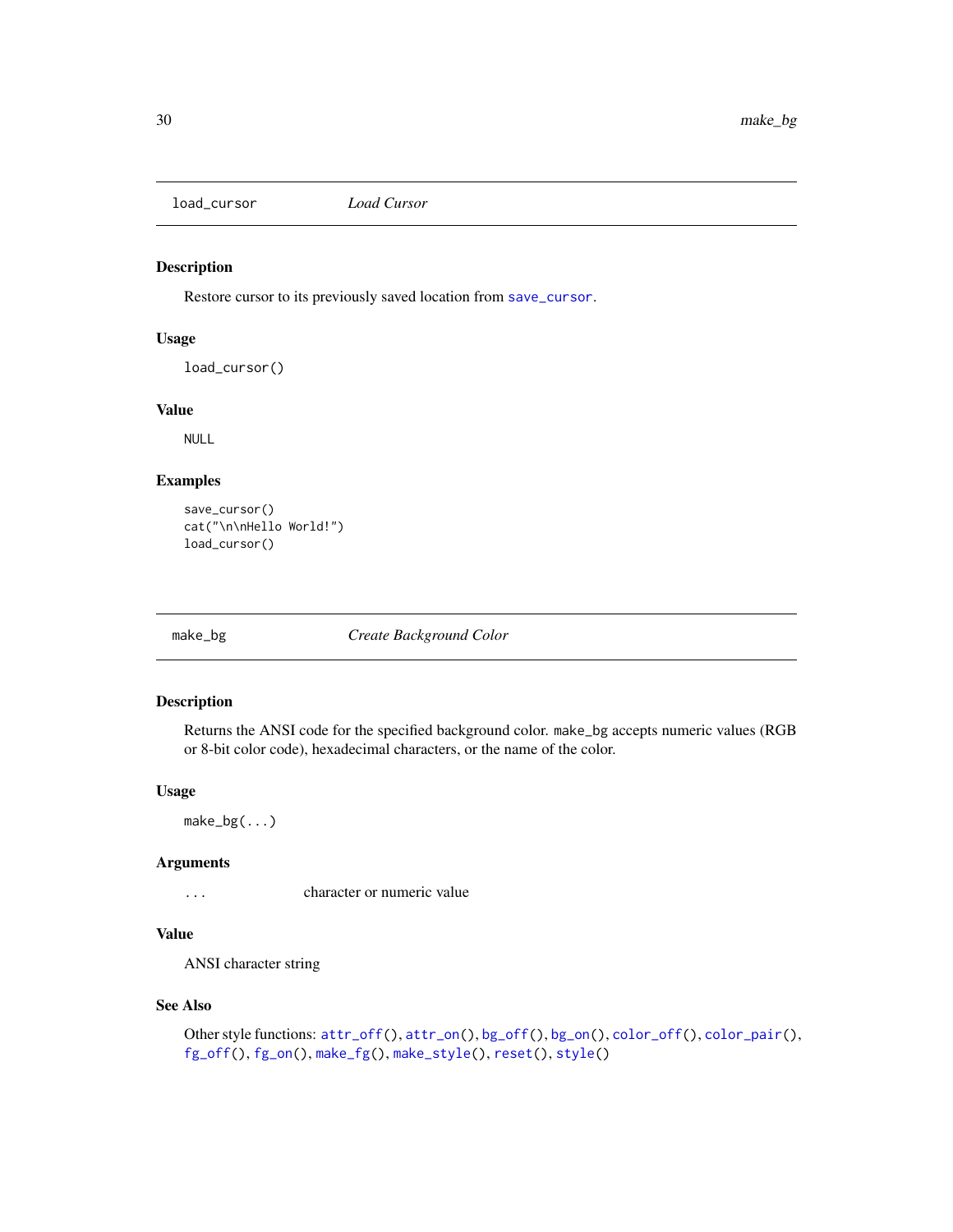#### <span id="page-30-0"></span> $make\_fg$  31

# Examples

```
# Different methods of specifying cyan
make_bg("cyan")
make_bg("#00FFFF")
make_bg(14)
make_bg(0, 255, 255)
```
<span id="page-30-1"></span>make\_fg *Create Foreground Color*

# Description

Returns the ANSI code for the specified foreground color. make\_fg accepts numeric values (RGB or 8-bit color code), hexadecimal characters, or the name of the color.

#### Usage

 $make_fg(\ldots)$ 

# Arguments

... character or numeric value

# Value

ANSI character string

# See Also

```
Other style functions: attr_of(f), attr\_on(), bg_of(f), bg\_on(), color_of(f), color\_pair(),fg_off(), fg_on(), make_bg(), make_style(), reset(), style()
```

```
# Different methods of specifying red
make_fg("red")
make_fg("#FF0000")
make_fg(9)
make_fg(255, 0, 0)
```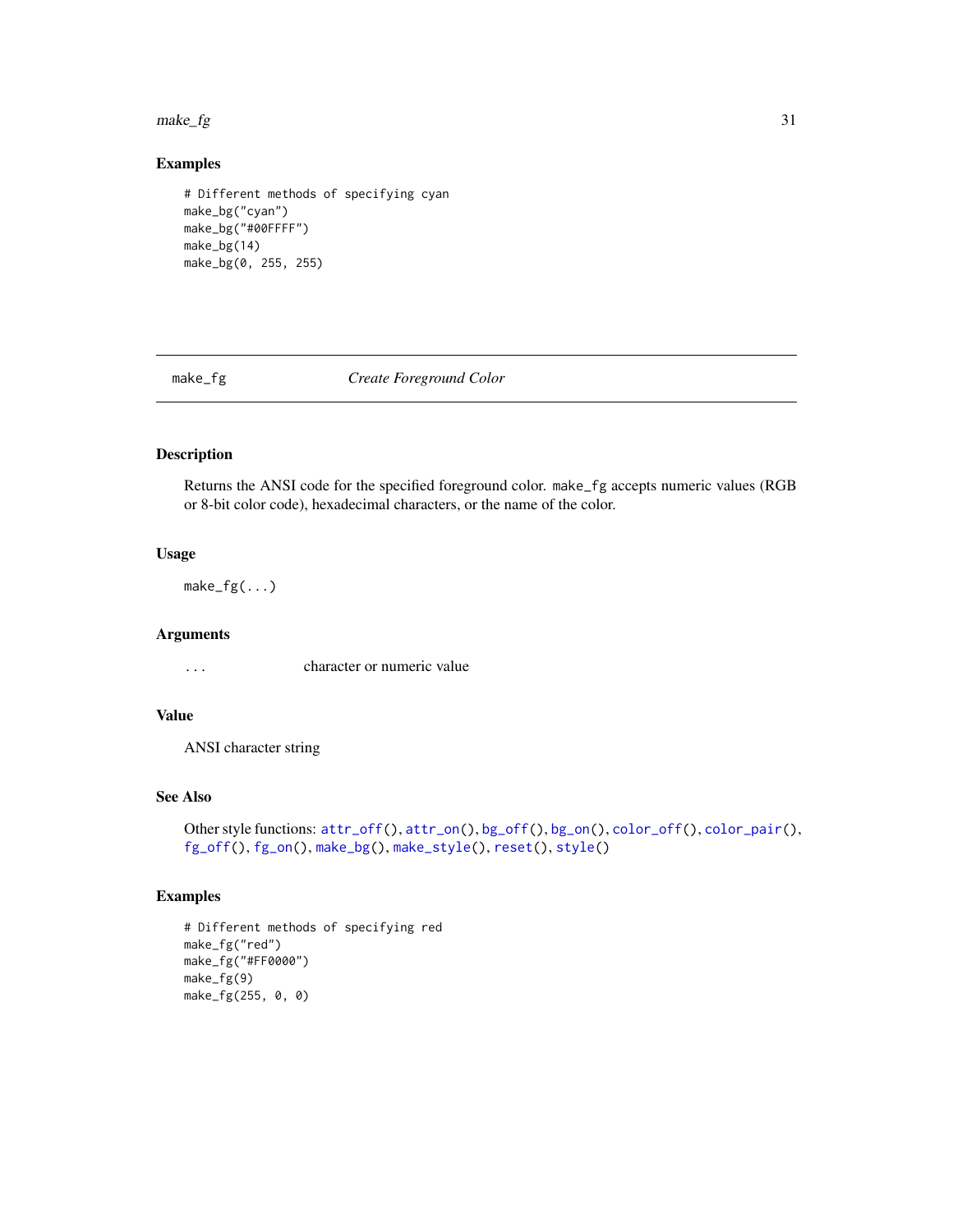<span id="page-31-1"></span><span id="page-31-0"></span>

Returns the ANSI codes for the specified colors and text attributes.

# Usage

make\_style( $fg = NA$ ,  $bg = NA$ ,  $attr = NA$ )

# Arguments

| fg   | character or numeric value for the foreground color. See fg_on for more details. |
|------|----------------------------------------------------------------------------------|
| bg   | character or numeric value for the background color. See bg on for more details. |
| attr | character vector describing attributes to turn on. See attr on for more details. |

# Value

ANSI character string

#### See Also

```
Other style functions: attr_of(f), attr\_on(), bg_of(f), bg\_on(), color_of(f), color\_pair(),fg_off(), fg_on(), make_bg(), make_fg(), reset(), style()
```
# Examples

```
cat(make_style(fg="blue", bg=c(192,192,192), attr=c("ul", "st")))
cat("Hello World!\n")
reset()
```

```
mv Move Cursor
```
# Description

Move cursor relative to its current position on the screen. Screen coordinates are given by (row, column) with the position of the screen being  $(1,1)$ .

#### Usage

 $mv(row = 0L, col = 0L)$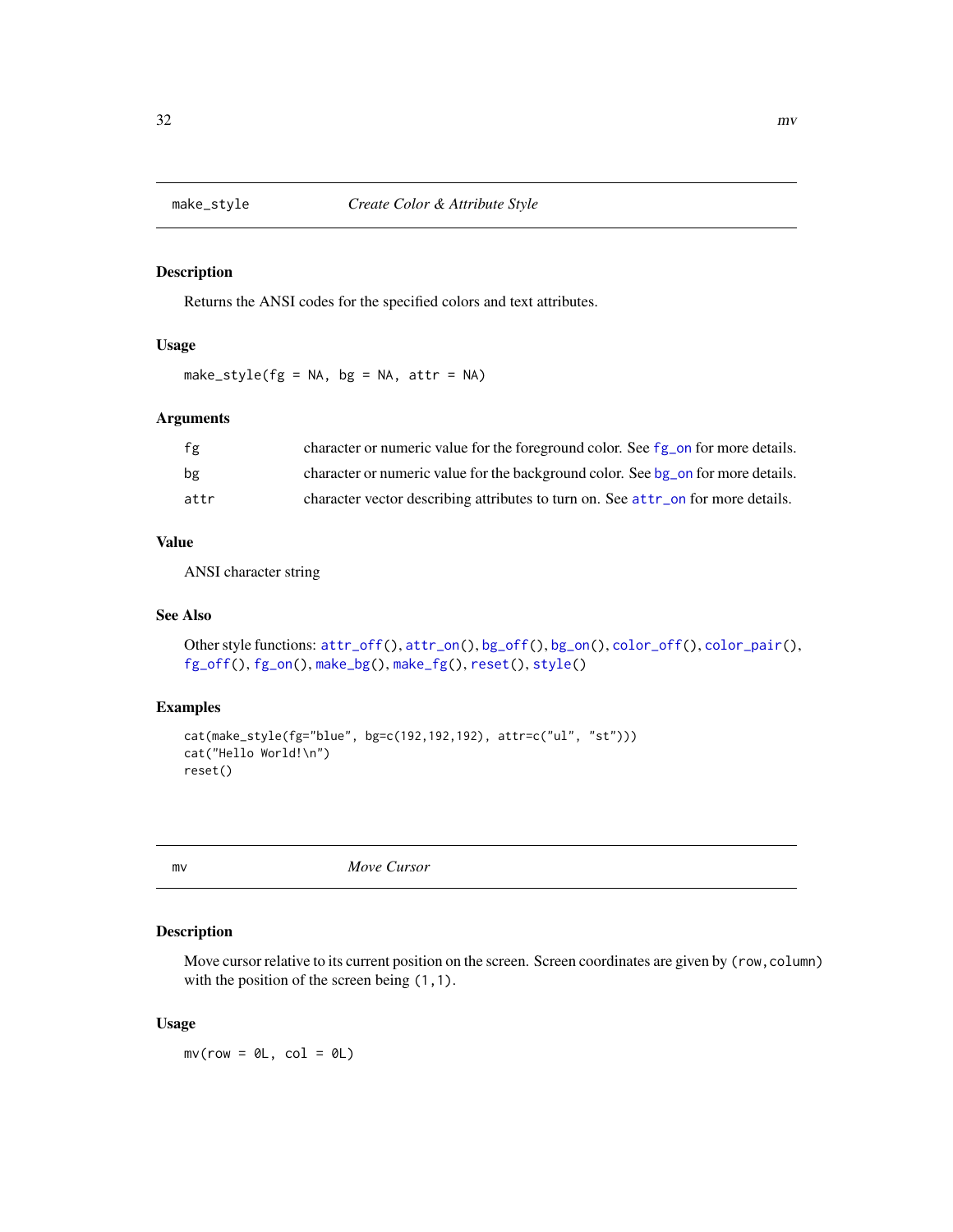#### <span id="page-32-0"></span> $mv_{\text{col}}$  33

# Arguments

| row | number of rows in which to move the cursor. Positive values move the cursor<br>down; negative values move the cursor up. If row has two or more values, the<br>second value replaces col. |
|-----|-------------------------------------------------------------------------------------------------------------------------------------------------------------------------------------------|
| col | number of columns in which to move the cursor. Positive values move the cursor<br>forward; negative values move the cursor backwards.                                                     |

# Details

The user must be in a terminal to use the functionality; it will not work in RStudio or the R GUI.

#### Value

NULL

#### See Also

[mv\\_to](#page-34-1) to move to a specific location on the screen.

Other moving functions: [mv\\_col\(](#page-32-1)), [mv\\_row\(](#page-33-1)), [mv\\_to\(](#page-34-1))

# Examples

```
# move the cursor down one and forward two
mv(1, 2)
```

```
# Alternatively, you can specify the coordinates as a single vector.
loc < -c(1, 2)mv(loc)
```

```
# to move to the left one unit (only works if the current column is > 1)
mv(, -1)
```
<span id="page-32-1"></span>mv\_col *Move Cursor to Column*

# Description

Move the cursor to the specified column, while maintaining the same row.

# Usage

 $mv\_col(n = 1L)$ 

#### Arguments

n positive integer specifying the column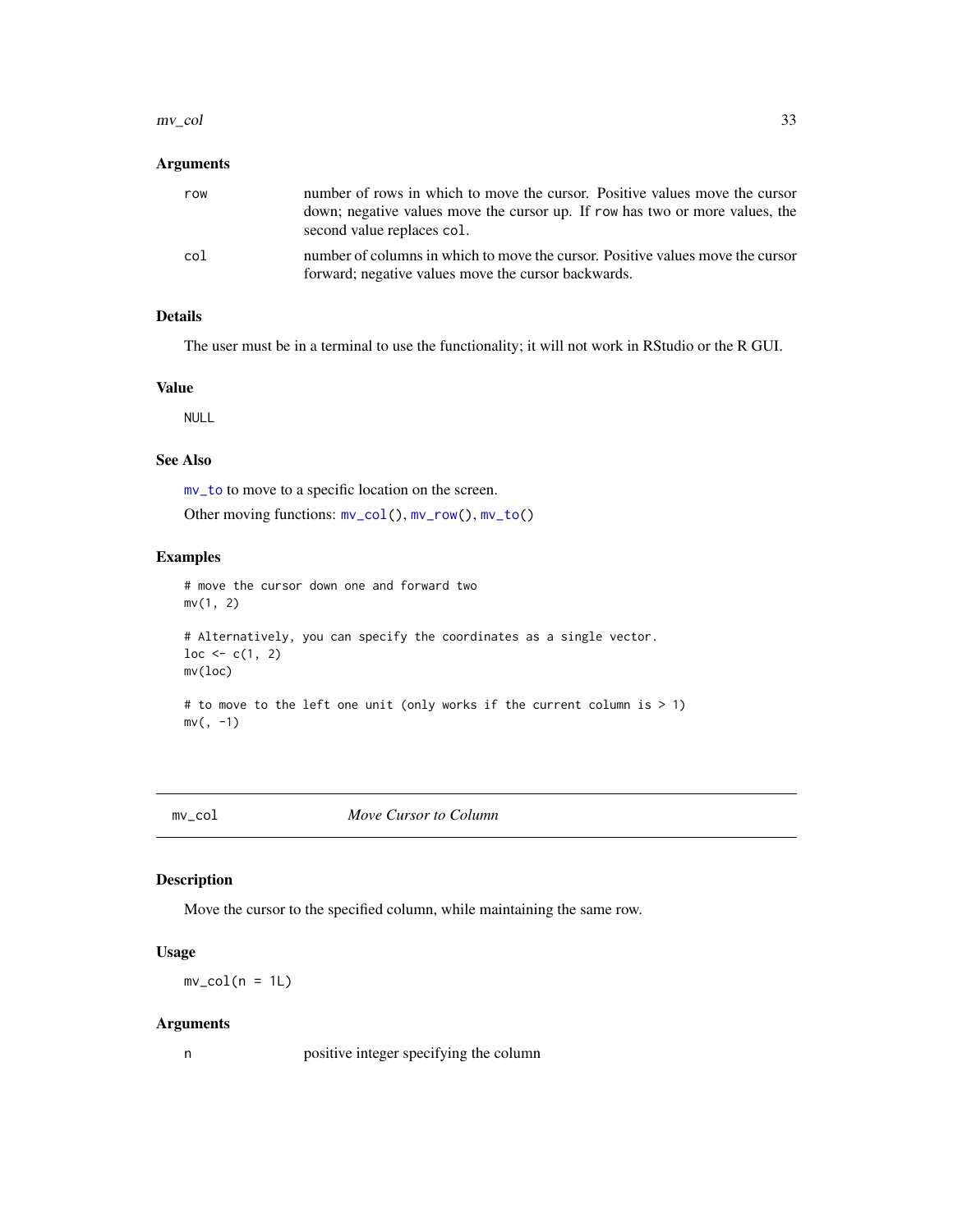# Details

The user must be in a terminal to use the functionality; it will not work in RStudio or the R GUI.

#### Value

NULL

# See Also

Other moving functions: [mv\\_row\(](#page-33-1)), [mv\\_to\(](#page-34-1)), [mv\(](#page-31-2))

#### Examples

```
# Position cursor at the beginning of the row
mv_col(1)
# Move cursor to the 10th column in the row
```
<span id="page-33-1"></span>

mv\_col(10)

mv\_row *Move Cursor to Row*

#### Description

Moves cursor to the beginning of the row relative to its current location.

#### Usage

 $mv_{row}(n = 1L)$ 

# Arguments

n number of rows to move. Positive values indicate the next rows; negative values indicate the previous rows

#### Details

The user must be in a terminal to use the functionality; it will not work in RStudio or the R GUI.

# Value

NULL

# See Also

Other moving functions: [mv\\_col\(](#page-32-1)), [mv\\_to\(](#page-34-1)), [mv\(](#page-31-2))

<span id="page-33-0"></span>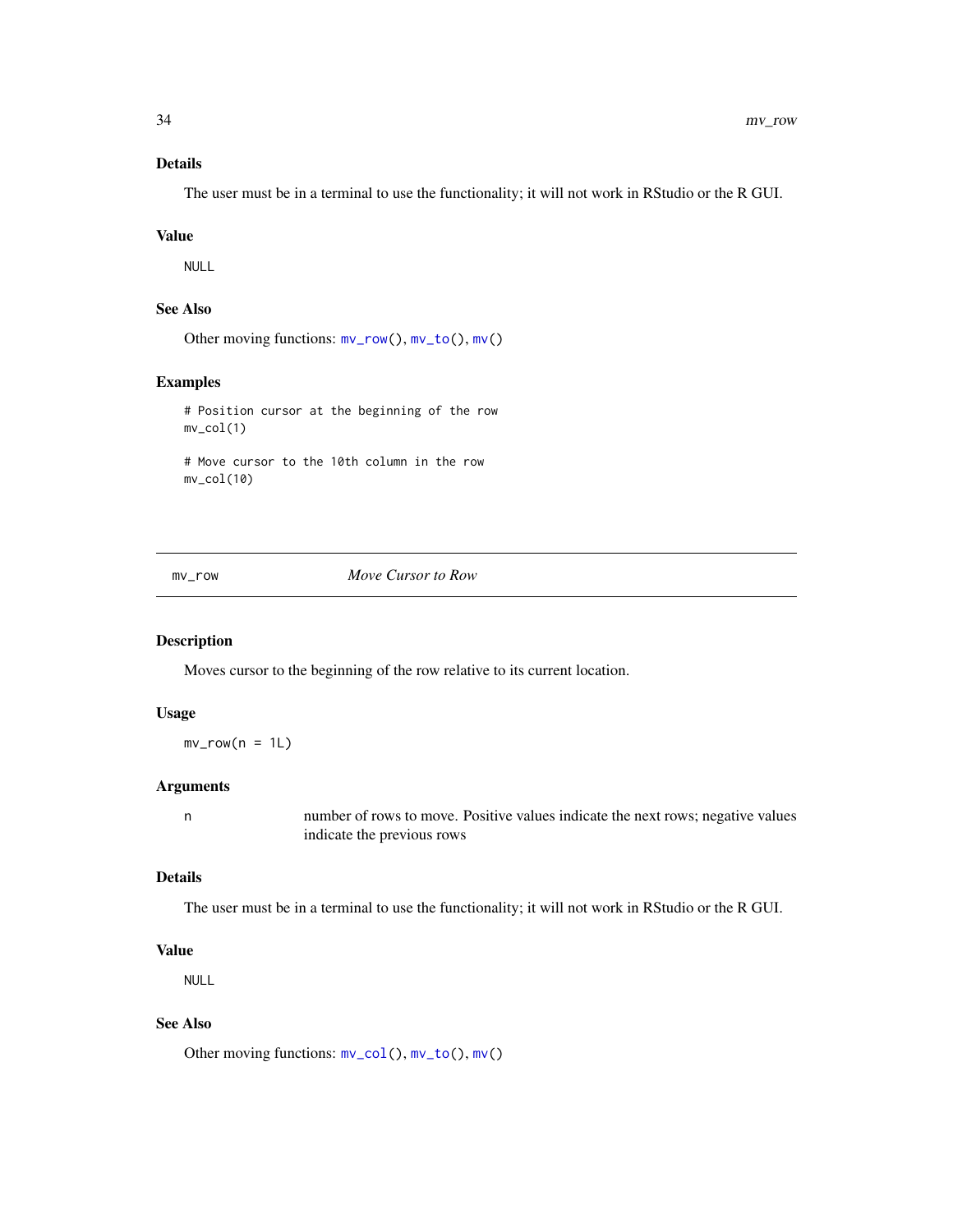#### <span id="page-34-0"></span> $mv_{\perp}$  to 35

# Examples

```
# move the cursor to the beginning of the previous line
mv_{row(-1)}
```
<span id="page-34-1"></span>mv\_to *Move Cursor to Specified Location*

# Description

Move cursor relative to its current position on the screen. Screen coordinates are given by (row,column) with the position of the screen being  $(1,1)$ .

#### Usage

 $mv\_to(row = 1L, col = 1L)$ 

#### Arguments

| row | positive integer specifying the console row. If row has two or more values, the<br>second value replaces col. |
|-----|---------------------------------------------------------------------------------------------------------------|
| col | positive integer specifying the console column.                                                               |

#### Details

The user must be in a terminal to use the functionality; it will not work in RStudio or the R GUI.

#### Value

NULL

### See Also

[mv](#page-31-2) to move relative to the current location on the screen.

Other moving functions: [mv\\_col\(](#page-32-1)), [mv\\_row\(](#page-33-1)), [mv\(](#page-31-2))

```
# move the cursor to the 2nd row, 4th column
mv_to(2, 4)# alternatively, you can specify the coordinates as a vector.
loc < -c(2, 4)mv_to(loc)
```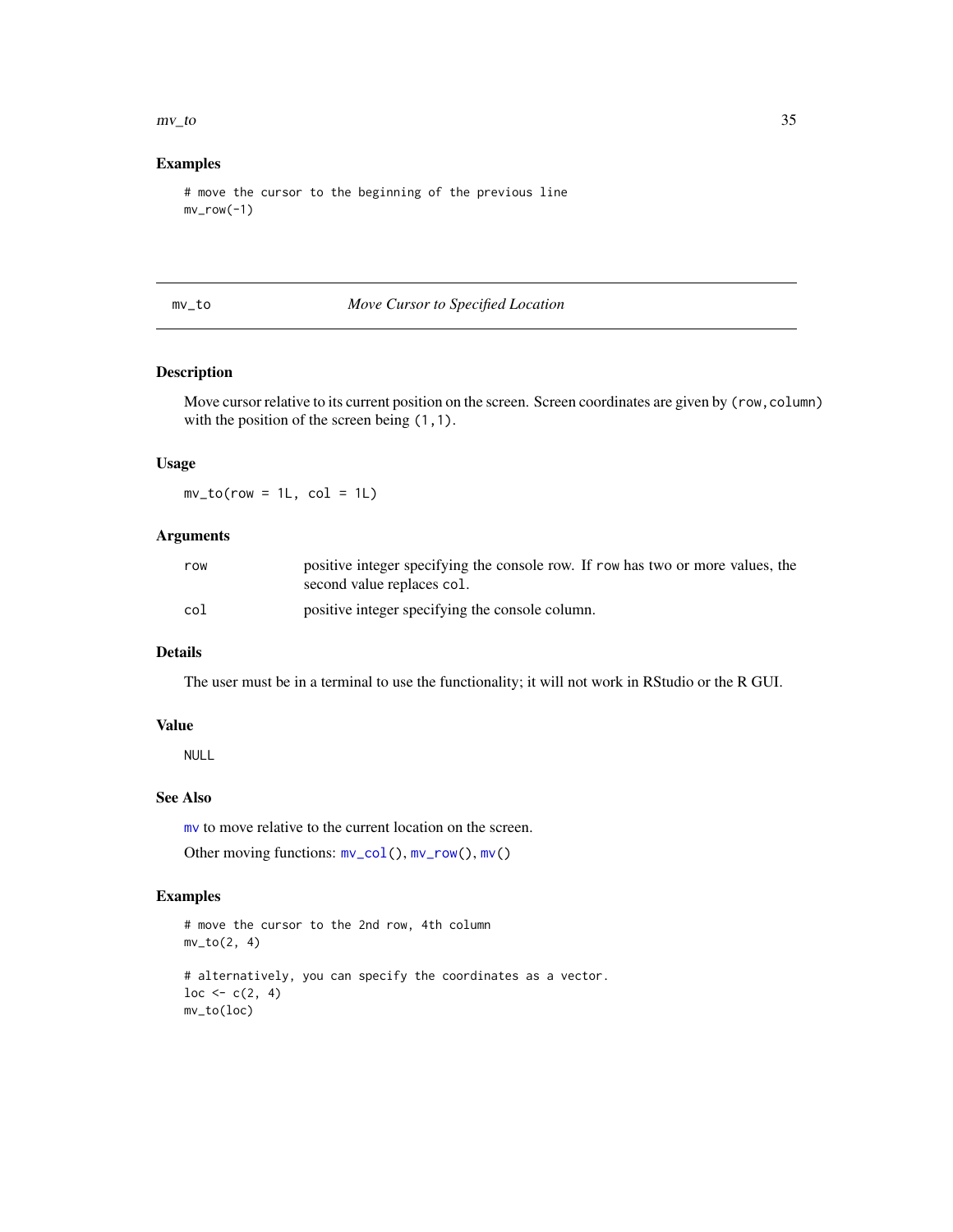<span id="page-35-2"></span><span id="page-35-0"></span>path\_arc *Arc Path*

# Description

Calculate the path of an arc within a grid.

#### Usage

path\_arc(yx, start, end,  $r = 1$ ,  $n = 50$ )

#### Arguments

| <b>VX</b> | center (row, col) coordinate of circle    |
|-----------|-------------------------------------------|
| start     | starting angle in radians                 |
| end       | ending angle in radians                   |
|           | radius of circle                          |
| n         | number of points along curve to calculate |

# Value

Nx2 matrix of (row, column) coordinates

#### See Also

```
Other path-fitting functions: path_bezier(), path_circle(), path_ellipse(), path_fill(),
path_fn(), path_intersection(), path_lerp(), path_ray(), path_rect(), path_shape()
```
#### Examples

```
path_arc(yx=c(10,10), start=pi/2, end=pi, r=6)
```
<span id="page-35-1"></span>path\_bezier *Bezier Curve Path*

# Description

Calculate the path of a Bezier Curve with up to two control points in a grid.

# Usage

```
path_bezier(start, end, c1, c2 = NULL, n = 50)
```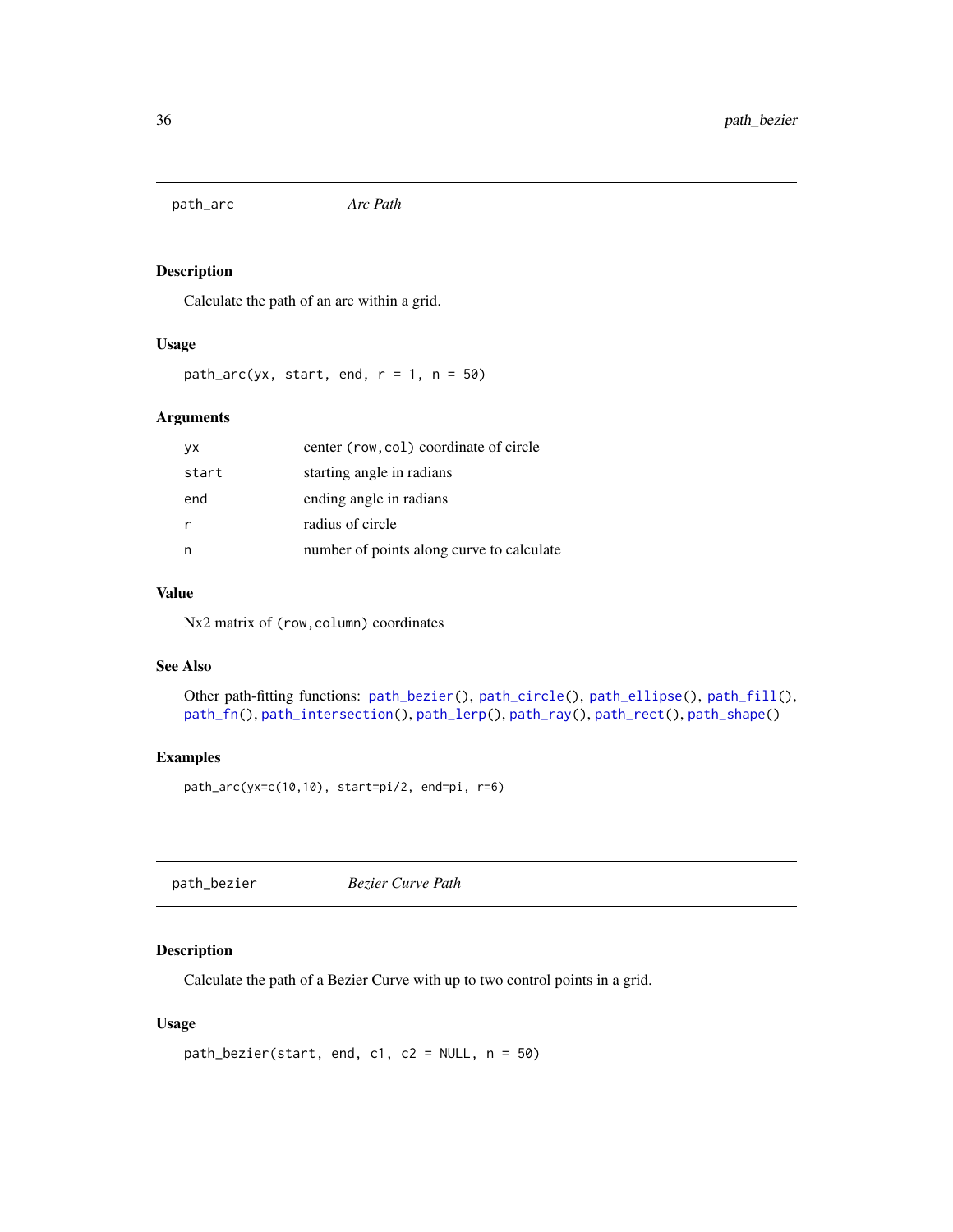# <span id="page-36-0"></span>path\_circle 37

## Arguments

| start          | starting (row, col) coordinate            |
|----------------|-------------------------------------------|
| end            | ending (row, col) coordinate              |
| c <sub>1</sub> | coordinate of first control point         |
| c2             | coordinate of second control point        |
|                | number of points along curve to calculate |

# Value

Nx2 matrix of (row,column) coordinates

# See Also

```
Other path-fitting functions: path_arc(), path_circle(), path_ellipse(), path_fill(), path_fn(),
path_intersection(), path_lerp(), path_ray(), path_rect(), path_shape()
```
#### Examples

```
path_bezier(start=c(10,1), end=c(10,10), c1=c(1, 3))
```
<span id="page-36-1"></span>

| path_circle | Path of a Circle |
|-------------|------------------|
|             |                  |

# Description

Calculate the path of a circle in a grid.

# Usage

path\_circle(yx,  $r = 1$ ,  $n = 50$ )

#### Arguments

| уx | center (row, col) coordinate              |
|----|-------------------------------------------|
| r  | radius of the circle in grid points       |
| n  | number of points along curve to calculate |

# Value

Nx2 matrix of (row, column) coordinates

#### See Also

```
Other path-fitting functions: path_arc(), path_bezier(), path_ellipse(), path_fill(), path_fn(),
path_intersection(), path_lerp(), path_ray(), path_rect(), path_shape()
```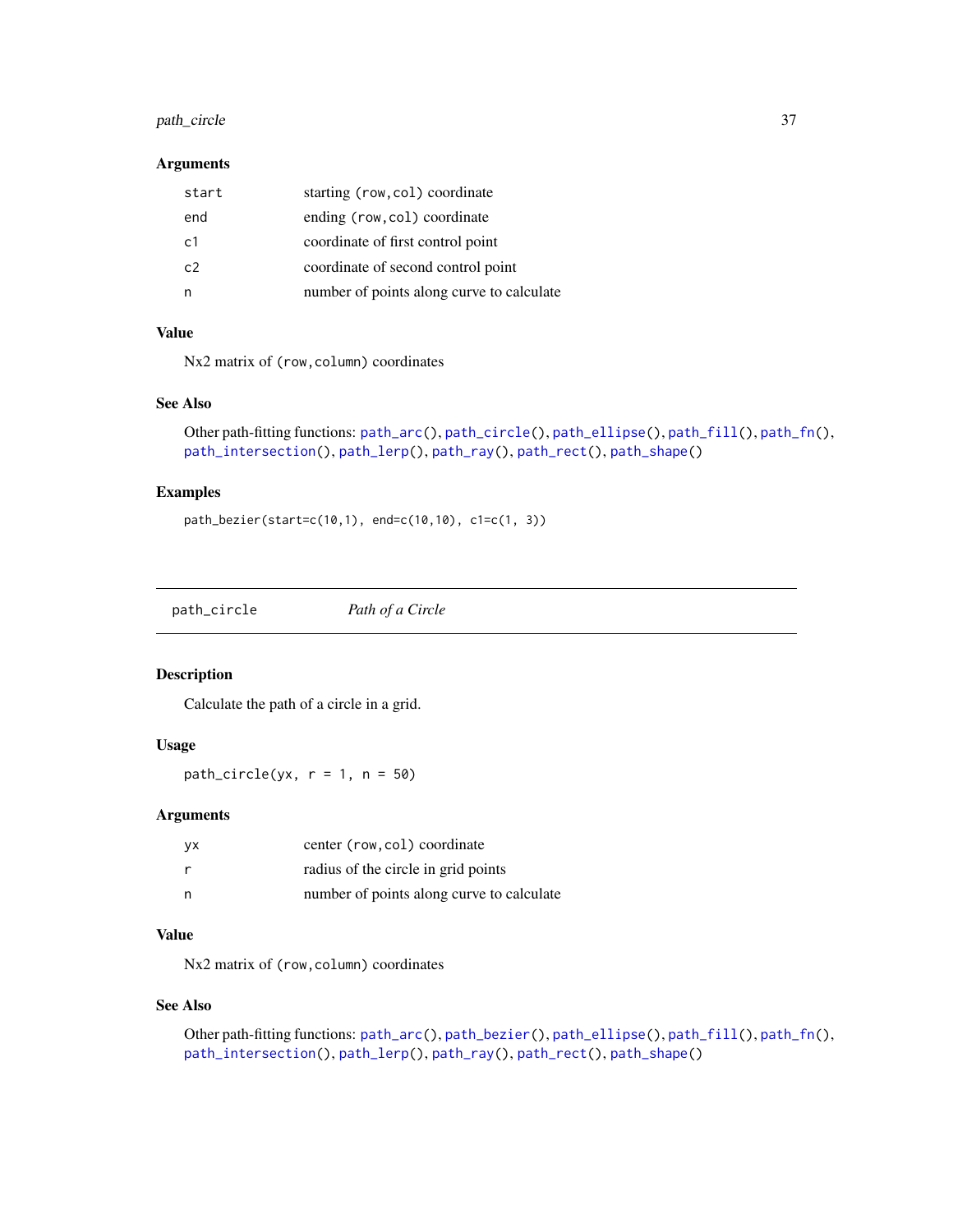# Examples

```
path_circle(yx=c(10,10), r=5)
```
<span id="page-37-1"></span>path\_ellipse *Ellipse Path*

# Description

Calculate the path of an ellipse within a grid.

# Usage

 $path$ <sup>-</sup>ellipse(yx = c(0, 0), rx = 1, ry = 1, n = 50)

# Arguments

| yx. | (row, col) coordinate of the center of the ellipse |
|-----|----------------------------------------------------|
| rx. | radius along the x-axis in grid points             |
| rv  | radius along the y-axis in grid points             |
| n   | number of points along curve to calculate          |

#### Value

Nx2 matrix of (row, column) coordinates

# See Also

Other path-fitting functions: [path\\_arc\(](#page-35-2)), [path\\_bezier\(](#page-35-1)), [path\\_circle\(](#page-36-1)), [path\\_fill\(](#page-38-1)), [path\\_fn\(](#page-38-2)), [path\\_intersection\(](#page-39-1)), [path\\_lerp\(](#page-40-1)), [path\\_ray\(](#page-40-2)), [path\\_rect\(](#page-41-1)), [path\\_shape\(](#page-42-1))

```
path<sup>-</sup>ellipse(yx=c(10,10), rx=8, ry = 4)
```
<span id="page-37-0"></span>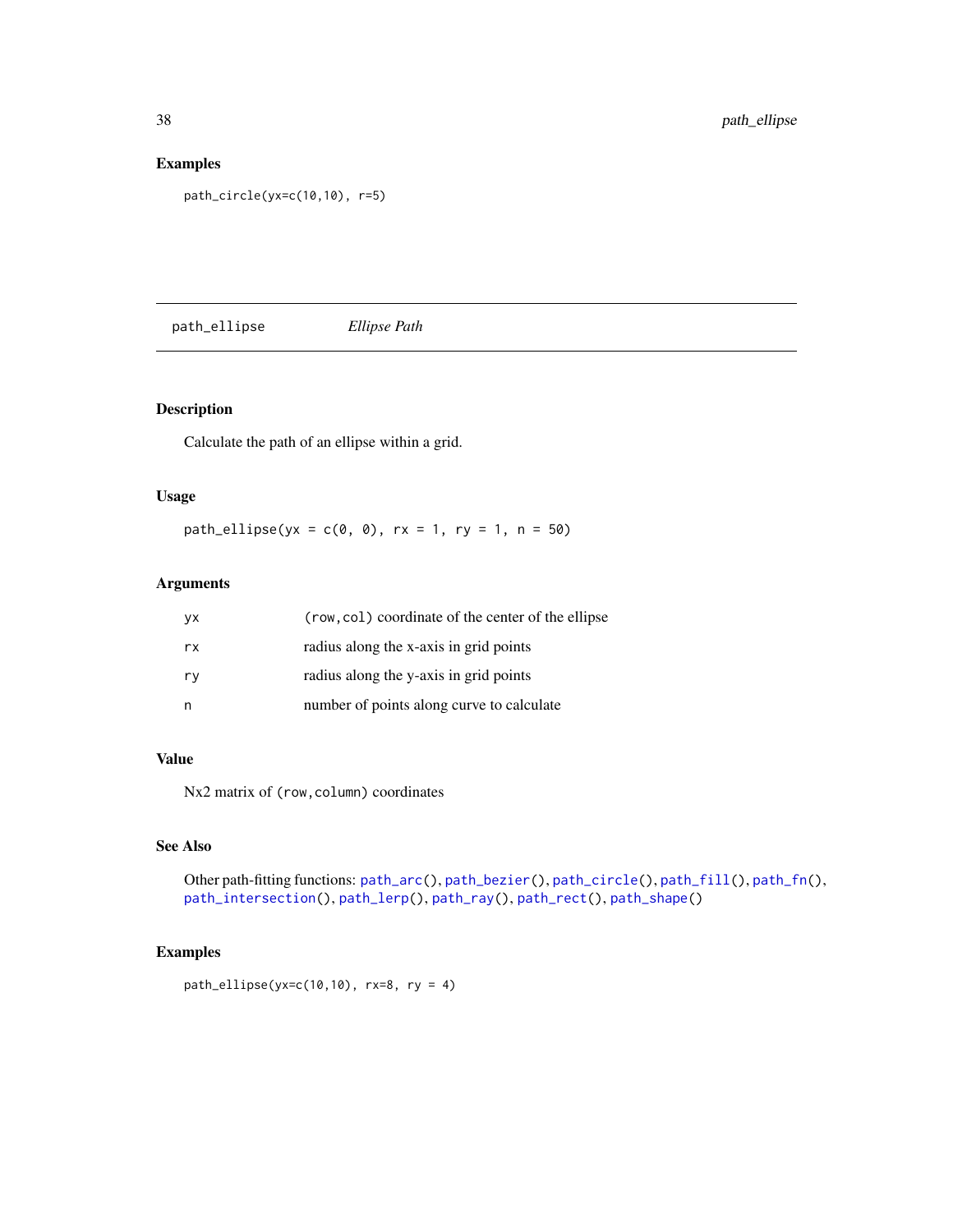<span id="page-38-1"></span><span id="page-38-0"></span>path\_fill *Fill In Path*

#### Description

Calculate the coordinates of all points inside of a path.

#### Usage

path\_fill(mat)

# Arguments

mat Nx2 matrix of (row, column) path coordinates

# Value

Nx2 matrix of (row, column) coordinates

# See Also

Other path-fitting functions: [path\\_arc\(](#page-35-2)), [path\\_bezier\(](#page-35-1)), [path\\_circle\(](#page-36-1)), [path\\_ellipse\(](#page-37-1)), [path\\_fn\(](#page-38-2)), [path\\_intersection\(](#page-39-1)), [path\\_lerp\(](#page-40-1)), [path\\_ray\(](#page-40-2)), [path\\_rect\(](#page-41-1)), [path\\_shape\(](#page-42-1))

#### Examples

c0 <- path\_circle(c(10,10), r=5) path\_fill(c0)

<span id="page-38-2"></span>path\_fn *Function Path*

#### Description

Calculate the path within a grid of an user-supplied function.

#### Usage

path\_fn(x1, x2, fn, n = 50)

# Arguments

| x1 | starting column value of the path               |
|----|-------------------------------------------------|
| x2 | ending column value of the path                 |
| fn | function returning row value for a column input |
| n  | number of points along curve to calculate       |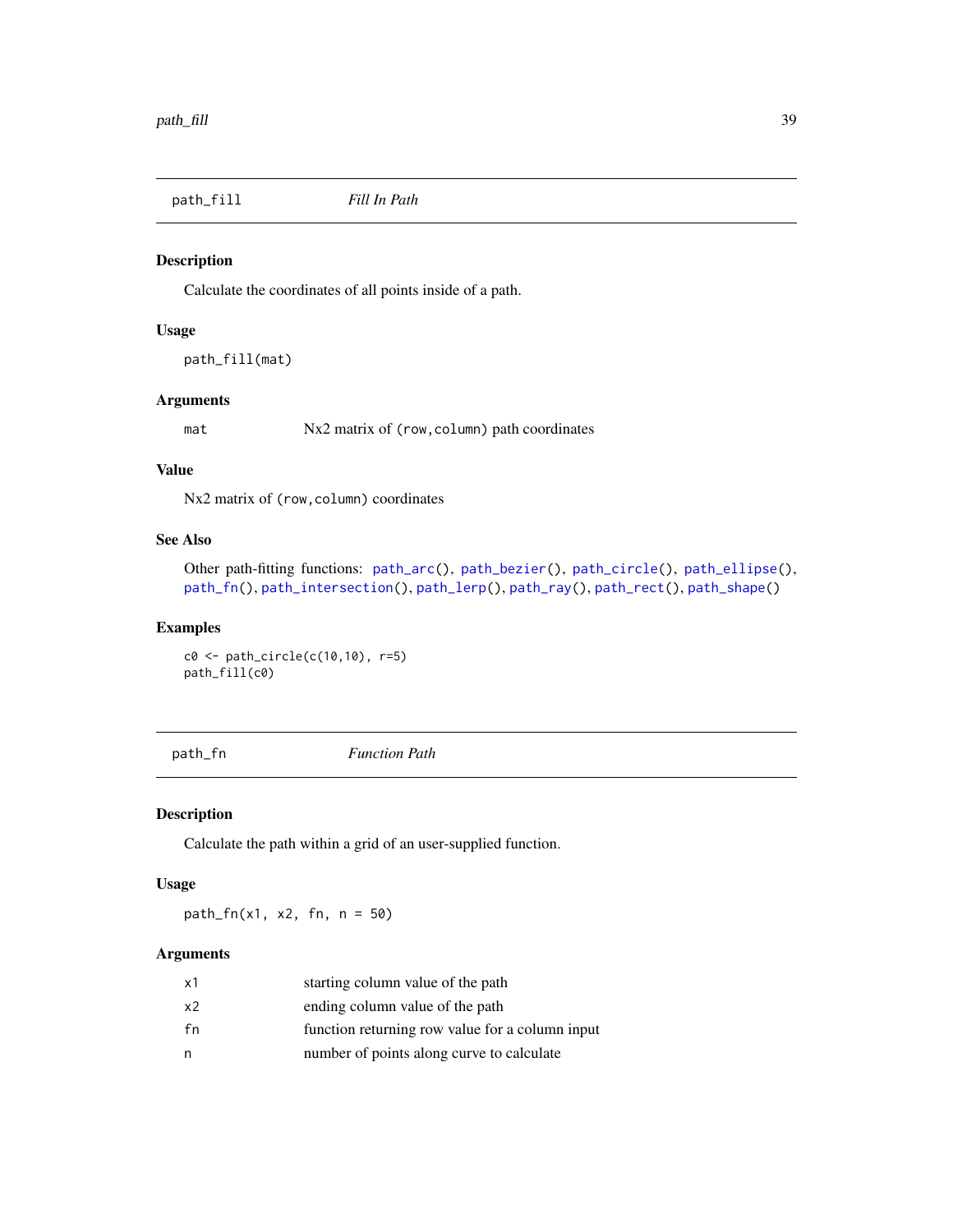# Value

Nx2 matrix of (row, column) coordinates

#### See Also

Other path-fitting functions: [path\\_arc\(](#page-35-2)), [path\\_bezier\(](#page-35-1)), [path\\_circle\(](#page-36-1)), [path\\_ellipse\(](#page-37-1)), [path\\_fill\(](#page-38-1)), [path\\_intersection\(](#page-39-1)), [path\\_lerp\(](#page-40-1)), [path\\_ray\(](#page-40-2)), [path\\_rect\(](#page-41-1)), [path\\_shape\(](#page-42-1))

#### Examples

```
path_fn(x1=1, x2=10,
  function(x){sqrt(x)}
\mathcal{L}
```
<span id="page-39-1"></span>path\_intersection *Intersection between Two Paths*

#### Description

Calculate the points of intersection between two paths.

#### Usage

```
path_intersection(path)
```
#### Arguments

path list containing two coordinate (row, column) matrices.

# Value

Nx2 matrix of (row, column) coordinates

# See Also

Other path-fitting functions: [path\\_arc\(](#page-35-2)), [path\\_bezier\(](#page-35-1)), [path\\_circle\(](#page-36-1)), [path\\_ellipse\(](#page-37-1)), [path\\_fill\(](#page-38-1)), [path\\_fn\(](#page-38-2)), [path\\_lerp\(](#page-40-1)), [path\\_ray\(](#page-40-2)), [path\\_rect\(](#page-41-1)), [path\\_shape\(](#page-42-1))

```
c1 \leftarrow path\_circle(c(4,4), r=3)c2 \leftarrow path\_circle(c(6,6), r=3)path_intersection(list(c1, c2))
```
<span id="page-39-0"></span>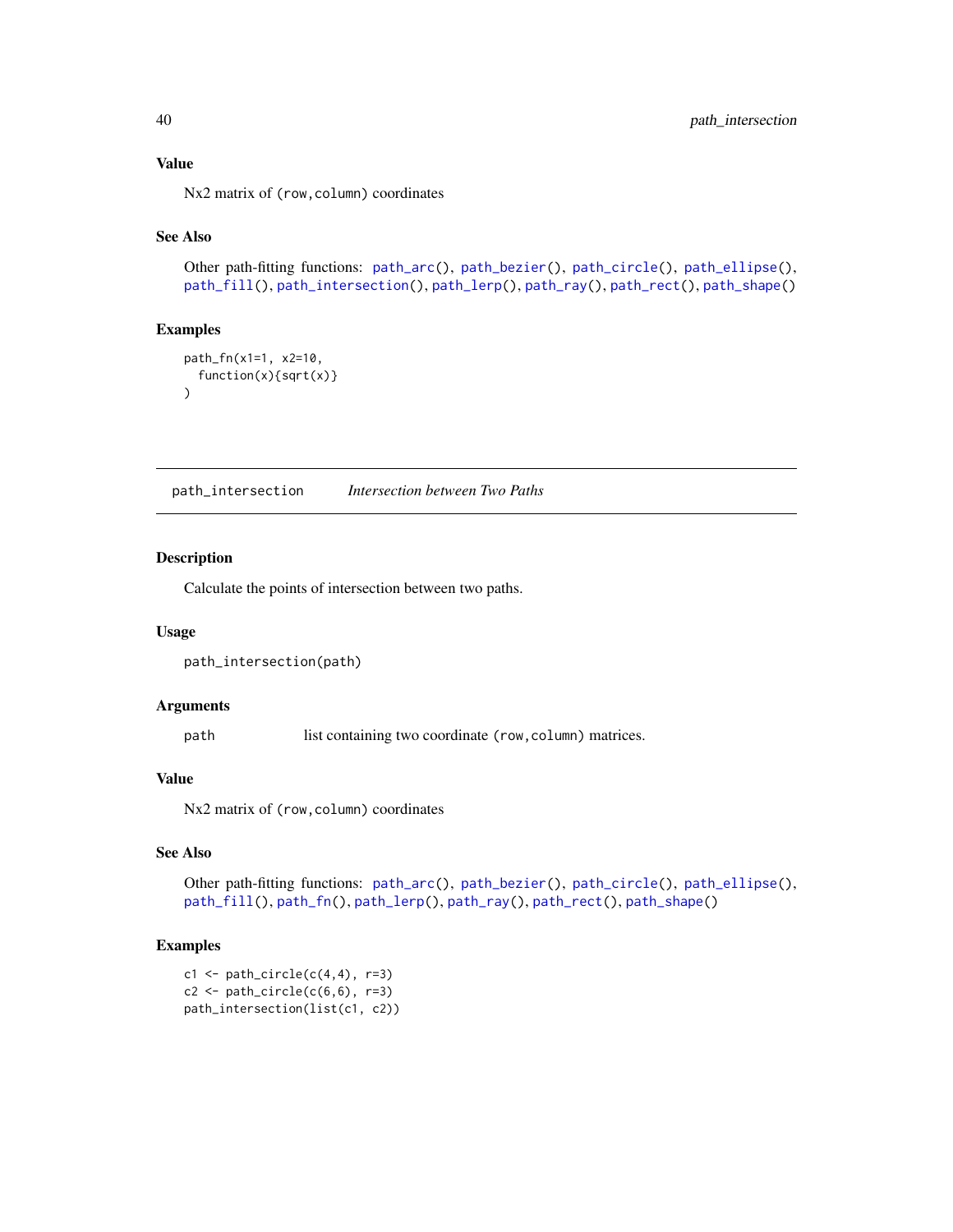<span id="page-40-1"></span><span id="page-40-0"></span>

Interpolate between two points in a grid.

#### Usage

path\_lerp(start, end, n = 50)

# Arguments

| start | starting (row, col) coordinate            |
|-------|-------------------------------------------|
| end   | ending (row, col) coordinate              |
| n     | number of points along curve to calculate |

# Value

Nx2 matrix of (row, column) coordinates

#### See Also

Other path-fitting functions: [path\\_arc\(](#page-35-2)), [path\\_bezier\(](#page-35-1)), [path\\_circle\(](#page-36-1)), [path\\_ellipse\(](#page-37-1)), [path\\_fill\(](#page-38-1)), [path\\_fn\(](#page-38-2)), [path\\_intersection\(](#page-39-1)), [path\\_ray\(](#page-40-2)), [path\\_rect\(](#page-41-1)), [path\\_shape\(](#page-42-1))

# Examples

path\_lerp(start=c(10,1), end=c(1,3))

<span id="page-40-2"></span>path\_ray *Ray Path*

# Description

Calculate the path of a ray extending

#### Usage

```
path_{ray}(start, end, lim = c(64, 128), n = 200)
```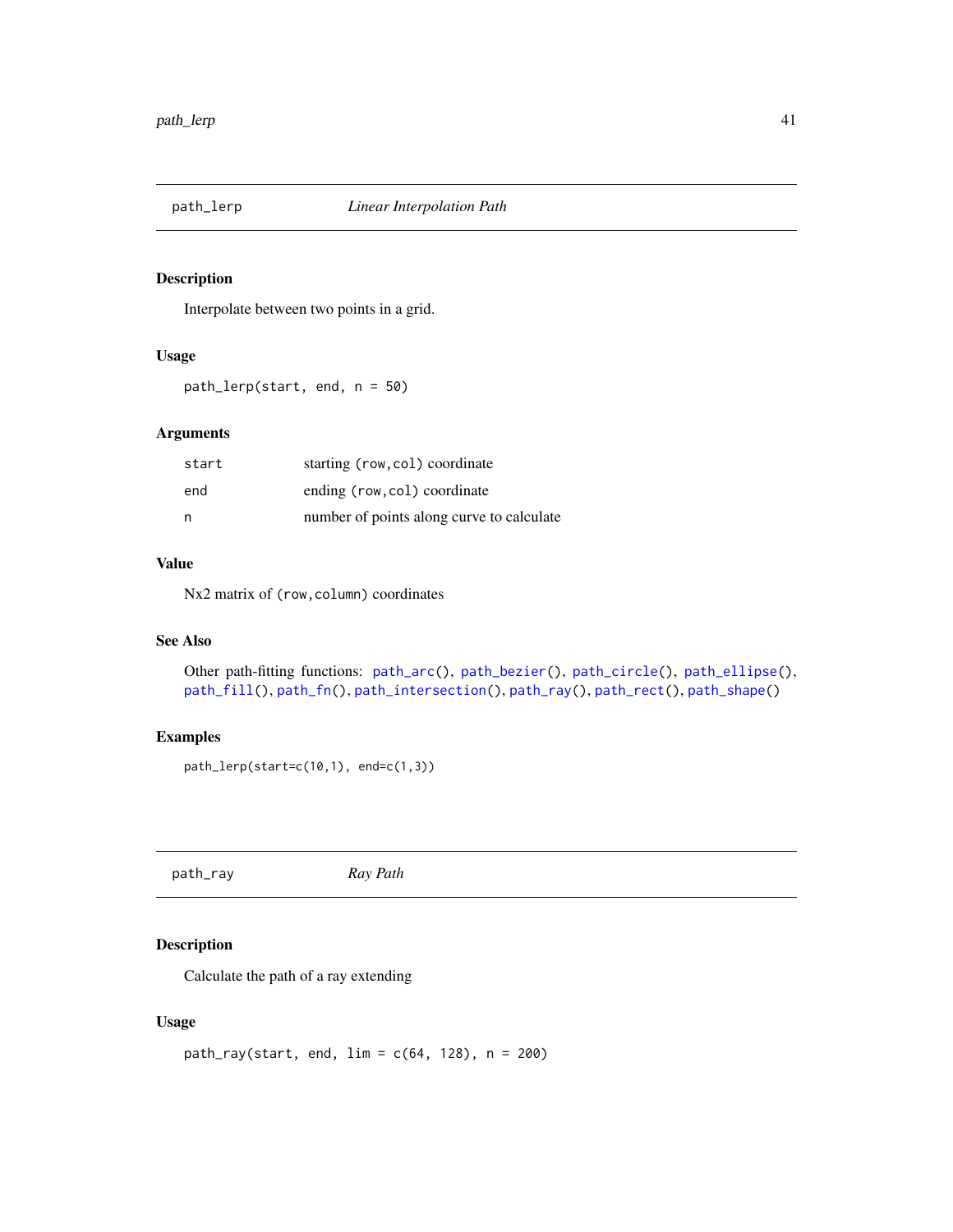#### <span id="page-41-0"></span>Arguments

| start | start (row, col) coordinate of the ray                                                                   |
|-------|----------------------------------------------------------------------------------------------------------|
| end   | either an ending coording, an angle in radians, or a character direction (u, d, l, r,<br>ul, ur, dl, dr) |
| lim   | bounding box dimensions used to calculate ray                                                            |
| n     | number of points along curve to calculate                                                                |

# Value

Nx2 matrix of (row, column) coordinates

#### See Also

```
Other path-fitting functions: path_arc(), path_bezier(), path_circle(), path_ellipse(),
path_fill(), path_fn(), path_intersection(), path_lerp(), path_rect(), path_shape()
```
#### Examples

```
path_ray(start=c(10,10), end=pi/6)
path_ray(start=c(10,10), end=pi/6, lim=c(15,15))
path_ray(start=c(10,10), end=c(4,2))
```
<span id="page-41-1"></span>

| path_rect | Rectangle Path |
|-----------|----------------|
|           |                |

# Description

Calculate the path of a rectangle in a grid.

# Usage

path\_rect(yx1, yx2)

#### Arguments

| yx1 | upper-left (row, col) coordinate  |
|-----|-----------------------------------|
| yx2 | lower-right (row, col) coordinate |

# Value

Nx2 matrix of (row, column) coordinates

#### See Also

```
Other path-fitting functions: path_arc(), path_bezier(), path_circle(), path_ellipse(),
path_fill(), path_fn(), path_intersection(), path_lerp(), path_ray(), path_shape()
```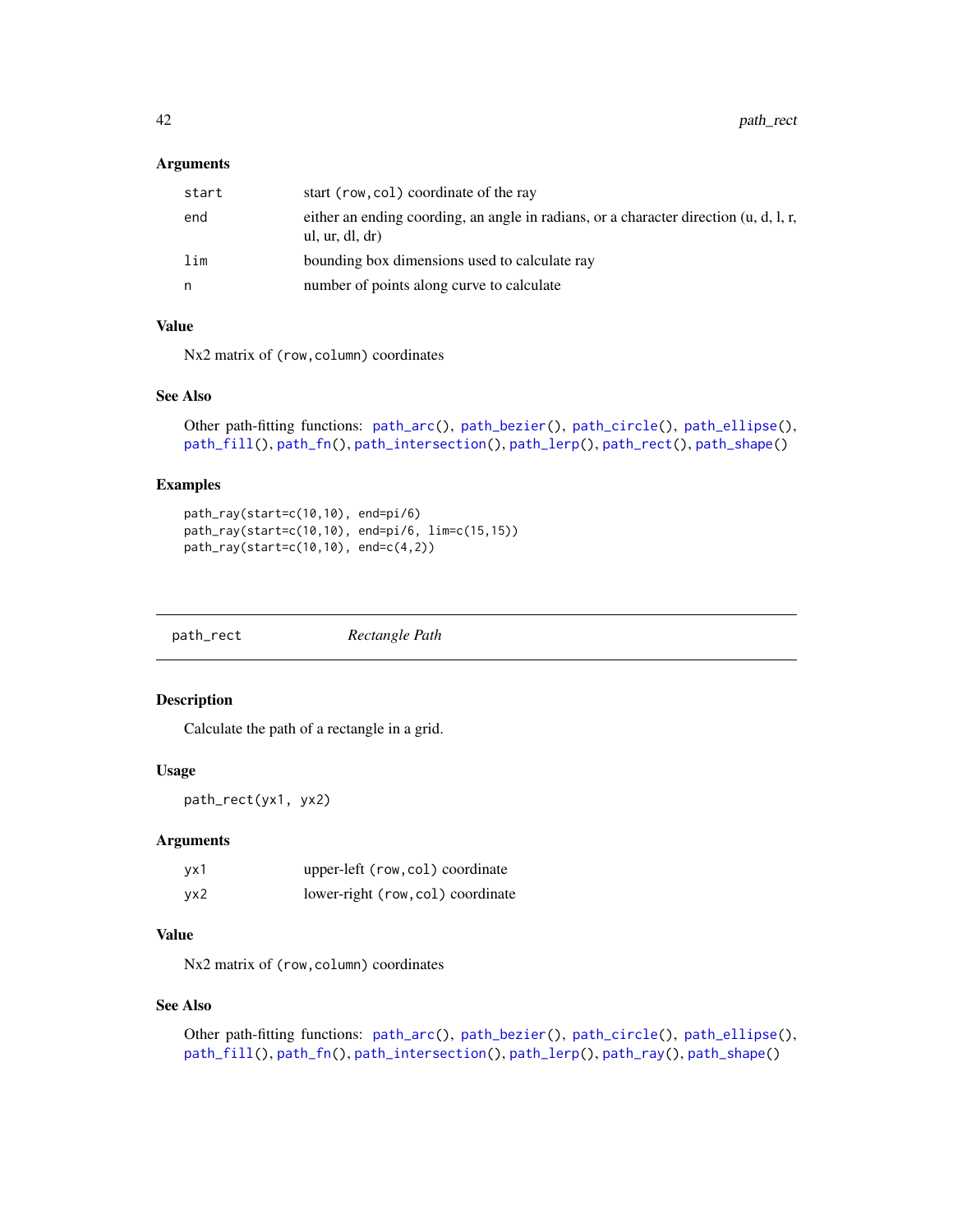# <span id="page-42-0"></span>path\_shape 43

# Examples

path\_rect(c(5,5), c(9,9))

# <span id="page-42-1"></span>path\_shape *Path along a Shape*

# Description

Calculate the path of a shape given supplied vertices.

# Usage

path\_shape(mat, cycle = TRUE, n = 30)

# Arguments

| mat   | an Nx2 matrix of (row, col) coordinates                             |
|-------|---------------------------------------------------------------------|
| cvcle | logical value determining whether to the first and last coordinates |
| n     | number of points along each edge to calculate                       |

# Value

Nx2 matrix of (row,column) coordinates

#### See Also

Other path-fitting functions: [path\\_arc\(](#page-35-2)), [path\\_bezier\(](#page-35-1)), [path\\_circle\(](#page-36-1)), [path\\_ellipse\(](#page-37-1)), [path\\_fill\(](#page-38-1)), [path\\_fn\(](#page-38-2)), [path\\_intersection\(](#page-39-1)), [path\\_lerp\(](#page-40-1)), [path\\_ray\(](#page-40-2)), [path\\_rect\(](#page-41-1))

```
# Right Triangle
path_shape(rbind(
 c(10,1),
 c(10,10),
 c(1,1)
), cycle=TRUE)
```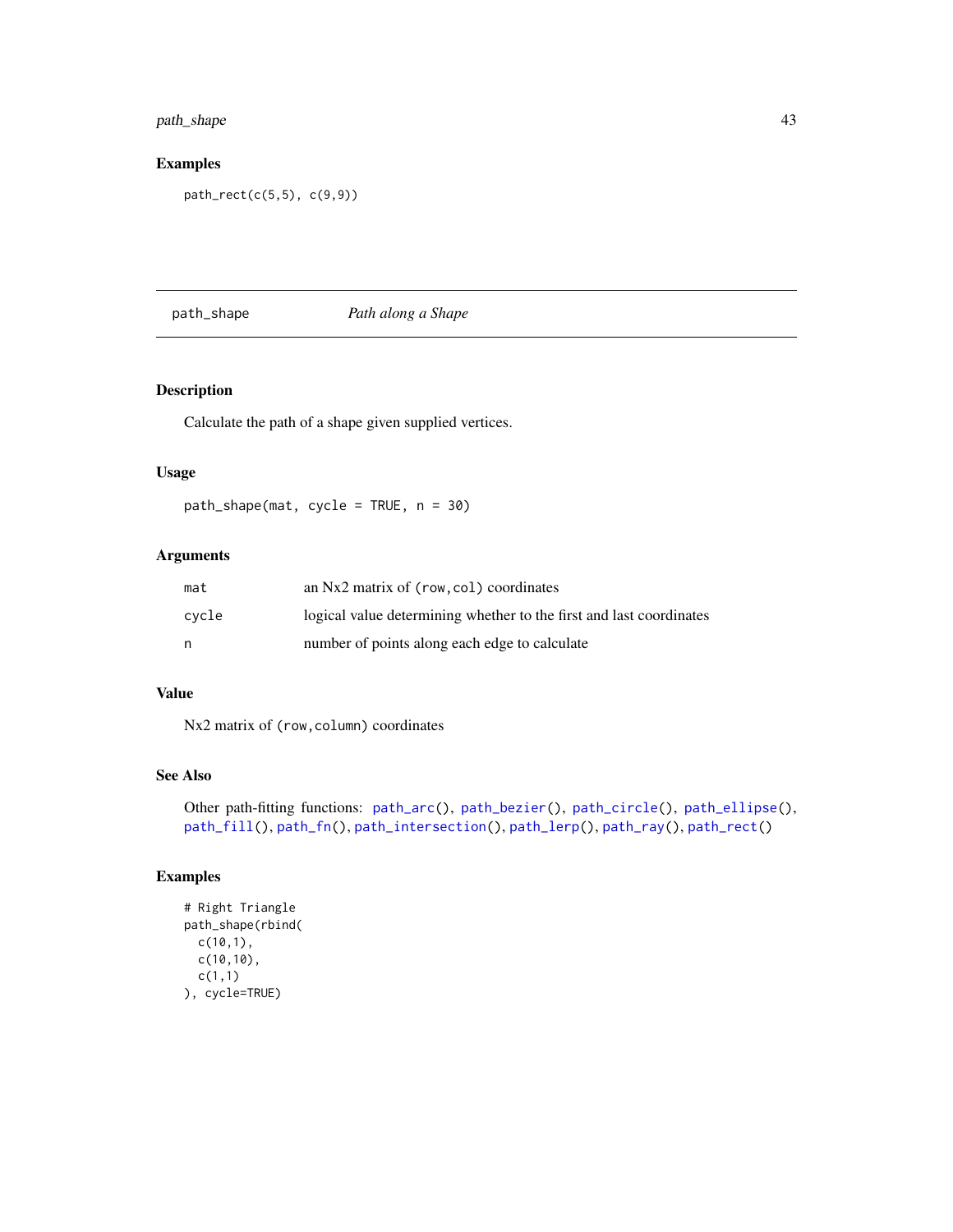<span id="page-43-0"></span>

Repeat a character n times and concatenate into a single value.

# Usage

repch(x, n)

# Arguments

|     | character to be repeated       |
|-----|--------------------------------|
| - n | number of times to be repeated |

# Value

character vector

# Examples

repch("abc", 5)

<span id="page-43-1"></span>reset *Reset Console Style*

# Description

Turns off all text attributes and colors in the terminal.

# Usage

reset()

# Value

NULL

# See Also

```
Other style functions: attr_off(), attr_on(), bg_off(), bg_on(), color_off(), color_pair(),
fg_off(), fg_on(), make_bg(), make_fg(), make_style(), style()
```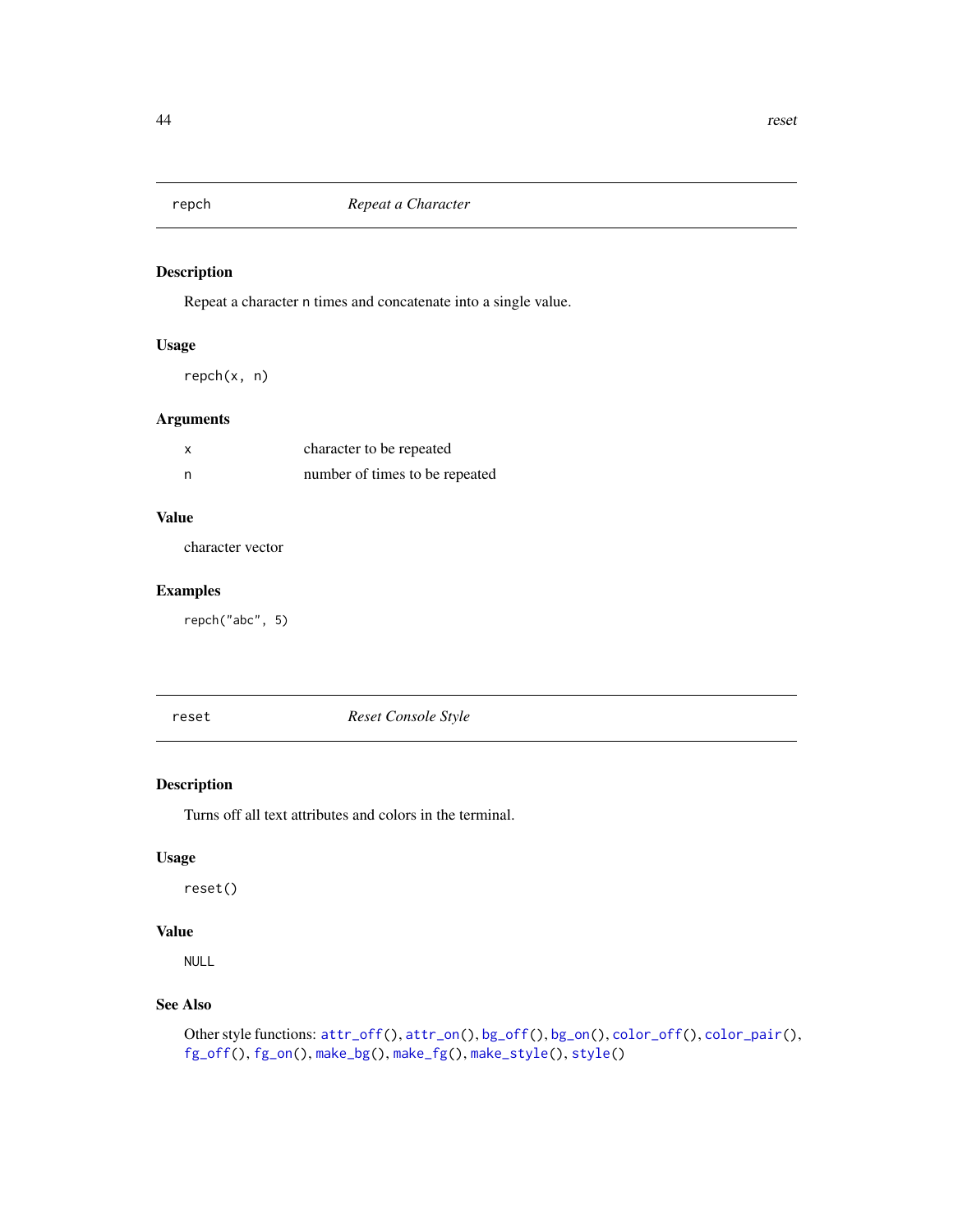# <span id="page-44-0"></span>save\_cursor 45

# Examples

```
attr_on("ul")
fg_on("red")
bg_on(c(10,60,205))
cat("Hello World!\n")
reset()
cat("Hello World!\n")
```
<span id="page-44-2"></span>save\_cursor *Save Cursor Position*

# Description

Save the position of the cursor so that the position can be restored for later with [load\\_cursor](#page-29-2).

# Usage

save\_cursor()

#### Value

NULL

# Examples

```
save_cursor()
cat("\n\nHello World!")
load_cursor()
```
<span id="page-44-1"></span>show\_cursor *Show Cursor*

# Description

Reveal the cursor after it has been hidden by [hide\\_cursor](#page-26-1).

# Usage

```
show_cursor()
```
#### Value

NULL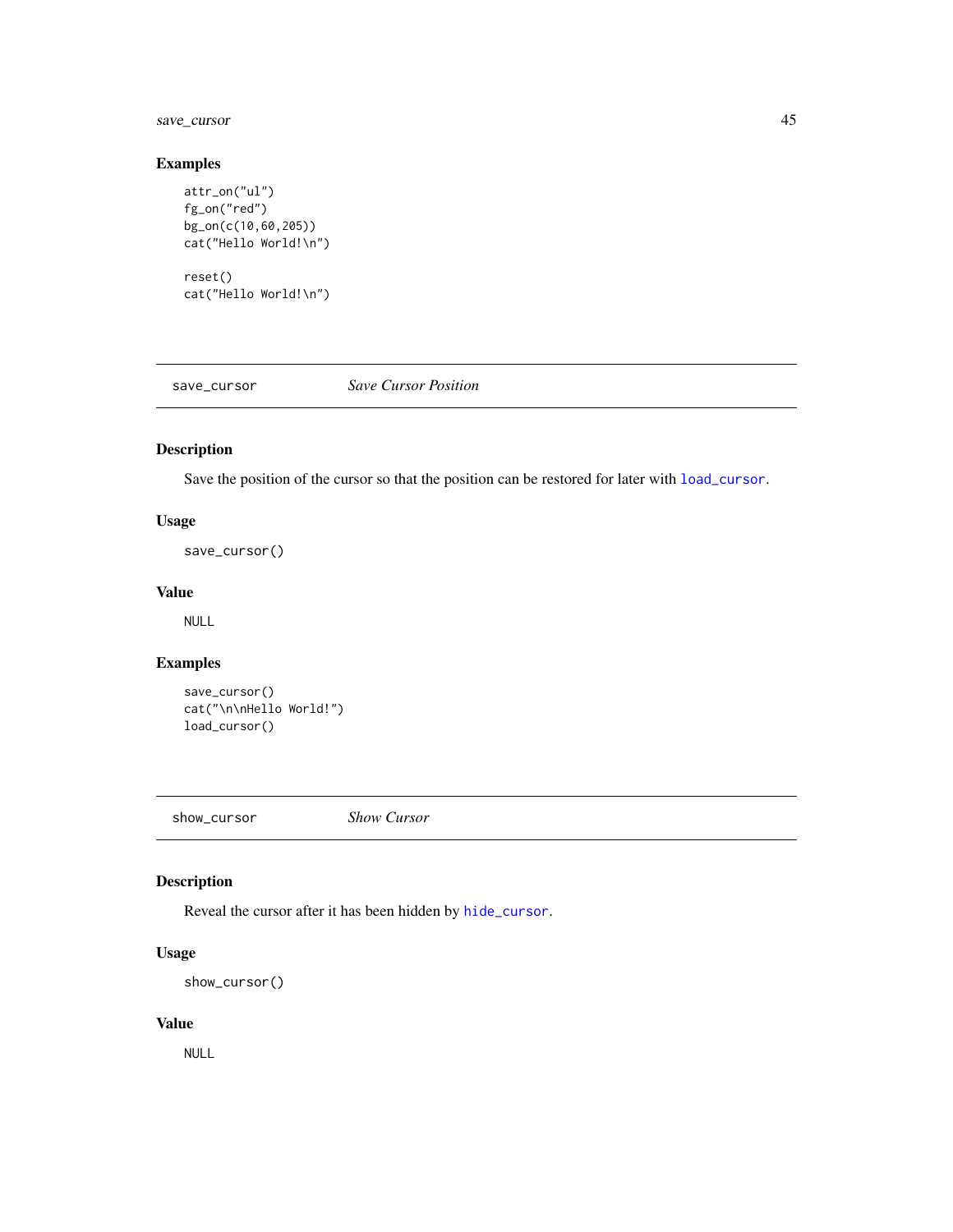# Examples

```
hide_cursor()
cat("\n\nHello World!")
show_cursor()
```
#### <span id="page-45-1"></span>style *Add Color & Attributes to a Character*

#### Description

Add color and other text attributes to a character vector. Attributes can be seen after text is passed to cat, though it may only show up in a terminal. Note that terminal attributes and colors are automatically reset to default after text is printed.

# Usage

 $style(x, fg = NA, bg = NA, attr = NA)$ 

# Arguments

|      | character vector to be styled                                                                  |
|------|------------------------------------------------------------------------------------------------|
| fg   | character or numeric value for the foreground color. See fg_on for more details.               |
| bg   | character or numeric value for the background color. See bg <sub>ro</sub> on for more details. |
| attr | character vector describing attributes to turn on. See attr on for more details.               |

#### Value

character vector

#### See Also

Other style functions:  $attr_of(f), attr\_on(), bg_of(f), bg\_on(), color_of(f), color\_pair(),$ [fg\\_off\(](#page-18-1)), [fg\\_on\(](#page-18-2)), [make\\_bg\(](#page-29-1)), [make\\_fg\(](#page-30-1)), [make\\_style\(](#page-31-1)), [reset\(](#page-43-1))

# Examples

```
x <- style("Hello World!\n", fg="blue", bg=c(192,192,192), attr=c("ul", "st"))
cat(paste(x, "It is nice to meet you!"))
```
<span id="page-45-0"></span>46 style style and the style style style style style style style style style style style style style style style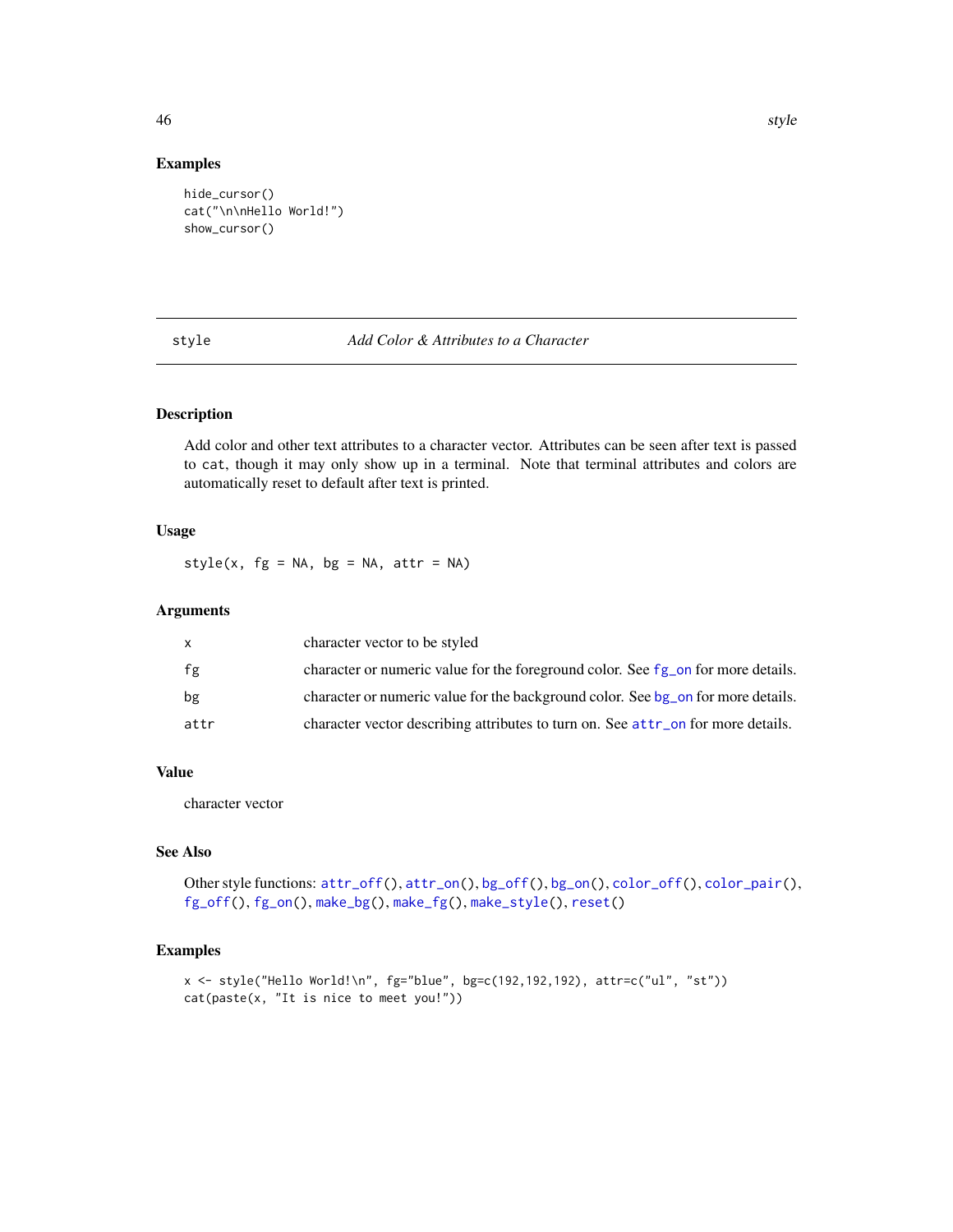<span id="page-46-0"></span>

A named list containing the unicode character for various box drawing, mathematical, currency, astrological, and other symbols.

# Usage

Sym

# Format

A named list of characters

term\_dim *Determine Terminal Size*

# Description

Function determines the size of the terminal in number of rows and columns. The value may not be accurate in RStudio or the R GUI.

# Usage

term\_dim()

# Value

numeric vector (# of rows, # of columns)

# Examples

term\_dim()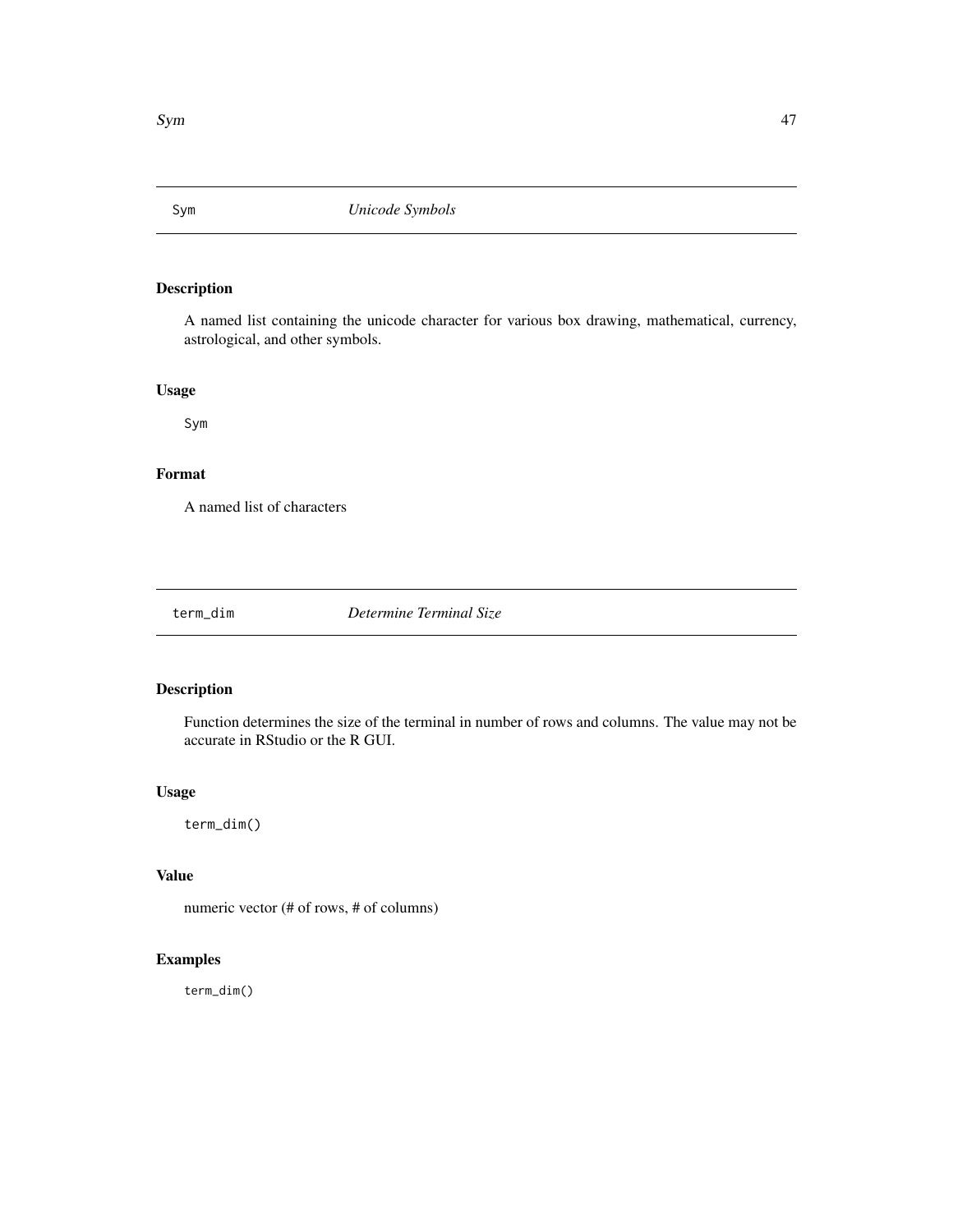<span id="page-47-2"></span><span id="page-47-0"></span>

Vertical Line

# Usage

 $vline(n, text = " |")$ 

# Arguments

|      | integer describing the character length of the line |
|------|-----------------------------------------------------|
| text | character to be repeated                            |

# Value

character string of length n, separated by "\n"

# See Also

```
Other drawing functions: box_at(), draw_arc(), draw_bezier(), draw_circle(), draw_ellipse(),
draw_fn(), draw_lerp(), draw_path(), draw_ray(), draw_rect(), draw_shape(), fill_circle(),
fill_ellipse(), fill_rect(), fill_shape(), grid_at(), grid_mat(), hline_at(), hline(),
vline_at()
```
# Examples

vline(4, "\*") # "\*\n\*\n\*\n\*"

<span id="page-47-1"></span>vline\_at *Draw Vertical Line*

# Description

Draws a vertical line of length n at (row,col)

#### Usage

vline\_at(yx, n, text =  $" | "$ , ...)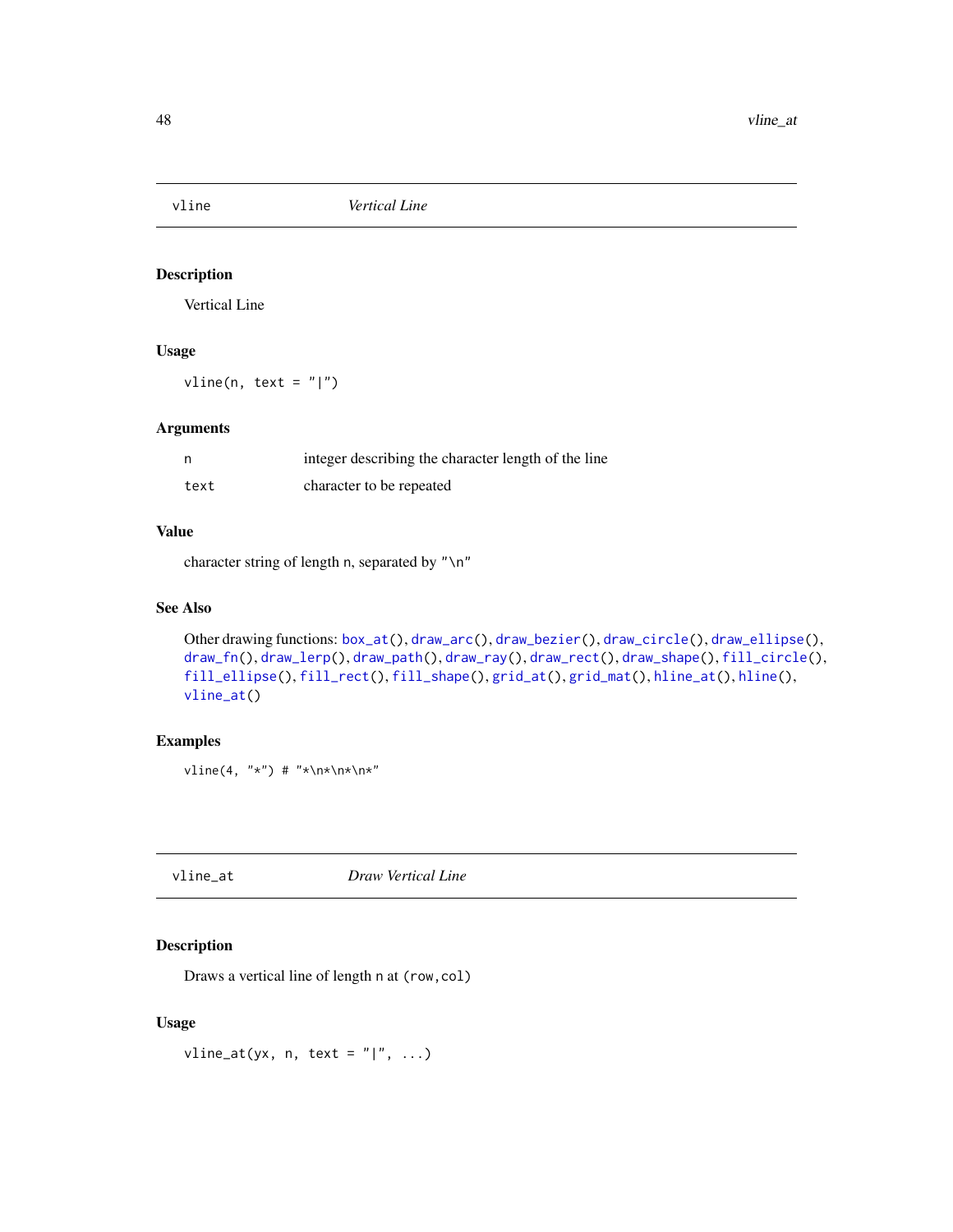<span id="page-48-0"></span> $wr$  49

# Arguments

| VХ   | (row, col) coordinates where top of the line should be drawn.                                                               |
|------|-----------------------------------------------------------------------------------------------------------------------------|
| n    | integer describing the character length of the line                                                                         |
| text | character to be repeated                                                                                                    |
| .    | parameters that are passed to $style($ , including the foreground color $fg$ , back-<br>ground color bg, and attribute attr |

#### Value

NULL

# See Also

```
Other drawing functions: box_at(), draw_arc(), draw_bezier(), draw_circle(), draw_ellipse(),
draw_fn(), draw_lerp(), draw_path(), draw_ray(), draw_rect(), draw_shape(), fill_circle(),
fill_ellipse(), fill_rect(), fill_shape(), grid_at(), grid_mat(), hline_at(), hline(),
vline()
```
#### Examples

vline\_at(c(3,4),6,"|") # print "|" at  $(3,4)$ , ...,  $(8,4)$ 

<span id="page-48-1"></span>

wr *Write String to Terminal*

#### Description

Writes a string of characters to the terminal at the current cursor position. wr accepts text colors and attributes, but these are reset to default afterwards if used.

# Usage

 $wr(text, fg = NA, bg = NA, attr = NA)$ 

# Arguments

| text | string to be printed to the Console                      |
|------|----------------------------------------------------------|
| fg   | foreground color. See fg <sub>on</sub> for more details. |
| bg   | background color. See bg_on for more details.            |
| attr | character attribute. See attr_on for more details.       |

# Value

NULL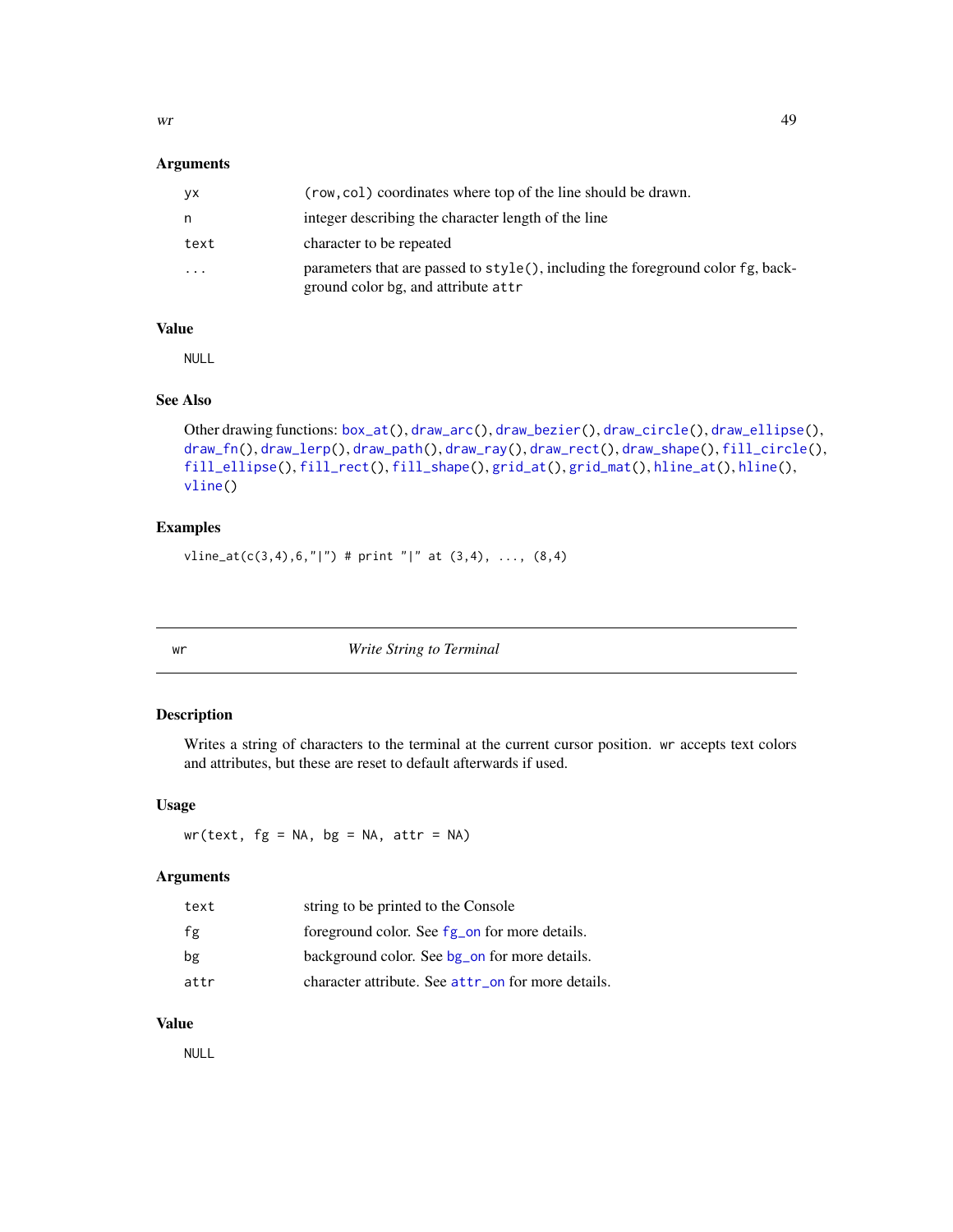# See Also

Other writing functions: [wrat\(](#page-49-1)), [wrch\(](#page-50-1)), [wrkpl\(](#page-53-1)), [wrkp\(](#page-52-1))

#### Examples

```
mv\_to(5,4)wrch("h")
wrch("e", fg="red")
wr("llo World")
```
wrapup *Return Screen to Blank State*

# Description

Function to be used at the end of a terminal function. It resets the colors and attributes to their default values, clears the screen, and reveals the cursor.

# Usage

wrapup()

#### Value

NULL

<span id="page-49-1"></span>wrat *Write At a Specific Location*

# Description

Move cursor to specified location in the terminal screen, then print the supplied text. This function will only work in terminal, not the RStudio Console or R GUI.

#### Usage

wrat(yx, text, ...)

#### Arguments

| VX.                     | numeric vector specifying the (row, col) coordinates to print at                                        |
|-------------------------|---------------------------------------------------------------------------------------------------------|
| text                    | text to be written at yx                                                                                |
| $\cdot$ $\cdot$ $\cdot$ | colors and attributes added to text. See wr, $fg_{\text{on}}$ , bg on, and attr on for more<br>details. |

<span id="page-49-0"></span>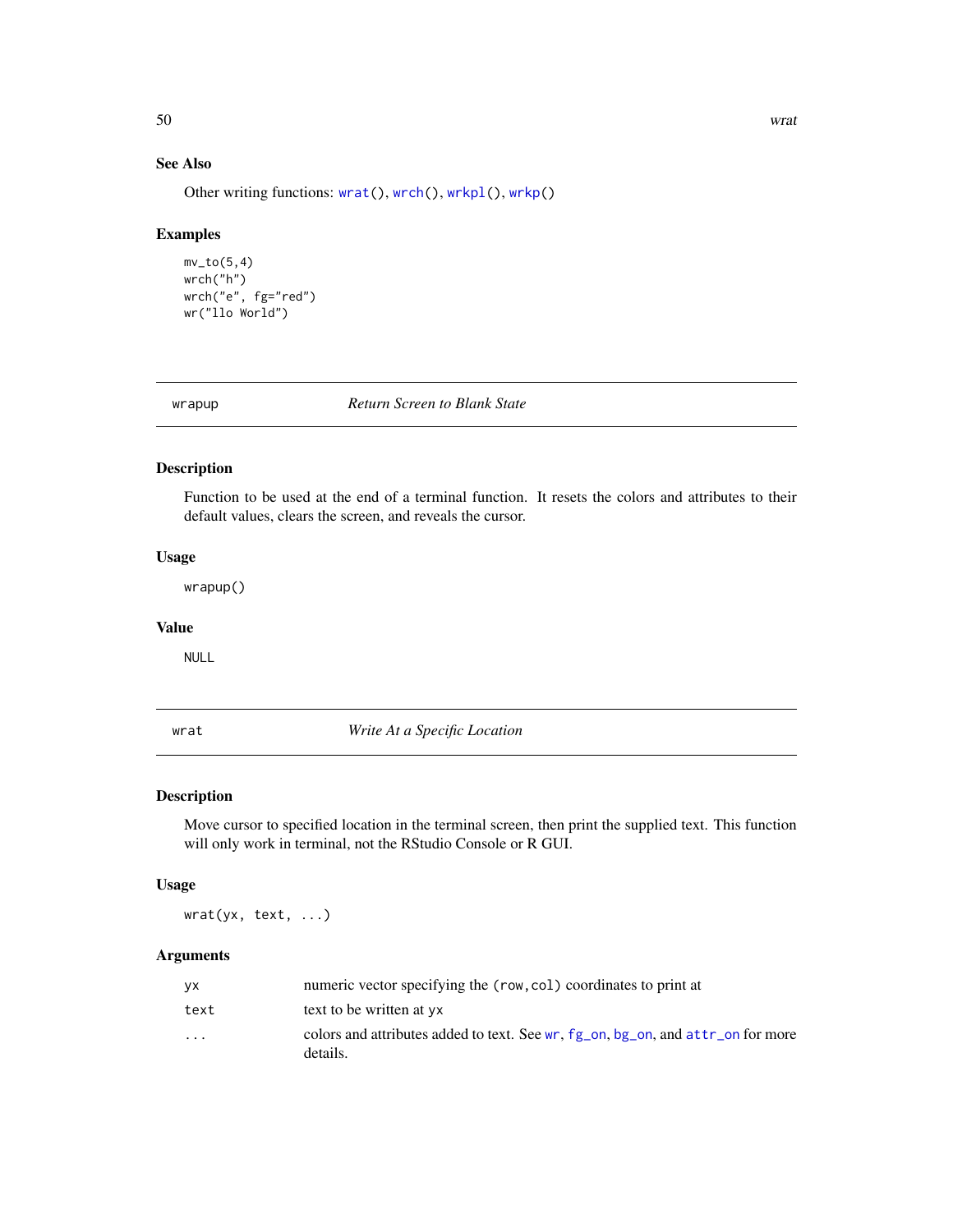<span id="page-50-0"></span> $\mathbf{A}$  such that  $\mathbf{A}$  is the set of  $\mathbf{A}$  is the set of  $\mathbf{A}$  is the set of  $\mathbf{A}$  is the set of  $\mathbf{A}$  is the set of  $\mathbf{A}$  is the set of  $\mathbf{A}$  is the set of  $\mathbf{A}$  is the set of  $\mathbf{A}$  is the se

# Details

The coordinates are given in matrix notation: (row,column), with the top-left corner of the screen being (1,1).

# Value

NULL

# See Also

```
wrch(wrkpl(wrkp(wr()
```
# Examples

```
wrat(c(10,6), "CURSR")
wrat(c(4,1), "Hello World!", fg="red", attr=c("bf", "ul"))
mat <- rbind(c(5,2), c(10,5), c(1,19))
wrat(mat, "HI", fg="yellow")
```
#### <span id="page-50-1"></span>wrch *Write Character to Terminal*

# Description

Writes a single character to the terminal at the current cursor position. wr accepts text colors and attributes, but these are reset to default afterwards if used.

# Usage

wrch(chr,  $fg = NA$ ,  $bg = NA$ ,  $attr = NA$ )

# Arguments

| chr  | character to be printed to the Console             |
|------|----------------------------------------------------|
| fg   | foreground color. See fg_on for more details.      |
| bg   | background color. See bg on for more details.      |
| attr | character attribute. See attr_on for more details. |

#### Value

NULL

# See Also

Other writing functions: [wrat\(](#page-49-1)), [wrkpl\(](#page-53-1)), [wrkp\(](#page-52-1)), [wr\(](#page-48-1))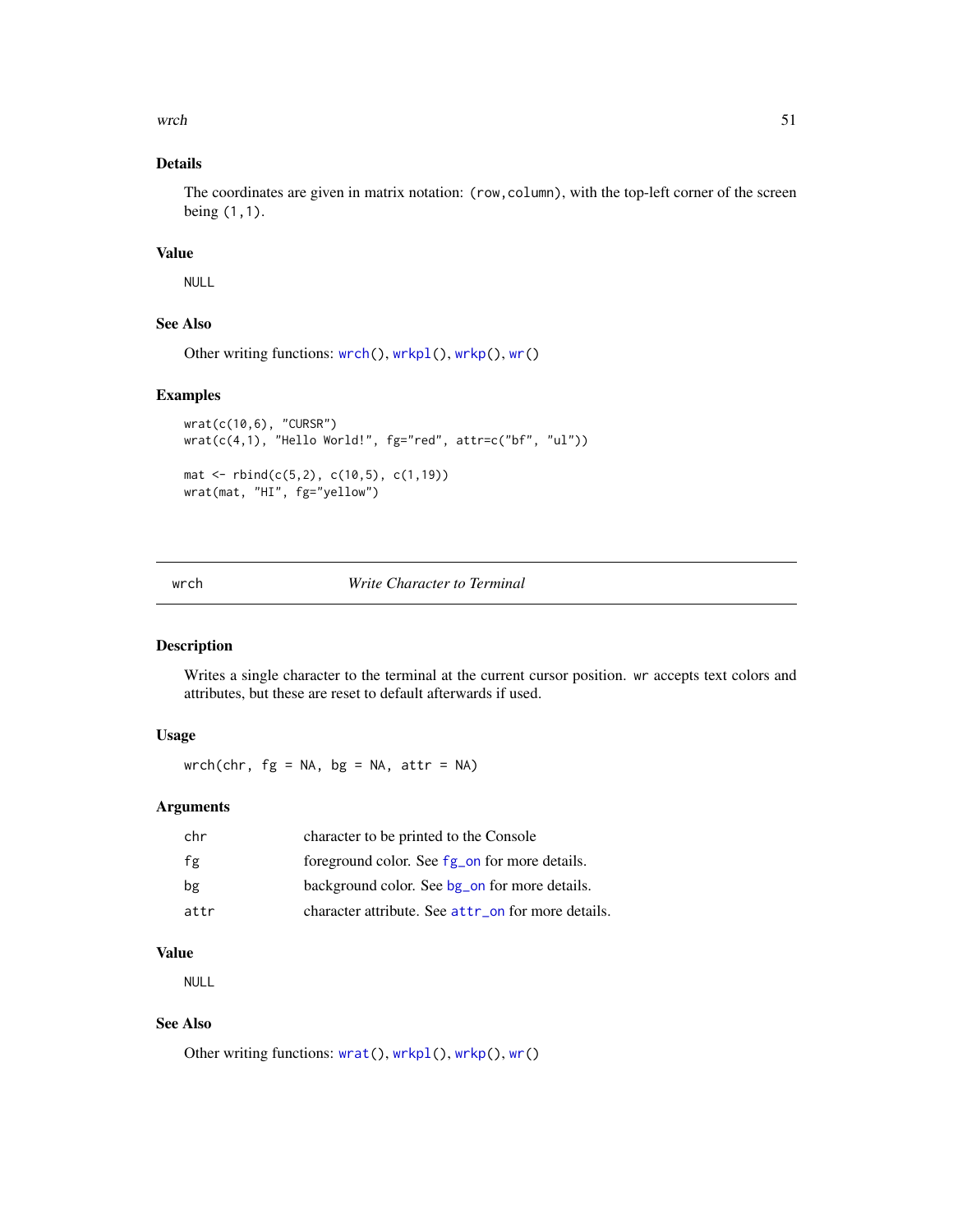52 wrchat with the set of the set of the set of the set of the set of the set of the set of the set of the set of the set of the set of the set of the set of the set of the set of the set of the set of the set of the set o

# Examples

```
mv\_to(5,4)wrch("h")
wrch("e", fg="red")
wr("llo World")
```
wrchat *Write Character to Terminal at Specified Location*

# Description

Move cursor to specified location in the terminal screen, then print the supplied character. This function will only work in terminal, not the RStudio Console or R GUI.

# Usage

wrchat(row, col, chr, ...)

# Arguments

| row       | row in which character is printed. If length of row is greater than one, the second<br>value replaces col.             |
|-----------|------------------------------------------------------------------------------------------------------------------------|
| col       | column in which character is printed                                                                                   |
| chr       | character to be printed to the Console                                                                                 |
| $\ddotsc$ | parameters that are passed to style(), including the foreground color fg, back-<br>ground color bg, and attribute attr |

#### Details

The coordinates are given in matrix notation: (row,column), with the top-left corner of the screen being (1,1).

#### Value

NULL

# Examples

wrchat(5, 4, "h")

<span id="page-51-0"></span>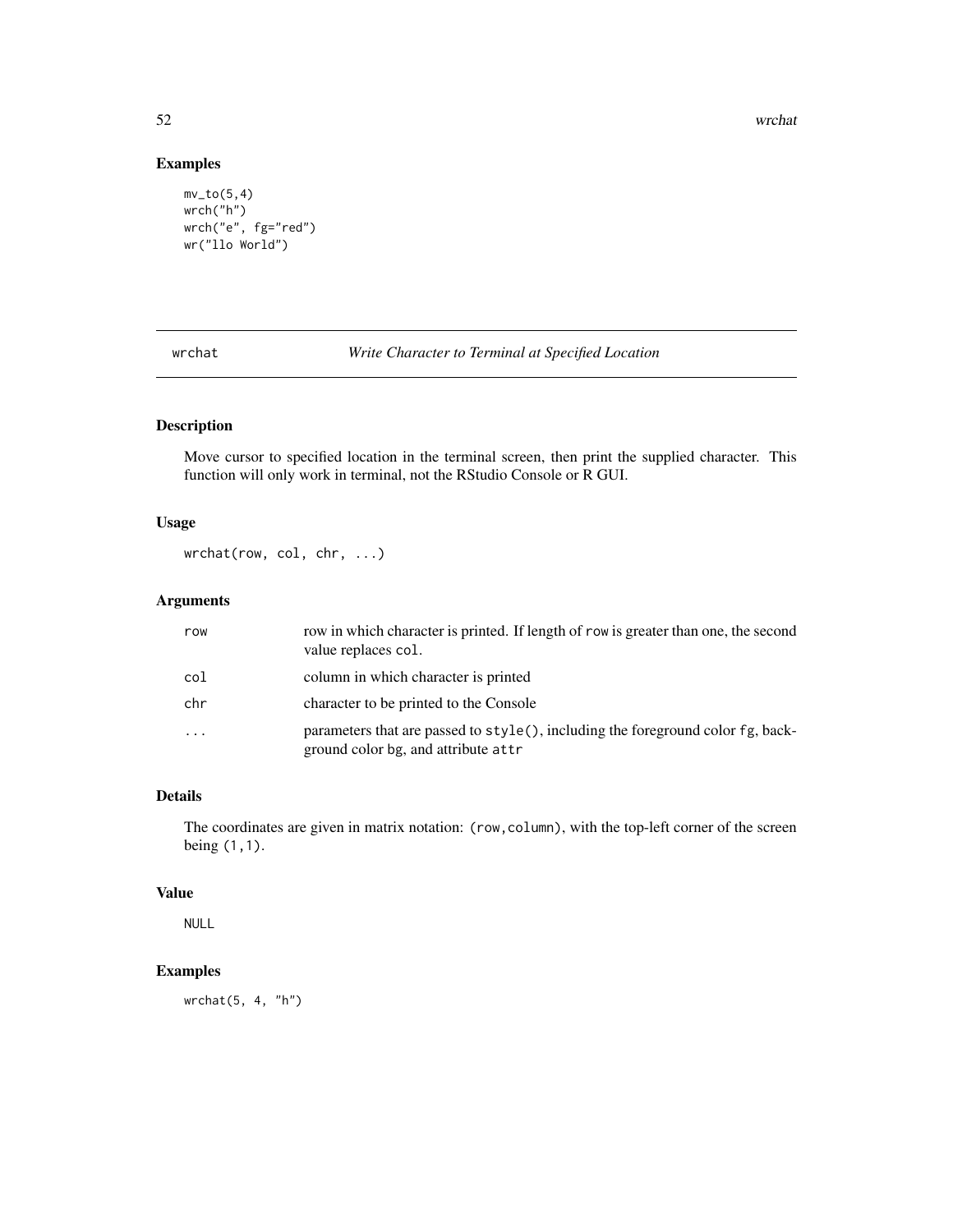<span id="page-52-1"></span><span id="page-52-0"></span>Detect keypress and print it to the terminal screen, while invisibly returning the keypress. The user can specify which characters to ignore, and can also map keys to a list of functions. Any keypress mapped to a function will not be echoed to the screen.

#### Usage

wrkp(ignore = "escape",  $fn = list(), ...)$ 

# Arguments

| ignore                  | vector of keypresses to ignore.                                                                                        |
|-------------------------|------------------------------------------------------------------------------------------------------------------------|
| fn                      | list of functions, named by key, to be called when key is pressed.                                                     |
| $\cdot$ $\cdot$ $\cdot$ | parameters that are passed to style(), including the foreground color fg, back-<br>ground color bg, and attribute attr |

# Value

NULL

#### See Also

Other writing functions: [wrat\(](#page-49-1)), [wrch\(](#page-50-1)), [wrkpl\(](#page-53-1)), [wr\(](#page-48-1))

#### Examples

```
## Not run:
wrkp(
 ignore="escape",
 fn = list(enter = function(){mv_row(1)},
  left = function(){mv(0, -1)},
  right = function(){mv(0, 1)},
  up = function(){mv(-1,0)},
  down = function(){mv(1,0)},
   space = function(){cat("")}
)
)
```
## End(Not run)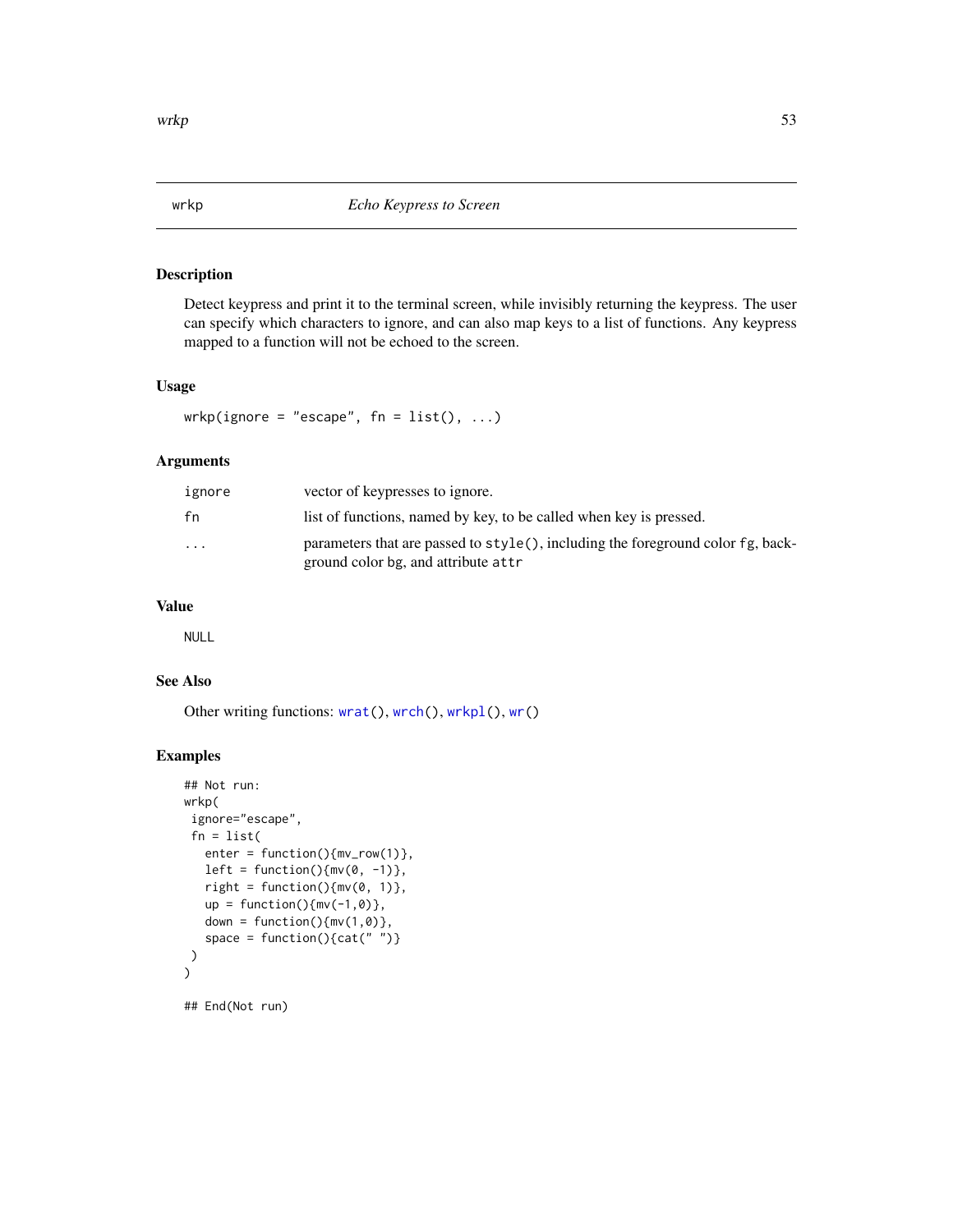<span id="page-53-1"></span><span id="page-53-0"></span>Detect keypress and print it to the terminal screen, while invisibly returning the keypress. The user can specify which characters to ignore, and can also map keys to a list of functions. Any keypress mapped to a function will not be echoed to the screen.

# Usage

```
wrkpl(escape = c("escape"), ignore = NA_character_, fn = list(), ...)
```
# Arguments

| escape    | vector of keypresses to escape the loop.                                                                                     |
|-----------|------------------------------------------------------------------------------------------------------------------------------|
| ignore    | vector of keypresses to ignore.                                                                                              |
| fn        | list of functions, named by key, to be called when key is pressed.                                                           |
| $\ddotsc$ | parameters that are passed to $style()$ , including the foreground color $fg$ , back-<br>ground color bg, and attribute attr |

# Value

NULL

# See Also

Other writing functions: [wrat\(](#page-49-1)), [wrch\(](#page-50-1)), [wrkp\(](#page-52-1)), [wr\(](#page-48-1))

```
## Not run:
wrkpl(
  escape = "escape",
  fn = list(enter = function(){mv\_row(1)},
   left = function(){mv(0, -1)},
   right = function(){mv(0, 1)},
   up = function(){mv(-1,0)},
   down = function(){mv(1,0)},
    space = function(){cat(" ")}
  )
)
## End(Not run)
```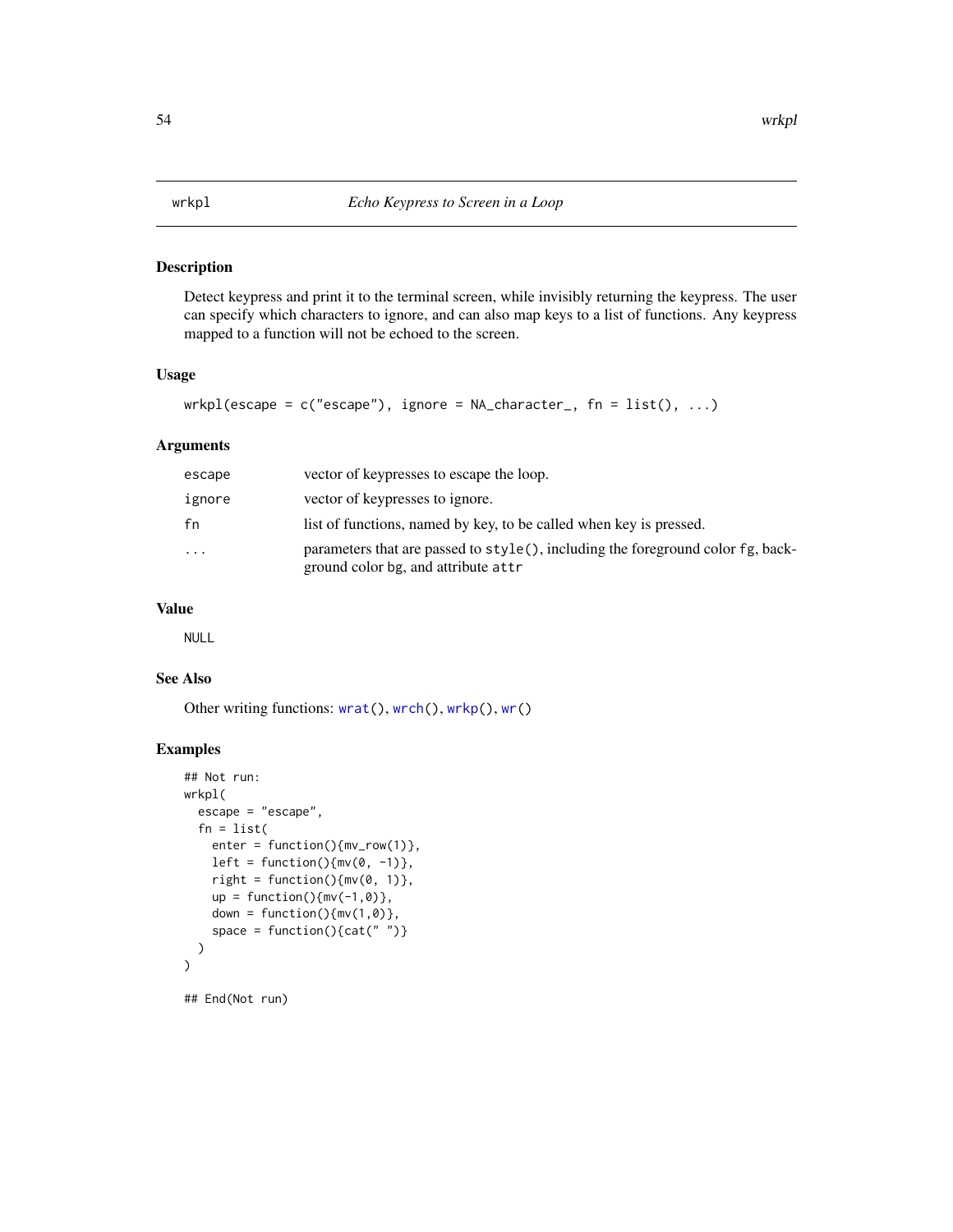# <span id="page-54-0"></span>Index

∗ datasets Sym , [47](#page-46-0) ∗ drawing functions box\_at , [6](#page-5-0) draw\_arc , [9](#page-8-0) draw\_bezier , [10](#page-9-0) draw\_circle , [11](#page-10-0) draw\_ellipse , [12](#page-11-0) draw\_fn , [13](#page-12-0) draw\_lerp , [14](#page-13-0) draw\_path , [14](#page-13-0) draw\_ray , [15](#page-14-0) draw\_rect , [16](#page-15-0) draw\_shape , [17](#page-16-0) fill\_circle , [20](#page-19-0) fill\_ellipse , [21](#page-20-0) fill\_rect , [22](#page-21-0) fill\_shape, [23](#page-22-0) grid\_at , [25](#page-24-0) grid\_mat , [26](#page-25-0) hline, [28](#page-27-0) hline\_at, [28](#page-27-0) vline , [48](#page-47-0) vline\_at , [48](#page-47-0) ∗ moving functions mv , [32](#page-31-0)  $mv\_col, 33$  $mv\_col, 33$ mv\_row , [34](#page-33-0) mv\_to , [35](#page-34-0) ∗ path-fitting functions path\_arc , [36](#page-35-0) path\_bezier , [36](#page-35-0) path\_circle , [37](#page-36-0) path\_ellipse , [38](#page-37-0) path\_fill , [39](#page-38-0) path\_fn , [39](#page-38-0) path\_intersection , [40](#page-39-0) path\_lerp , [41](#page-40-0) path\_ray , [41](#page-40-0)

path\_rect , [42](#page-41-0) path\_shape , [43](#page-42-0) ∗ style functions attr\_off , [3](#page-2-0) attr\_on , [4](#page-3-0) bg\_off , [5](#page-4-0) bg\_on , [5](#page-4-0) color\_off , [8](#page-7-0) color\_pair , [9](#page-8-0) fg\_off , [19](#page-18-0) fg\_on , [19](#page-18-0) make\_bg, [30](#page-29-0) make\_fg , [31](#page-30-0) make\_style,[32](#page-31-0) reset , [44](#page-43-0) style, [46](#page-45-0) ∗ writing functions wr , [49](#page-48-0) wrat, $50\,$  $50\,$ wrch , [51](#page-50-0) wrkp , [53](#page-52-0) wrkpl , [54](#page-53-0) attr\_off , [3](#page-2-0) , *[4](#page-3-0) – [6](#page-5-0)* , *[8](#page-7-0) , [9](#page-8-0)* , *[19](#page-18-0) , [20](#page-19-0)* , *[30](#page-29-0)[–32](#page-31-0)* , *[44](#page-43-0)* , *[46](#page-45-0)* attr\_on , *[3](#page-2-0)* , [4](#page-3-0) , *[5](#page-4-0) – [9](#page-8-0)* , *[19](#page-18-0) , [20](#page-19-0)* , *[30](#page-29-0)[–32](#page-31-0)* , *[44](#page-43-0)* , *[46](#page-45-0)* , *[49](#page-48-0) [–51](#page-50-0)* bg\_off , *[3](#page-2-0) , [4](#page-3-0)* , [5](#page-4-0) , *[6](#page-5-0)* , *[8](#page-7-0) , [9](#page-8-0)* , *[19](#page-18-0) , [20](#page-19-0)* , *[30](#page-29-0)[–32](#page-31-0)* , *[44](#page-43-0)* , *[46](#page-45-0)* bg\_on , *[3](#page-2-0) – [5](#page-4-0)* , [5](#page-4-0) , *[7–](#page-6-0) [9](#page-8-0)* , *[19](#page-18-0) , [20](#page-19-0)* , *[30](#page-29-0)[–32](#page-31-0)* , *[44](#page-43-0)* , *[46](#page-45-0)* , *[49](#page-48-0) [–51](#page-50-0)* box\_at , [6](#page-5-0) , *[10](#page-9-0)[–17](#page-16-0)* , *[21](#page-20-0) [–23](#page-22-0)* , *[26](#page-25-0)[–29](#page-28-0)* , *[48](#page-47-0) , [49](#page-48-0)* clear , [7](#page-6-0) color\_off , *[3](#page-2-0) – [6](#page-5-0)* , [8](#page-7-0) , *[9](#page-8-0)* , *[19](#page-18-0) , [20](#page-19-0)* , *[30](#page-29-0)[–32](#page-31-0)* , *[44](#page-43-0)* , *[46](#page-45-0)* color\_pair , *[3](#page-2-0) – [6](#page-5-0)* , *[8](#page-7-0)* , [9](#page-8-0) , *[19](#page-18-0) , [20](#page-19-0)* , *[30](#page-29-0)[–32](#page-31-0)* , *[44](#page-43-0)* , *[46](#page-45-0)* draw\_arc , *[7](#page-6-0)* , [9](#page-8-0) , *[11](#page-10-0) [–17](#page-16-0)* , *[21](#page-20-0) [–23](#page-22-0)* , *[26](#page-25-0)[–29](#page-28-0)* , *[48](#page-47-0) , [49](#page-48-0)* draw\_bezier , *[7](#page-6-0)* , *[10](#page-9-0)* , [10](#page-9-0) , *[11](#page-10-0) [–17](#page-16-0)* , *[21](#page-20-0) [–23](#page-22-0)* , *[26](#page-25-0)[–29](#page-28-0)* , *[48](#page-47-0) , [49](#page-48-0)* draw\_circle , *[7](#page-6-0)* , *[10](#page-9-0) , [11](#page-10-0)* , [11](#page-10-0) , *[12](#page-11-0) [–17](#page-16-0)* , *[21](#page-20-0) [–23](#page-22-0)* , *[26](#page-25-0)[–29](#page-28-0)* , *[48](#page-47-0) , [49](#page-48-0)*